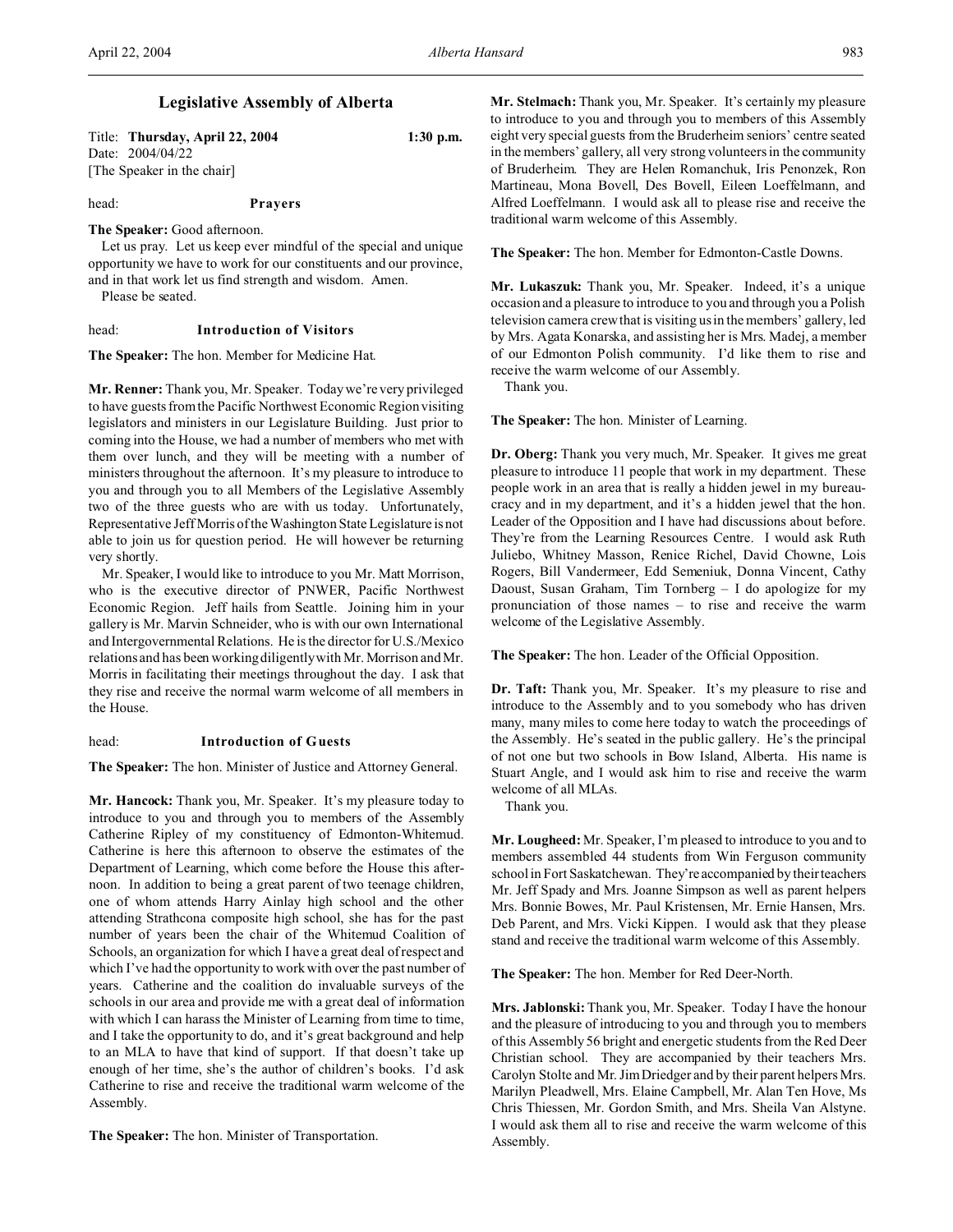**The Speaker:** The hon. Member for Edmonton-Highlands.

**Mr. Mason:** Thank you very much, Mr. Speaker. I'm pleased to rise today and introduce to you and through you to all members of this Assembly a number of members of the International Order of Odd Fellows and Rebekahs. I had the opportunity recently to be a judge at a public speaking contest for young people that is organized by the local chapter of the Odd Fellows and Rebekahs, and what a wonderful group of young people they were. They are going to be a credit to this House some day. Their speeches were tremendous. I'd like to extend my appreciation to the Odd Fellows and Rebekahs. The winner, I believe, gets a trip to the United Nations, and I think it was a wonderful part of the work that this group does. So I'd like Florence Ponto, Arlene Coates, Bob Whalen, and Marilyn Nichols to please rise. Also, the gracious hostess accompanying them is my new constituency assistant, Mary MacKinnon, and I'd like her to rise as well and receive the warm welcome of this Assembly.

**The Speaker:** The hon. Minister of Seniors.

**Mr. Woloshyn:** Thank you very much, Mr. Speaker. I'm very pleased to introduce to you and through you to the members of the Legislature Mr. Albert Mastromartino. He's the president of the Nissan Canada Foundation. Mr. Mastromartino joins us today following a very special event celebrating the donation of three brand new vans provided by the Nissan Canada Foundation, Ericksen Nissan, and Mills Nissan for use by the Meals on Wheels program. I'd like to commend both the Nissan Canada Foundation and Meals on Wheels for making a very real difference in the lives of seniors in terms of their health and independence. I'd ask Mr. Mastromartino, who is seated in your gallery, to rise and receive the warm welcome of the Assembly.

*1:40*

**The Speaker:** The hon. Member for Edmonton-Glenora.

**Mr. Hutton:** Thank you, Mr. Speaker. It's a pleasure to rise today and introduce to you and through you to members of the Assembly a constituent of mine who is here to observe the proceedings this afternoon. Lynn Odynski is an Edmonton public school board trustee. I would ask her to please rise and receive the traditional warm welcome of this Assembly.

# head: **Oral Question Period**

**The Speaker:** First Official Opposition main question. The hon. Leader of the Official Opposition.

#### **Government Travel Expenses**

**Dr. Taft:** Thank you, Mr. Speaker. This government's cabinet, unlike those in other provinces, exempts itself from freedom of information legislation and is strangely reluctant to release detailed information on the travel and entertainment expenses of the Premier and his ministers. There is no reason the Premier can't make public photocopies of cabinet expenses. My questions are to the Premier. Given that a photocopier can copy a thousand pages in 18 minutes for \$10, why doesn't the Premier just photocopy Executive Council's receipts and make them public?

**Mr. Klein:** Mr. Speaker, we are evaluating the way we handle expenses. But I would remind the hon. Leader of the Official Opposition that it's not so much the revelation of expenses – and that's not a problem for us; it's not a problem – but it's how much government spends.

If they were really concerned, they would look at their Liberal cousins in Ottawa and see the opulence, the extravagance, and the use of taxpayers' dollars to fund the swimming pool and all the trappings of 24 Sussex, to accommodate the huge living room that occupies the A320 Air bus that the Prime Minister flies around in, to accommodate the four or five Challenger jets that were bought at taxpayers' expense to cart ministers and MPs back and forth and to and fro, to accommodate the multitude of security people around the Prime Minister, to accommodatehisstretch limousines, to accommodate the lavish dinners that he holds. They should be talking about that instead.

**Dr. Taft:** Given that other governments are able to post their cabinet ministers' expense receipts on the web for everybody in Canada to see within three months, why doesn't this government do the same?

**Mr. Klein:** Mr. Speaker, again, we are evaluating the way that we report our expenses, and that will be reported. We are not going to take the advice of this Liberal opposition, which, by the way, wasn't elected to be the government. We will do what is right, what is open, and what is transparent. The simple fact is that a \$27.50 jug of orange juice comes nowhere near the opulence and the extravagance of their Liberal cousins in Ottawa.

**Dr. Taft:** How does the Premier explain to Albertans that they aren't allowed to see these receipts when they pay the tab?

**Mr. Klein:** Mr. Speaker, the expenses are reported yearly to Public Accounts.

The \$10,000 that the hon. Member for Edmonton-Gold Bar spent to travel across the bridge, the \$10,000 he spent last year to travel to and fro and wherever, is reported to Public Accounts. The only difference is that they do not post their expenses or details of those expenses on the web site. Instead, he just says, "I spent \$10,000 to travel within the constituency of Edmonton-Gold Bar," which you can spit across.

**The Speaker:** Second Official Opposition main question.

#### **Health Care Reforms**

**Dr. Taft:** Thank you, Mr. Speaker. The Alberta Liberals are committed to a strong public health care system, a commitment shared by most Albertans. What Albertans do not want are taxes on the sick and health care based on what one can afford instead of what one needs. The best way to meet legitimate health care needs is through a public health care system, yet this government has said that everything is on the table when it comes to health care reform. To the Premier: will the Premier reassure Albertans here and now that this government will not introduce health care user fees?

**Mr. Klein:** Mr. Speaker, as the hon. Leader of the Official Opposition pointed out, everything is on the table. While it's not our intention to go out of our way to contravene the Canada Health Act, there may be some things in the reforms that could. As he pointed out, everything is indeed on the table.

Relative to the caucus discussion today our caucus was adamant that we need to take bold steps now to make sure that we have a health system that is there for us in the future. All the premiers, all the ministers of health fully agree that the system we know now is simply not sustainable, and it will bankrupt a number of provinces. Although it might not bankrupt Alberta, the costs of providing funding for health care are very severe indeed.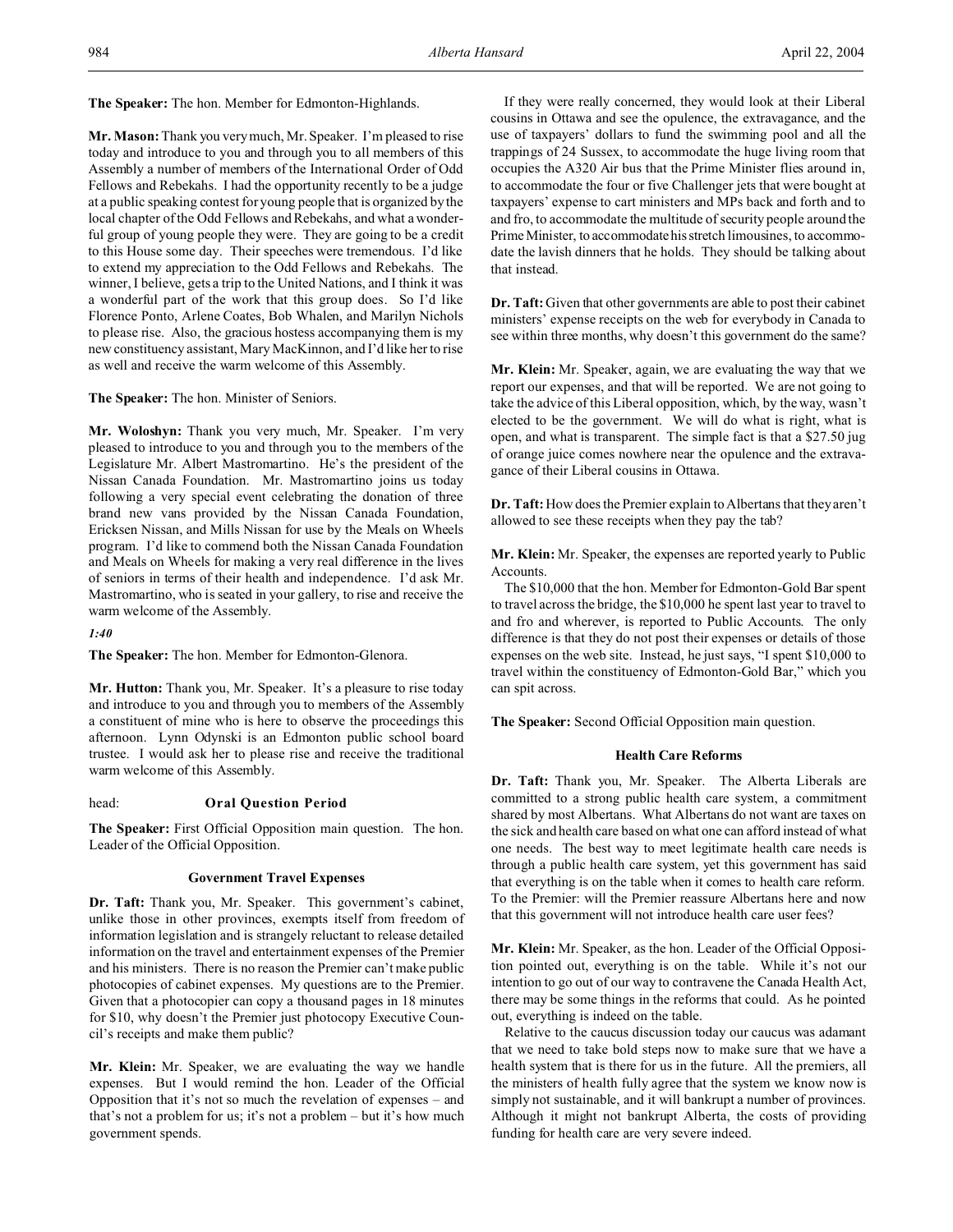At caucus today the Health and Wellness minister laid out what he called a road map for reform. He spoke in very, very broad, general principles about cost pressures in areas such as drugs and new technologies. He talked about finding new and innovative ways to fund the system.

#### **An Hon. Member:** User fees.

**Mr. Klein:** Well, they're saying user fees. That's about a threesecond sound bite, but it's good enough, and that's what they like to play on. They have no notion, no idea, nor do they have any responsibility for developing policy.

He talked about making better use of privately delivered services within the publicly funded system to reduce pressure and waiting times at hospitals. Already we have evidence that some of these procedures are very useful in relieving pressure at publicly funded hospitals. A number of procedures now are contracted by regional health authorities, and for years and years, of course, the RHAs and the government generally have been contracting services to private operators for seniors in long-term care.

Caucus members raisedmanyquestions, including questions about access and labour costs and whether the Canada Health Act needs updating and the impact of an aging population. Mr. Speaker, all of this will be brought together in a package. It will be released to the public – I assume that the Liberals will go out of their way to get it; I hope that they do, anyway – and then we'll bring that package to caucus and have a good discussion.

**The Speaker:** Hon. members, caucus meetings and the subject therein are not normally the subjects of question period, but if the leader of the government chooses to discuss it, that's certainly his prerogative as the leader of the government.

The Leader of the Official Opposition.

**Dr. Taft:** Thanks, Mr. Speaker. Will the Premier rule out health care insurance deductibles, which require patients to pay the first portion of their treatment costs before public payment kicks in?

**Mr. Klein:** Mr. Speaker, you're absolutely right. Normally we don't talk about what takes place in caucus, but I had the courtesy today to explain exactly to the hon. Leader of the Official Opposition what we discussed generally in caucus. I would point out that this is far more than the Liberals would ever do. They never share anything that comes out of their caucus. Nothing.

**The Speaker:** The hon. leader.

**Dr. Taft:** Thank you, Mr. Speaker. This question comes out of our caucus meeting this morning. Given that Albertans already pay taxes and they pay health care premiums, will the Premier rule out reforms that would force patients to pay even more money out of pocket based on their income?

**Mr. Klein:** Mr. Speaker, again, he's looking for an answer that will provide the good 15-second sound bite so that they can take that out and tout it as government policy. I'm not going to fall into that trap other than to say that we had a good discussion in caucus today.

## *1:50*

We agreed with the minister's road map leading to reform. We agreed that a package will be brought together, that it will be released to the public, that it will be discussed by caucus. Then, following that, there will be a public consultation process. At that time the Liberals can make all the political noise they want and spew out all the rhetoric they want. I fully expect it.

#### **Automobile Insurance Reforms**

**Mr. MacDonald:** This government's insurance reform has become both a tragedy and a farce for Alberta motorists and a foreign language film without subtitles for Conservatives at their private, behind-closed-door standing policy committee meeting on Tuesday. It is reported that the government's leading actor, the hon. Member for Medicine Hat, hadn't even seen the latest version of the script before last Tuesday's meeting. Albertans demand to know who was in charge of the insurance file. My first question is to the Premier. How open and transparent can Albertans expect this government to be with them when it doesn't even let the person in charge of the insurance reforms see the advance copy of the proposed changes?

**Mr. Klein:** Well, Mr. Speaker, I can't speak for the hon. Member for Medicine Hat and what he knew and what he did not know, but obviously the Liberals know a lot. So something must be open and transparent.

Mr. Speaker, the reason there are only seven of those people over there, or six now and soon to be five, is that they don't understand the essence of politics. They don't understand the essence of people.

People, at the end of the day, are not concerned so much about process or what happened at an SPC meeting or what didn't happen at an SPC meeting. What they are concerned about at the end of the day is their pocketbook and whether or not young good drivers will see a reduction, albeit phased in, of their premiums, whether older male drivers, who are now penalized, will see a reduction overall in their premiums, and whether those in the middle range will see their rates being comparable to other rates, that they're being treated fairly.

That is what the people are concerned about at the end of the day. These people are concerned about the nitty-gritty, picayune kinds of things that don't mean a tinker's damn to the public.

**The Speaker:** The hon. member.

**Mr. MacDonald:** Thank you. People in this province are concerned about what the insurance policies are doing to what's left in their pocketbook.

Now, if the government's own MLAs will not endorse the insurance reforms that are proposed, how does this government expect Albertans to be satisfied with this latest attempt to reform the insurance file?

**Mr. Klein:** Mr. Speaker, you know, the reason there are 73 of us and only five of them is that we listen to people. Do you think that this caucus is going to do something that is going to hurt consumers when we set out, relative to our insurance reforms, to protect consumers? Get real. He doesn't get it. That's why there are only five of them, and after the next election there will be even fewer.

**Mr. MacDonald:** Again to the Premier. Did the proposed reforms stall at the closed-door private meeting because the insurance industry wasn't there to direct the action?

**Mr. Klein:** Mr. Speaker, I wasn't at the SPC.

**The Speaker:** The leader of the third party, followed by the hon. Member for West Yellowhead.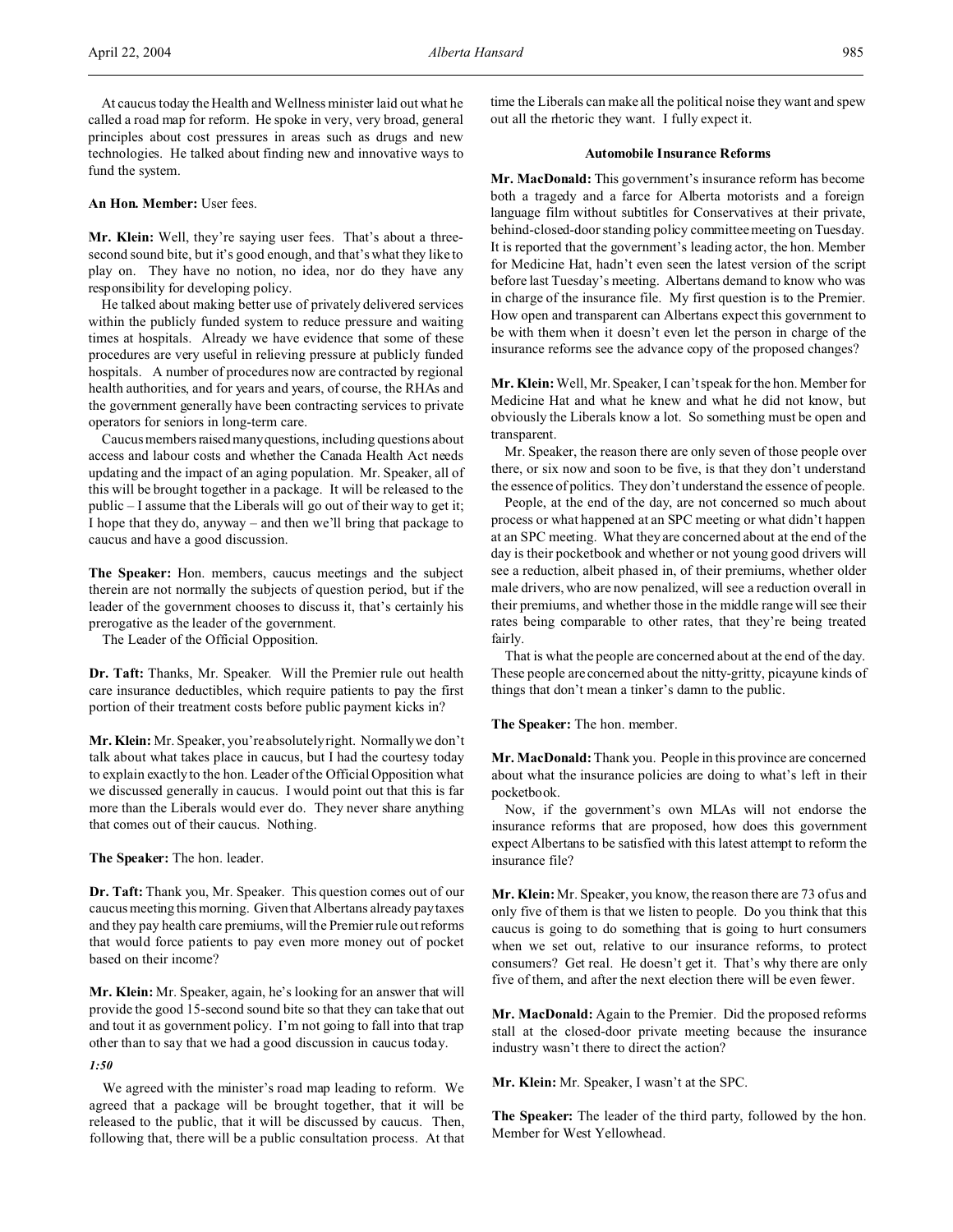# **Health Care Reforms**

*(continued)*

**Dr. Pannu:** Thank you, Mr. Speaker. Today the Conservative caucus met behind closed doors to discuss this government's radical plan to charge the sick and injured for health care. Rather than release their plans to the public and allow Albertans the benefit of a full and vigorous debate on these issues, the government prefers to engage in a campaign of cover-up and misrepresentation. Not only has this government invoked the name of Tommy Douglas to defend charging the sick for health care; they incorrectly point to a number of European examples to justify their plan to turn health care over to insurance companies. My questions are to the Premier. Given that Tommy Douglas actually envisioned a health care system that covered all health services, including drugs, dental care, and other services not presently covered, isn't the Premier completely misrepresenting the Douglas vision for medicare when he uses Tommy Douglas's name to dismantle health care?

**Mr. Klein:** Mr. Speaker, I'm not using Tommy Douglas's name . . .

**The Speaker:** I really have no idea how that leads to government policy. That's a personal interpretation. If the Premier wishes to proceed with this related to government policy, please do, but we're not going to get into a debate on the historical merits of Mr. Douglas.

**Mr. Klein:** Thank you, Mr. Speaker. There are some ways that the words of Tommy Douglas fit into health care. Now, I'm reading from a document, albeit coffee-stained, that is entitled Man's Destiny Cannot Be Settled in the Marketplace. This is a speech given by Tommy Douglas. I'd be glad to share it with you. I will quote so as to not be misquoted or so as to not have any of my comments misinterpreted by the hon. member. I will quote verbatim.

In his speech on page 142 he says, "I want to say that I think there is a value in having every family and every individual make some individual contribution." Do you believe that? [interjection] Right. Do you believe that?

I think it has psychological value. I think it keeps the public aware of the cost and gives the people a sense of personal responsibility. I would say to the members of this House that even if we could finance the plan without a per capita tax, I personally would strongly advise against it. I would like to see the per capita tax so low that it is merely a nominal tax, but I think there is a psychological value in people paying something for their cards. It is something which they have bought; it entitles them to certain services. We should have the constant realization that if those services are abused and costs get out of hand, then of course the cost of the medical care is bound to go up.

Well, Mr. Speaker, that's what Tommy Douglas said, and that coincides somewhat with the policy that we're now developing. We're saying that there is a cost to health care. We're saying that, as a matter of fact, it's getting close to \$8 billion in this province. It consumes up to 50 per cent of some provincial budgets. We're saying also that unless something is done and people realize that there is a cost to health care, then the health care system as we know it will collapse. It will collapse completely, and it won't be there for these young people in the future. It won't be there for the hon. leader of the third party or his seatmate. It won't be there for any of us. It will collapse. It will either collapse or it will bankrupt the provinces and the country.

Mr. Speaker, those costs are going out of control. You cannot sustain a system with costs that rise by 7 or 8 per cent each year when the annual increase in revenues is about 3 or 4 per cent. It simply is out of whack, and it needs to be brought back into line.

**The Speaker:** Hon. members, we've now spent four minutes on a discussion of a philosophy of a person. It has nothing to do with this Assembly and the question period. Now, let's move on. I've got 14 members.

The hon. member. Second question.

**Dr. Pannu:** Thank you, Mr. Speaker. Given that Tommy Douglas's daughter has come forward and accused the Premier of being dishonest and twisting Douglas's words, will the Premier apologize to the Douglas family for using the Douglas memory for . . .

**The Speaker:** Okay. Hon. leader, that is not a question within the purview of the question period in this Assembly. Now, this has nothing to do with government policy, so go on to your third one, please.

**Dr. Pannu:** Thank you, Mr. Speaker. Given that according to the *British Medical Journal* Sweden is actually reducing the privatesector presence in health care, isn't the Premier's use of this country to justify his agenda just more false and misleading spin?

*2:00*

**Mr. Klein:** No. It's not a false and misleading spin to say that we want to look at what works in Sweden. If they are reducing their dependency on the private sector, fine. We will look at that, and we will ask the question: why are you doing this? What didn't work? What did work? I'm sure the hon. member would like to take out of that system and other systems in other jurisdictions those things that work and work well.

Mr. Speaker, I have to comment because the hon. member alluded to Mr. Douglas's daughter, but he didn't allude to his grandson, Keifer Sutherland, who spoke in Calgary but thought he was in Manitoba. So if he's going to give credence and credibility to the Sutherlands, then I think that we should mention the whole family.

**The Speaker:** The hon. Member for Calgary-Fort, followed by the hon. Member for Edmonton-Gold Bar.

# **Traffic Safety in Calgary**

**Mr. Cao:** Thank you, Mr. Speaker. During the Easter break a tragic traffic collision in our Calgary-Fort constituency took the lives of a young man and his son and severely injured his daughter. This deadly collision involved a heavy semi truck and a compact car and took place at the intersection of the Barlow and Peigan trails just at the end of the Deerfoot Trail exit ramp. My question is to the Minister of Transportation. Given that our provincial government is responsible for the Deerfoot Trail and traffic safety in general, could the hon. minister ask the department to undertake improvements at this intersection such as putting in speed bumps?

Thank you.

**Mr. Stelmach:** Mr. Speaker, the department is currently in the process of commissioning a consultant to review this particular intersection. The consultant will have to work with the city of Calgary to ensure that whatever improvements we do make at that particular intersection and interchange will also phase in with the city of Calgary's road plans as well.

**The Speaker:** The hon. member.

**Mr. Cao:** Thank you. My first supplemental question is to the same minister. Could the minister ask his department to review the accident exit situation from the Peigan Trail into the Deerfoot Trail interchange and recommend improvements?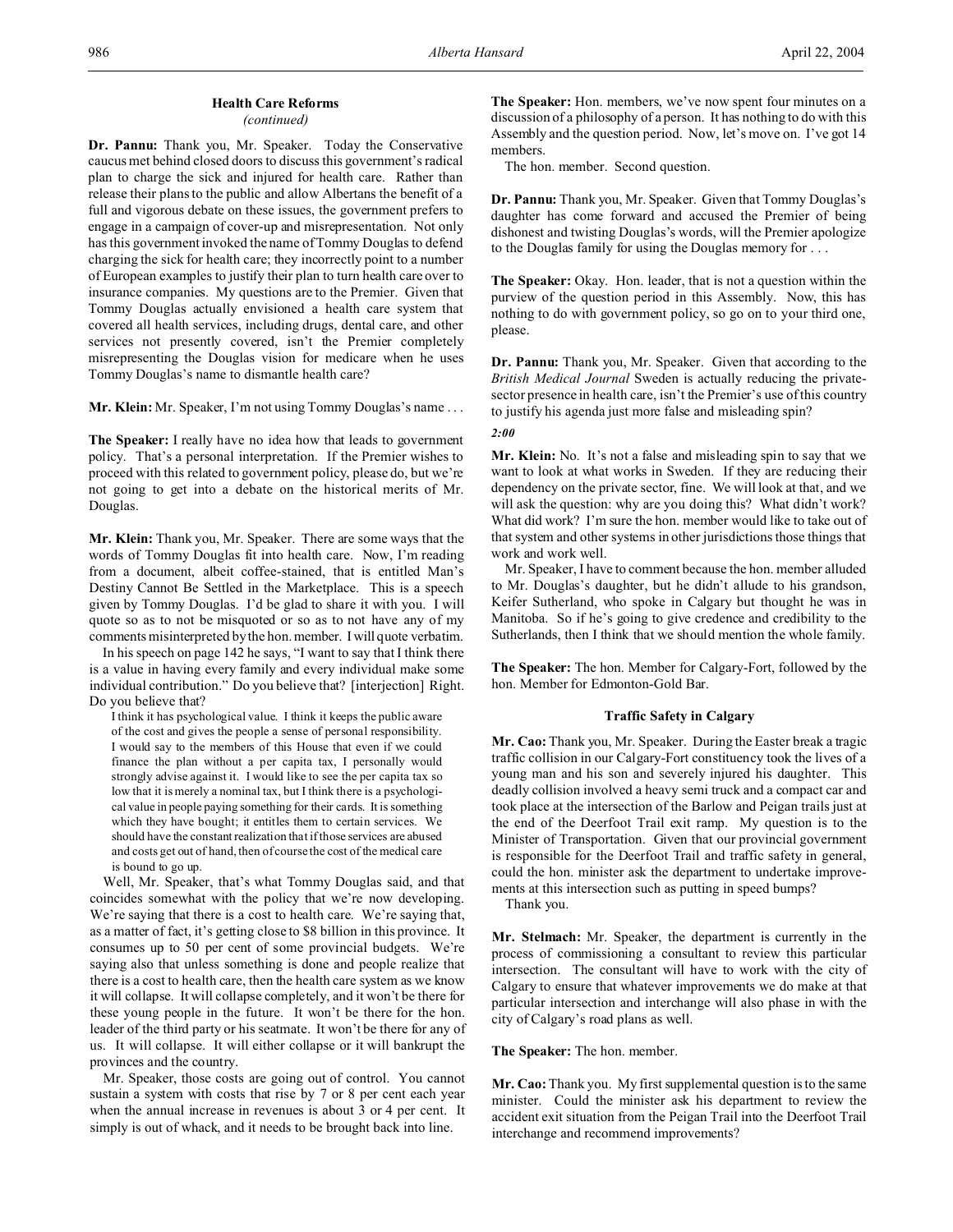**Mr. Stelmach:** Mr. Speaker, yes; we are. Safety, of course, is a top priority in terms of building our roads and road improvement. Here again on this particular section we're also in the process of hiring a consultant as well. There will be considerable activity on the Deerfoot Trail over the next three years. In fact, it'll be one construction zone from one end to the other. Unfortunately, for the people in Calgary it will be interrupted traffic, but it all is going to lead to a much safer freeway through that city.

## **The Speaker:** The hon. member.

**Mr. Cao:** Thank you. My last supplemental question is to the same minister. Given that the tragedy occurred in that specific intersection, could the minister tell the Assembly if anything else is being done to improve the safety conditions?

**Mr. Stelmach:** Mr. Speaker, it's a good question, but there's only so much that can be done in terms of improvements to a roadway. We know that adding an interchange where the traffic warrants it will reduce incidents by 47 per cent. We know that widening a highway when the traffic warrants it will reduce accidents by about 50 per cent. But at the end of the day, when we look at all collisions and all accidents in this province, 90 per cent of them are driver error.

So, yes, we can decrease a number of these incidents with improved roads and road design, but we also need the co-operation of all Albertans to ensure that they handle themselves appropriately when they're at the steering wheel and pay attention and try and reduce the significant percentage, 90 per cent driver error, to something that perhaps is a little more acceptable. But at the end of the day it's still the driver behind the wheel.

# **Automobile Insurance Reforms** *(continued)*

**Mr. MacDonald:** The Official Opposition has learned that the regulation regarding caps on minor injuries reads like this: the \$4,000 cap will cover all sprains and strains or whiplash-associated disorders that do not result in serious impairment; serious impairment is defined as substantial impairment to physical or cognitive functions that result in substantial inability to perform employment, training or educational or daily living activities; further, the impairment must be continuous with no reasonable expectation of substantial improvement. My first question is to the Premier. Why is this government forcing an unwanted \$4,000 cap on pain and suffering on Albertans who are involved in traffic accidents when the government's own poll recently indicated that only 5 per cent of Albertans support the cap?

**Mr. Klein:** Mr. Speaker, I wasn't at the SPC meeting, and this will have to work its way through. Policy is discussed. The way it works – and you will never know because you will never be in government – here in our system is thus. An item goes usually from the Agenda and Priorities Committee, or it can be initiated through any other committee or any source, to a standing policy committee, where the policy merits of a proposal are discussed. If there is a recommendation, either negative or positive, or no recommendation, the matter is then brought to cabinet, and cabinet either approves it or amends it or rejects it. If the matter is something that is . . . [interjection] Well, it's very important because he has to understand the process.

Then if the matter is of broad, general importance – first of all, all matters are reported to caucus. Some matters are brought to caucus without a recommendation or even with a recommendation to seek

caucus approval. [interjection] No. I'm explaining the process. I know that you don't have a process because you can't. You're not the government. Therefore, you can't have a process, but we do. We are charged by the people of this province to make government policy, to make policy on behalf of the people.

So where we are right now is at the standing policy committee stage. Whatever was decided at that committee has not come to cabinet, has not gone to caucus, so we are not there yet. We are not there yet. Now, if the hon. member has something constructive, other than nationalizing or socializing our car insurance system, as the Liberals would like done, other than that, if he has any bright suggestions, any constructive criticism, we'd be glad to hear it.

**Mr. MacDonald:** Again to the Premier: given that this cap is a huge financial break for the insurance industry, which has recently posted record windfall profits, how much money will the \$4,000 cap save the insurance industry at the expense of innocent accident victims in this province?

**Mr. Klein:** Mr. Speaker, could I pose a question to the hon. member? Is he deaf or just stupid? I explained the process. He's talking as if policy had already been developed.

Now, I don't know what was discussed. I will see the reports, obviously, before they come to cabinet. [interjection] Well, he doesn't want to understand. He doesn't want to understand. He doesn't want to think and contemplate what government procedures are, and that is frustrating because what he is doing is talking about something that presumably was in a report, and he's talking in the context of that being government policy. Well, nothing is policy yet. Nothing.

**The Speaker:**Actually, to answer the question from the Premier, the Premier cannot ask a question in the question period. That's only reserved for private members.

# **Speaker's Ruling Parliamentary Language**

**The Speaker:** The question "Is the member deaf or is the member stupid?" is probably a most inappropriate question. One might suggest that the member might be handicapped, and the other one might suggest something else. So I would really ask the Premier to withdraw that statement.

**Mr. Klein:** I'm sorry, Mr. Speaker. I'm sorry for calling the member stupid and deaf.

**The Speaker:** The hon. member.

*2:10* **Automobile Insurance Reforms** *(continued)*

**Mr. MacDonald:** Thank you, Mr. Speaker. Again to the Premier: because we know that the voters of this province aren't stupid and they're not deaf either, how many innocent motor vehicle accident victims in Alberta will have their legal rights limited by this government's \$4,000 cap?

**Mr. Klein:** Well, Mr. Speaker, on the point that was raised by the hon. member in his preamble, I agree with him a hundred per cent. That's why there are 73 of us and only five of them.

Mr. Speaker, again, I don't want to conduct a clinic in politics, but all we're doing relative to car insurance reform is responding to the people and trying to create a system that is fair for young male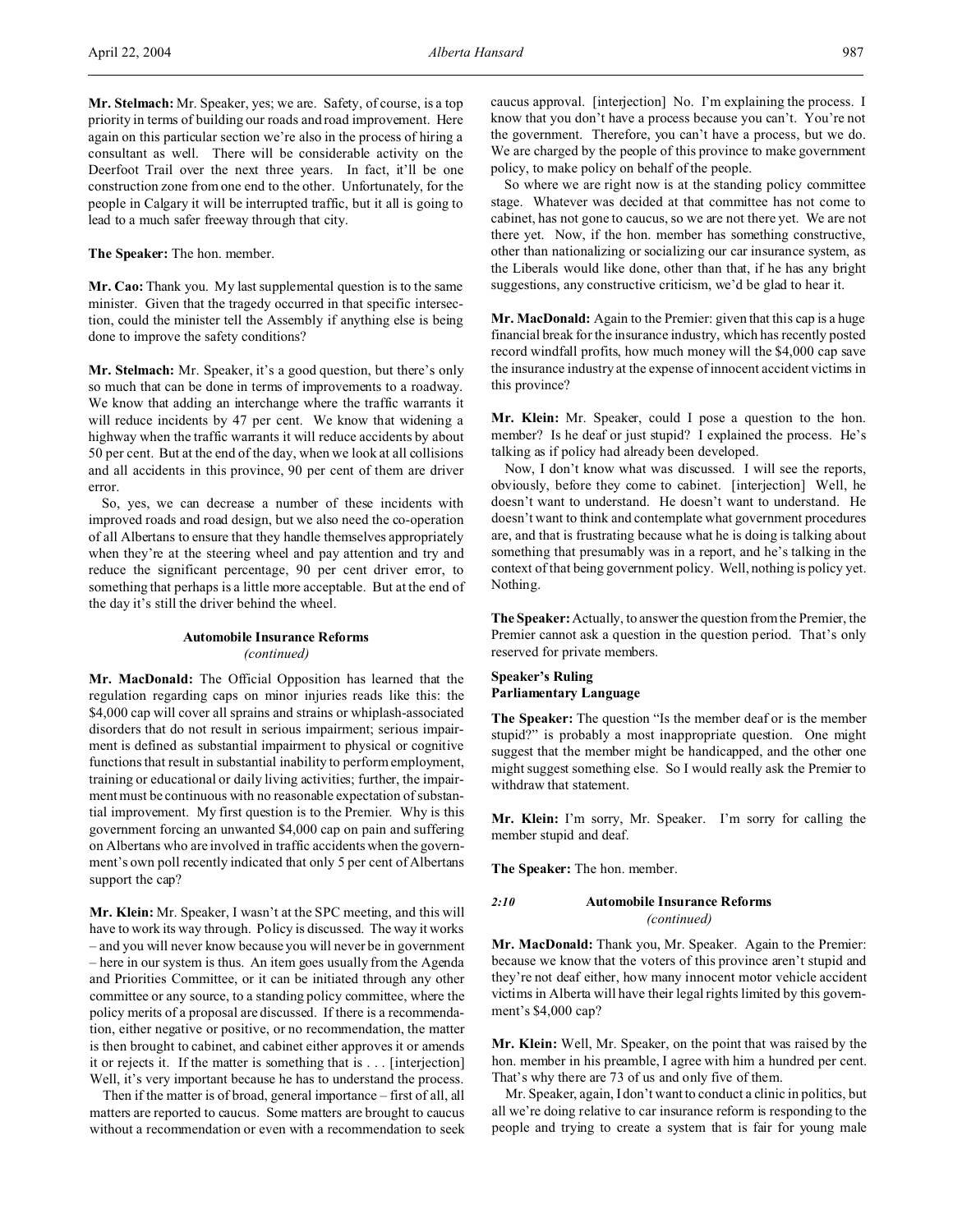drivers between 16 and 25, who are now penalized; to make sure that those in the mid-range are treated fairly and pay comparable rates to those in socialist provinces; that those who are penalized because of older age are treated fairly; and that victims, people who are injured in accidents, are fairly compensated, not overcompensated, not undercompensated but fairly compensated. There can't be anything wrong with that.

Now, if the hon. member disagrees with that policy and that direction, then stand up and tell Albertans that he disagrees with a policy that wants to achieve fairness for young male drivers, good drivers, that creates fairness for those in the mid-range, that creates fairness for older good male drivers, that fairly compensates those injured in accidents. If he is opposed to those policies, please stand up and say so. Say so, so that all the media and all the public of this province can hear this hon. member, because we want to know where he stands on this issue.

**The Speaker:** The hon. Member for Lac La Biche-St. Paul, followed by the hon. Member for Edmonton-Mill Woods.

# **4-H Club Beef Sales**

**Mr. Danyluk:** Thank you very much, Mr. Speaker. In May and June hundreds of cattle will be sold by 4-H club members across this province. Many of these animals need to be slaughtered shortly after they are purchased, but the current regulations state that the cattle must be owned for 30 days before mobile butchers can slaughter them. This requirement may deter some businesses and individuals from purchasing 4-H steers because they won't be able to slaughter them right away. My question is to the Minister of Agriculture, Food and Rural Development. What is the minister doing to address these concerns for 4-H members?

**Mrs. McClellan:** Well, Mr. Speaker, a number of members, particularly rural members, have raised this issue, as have some of our 4-H beef clubs that are looking at their upcoming sales.

The regulation that the hon. member is referring to is the meat inspection regulation. It is designed to ensure that meat is produced, slaughtered, and sold in a very safe manner. When we initially consulted on these regulations, we found that individuals that were purchasing animals might not necessarily know the history or the health of the animals and hence the condition that you had to hold it for 30 days. However, understanding that there are people who may want to purchase an animal from a neighbour for their own use, that we have many clubs that are looking at their sales in June, we've asked our department to review this regulation and try to accommodate these special circumstances while still addressing the food safety concerns.

There are a variety of ways that we could do that, and we're in the process right now, and I think we are going to be able to make this work.

#### **The Speaker:** The hon. member.

**Mr. Danyluk:** Thank you very much, Mr. Speaker. To the same minister: will the proposed regulatory amendments address the concerns that the mobile butchers have, I guess, in their desire to provide a competitive choice for 4-H animal purchasers?

**Mrs. McClellan:** Well, Mr. Speaker, there are 52 provincial abattoirs in the province that are inspected and, I must say, operate at a very high standard. We also have a mobile slaughter industry in this province that operates very well. The change to this regulation would allow, particularly in communities where there isn't an abattoir, the opportunity for the mobile slaughterer to accommodate those animals.

Now, any one of us might purchase a 4-H animal. My colleague the minister of health might purchase one and would not have any place to accommodate that animal for 30 days save on the deck at his office, I suppose. It might be a little large. So, Mr. Speaker, common sense has to prevail in this, and that is the approach we're taking. It is my expectation that we will conclude this review and have this amended, dealt with in a way that accommodates those special circumstances and also preserves food safety.

**The Speaker:** The hon. member.

**Mr. Danyluk:** Thank you very much, Mr. Speaker. I want to thank the minister for acknowledging the concerns that are out there with 4-H members.

My second supplemental is again to the minister of agriculture. Can she give us any indication when the regulations will be changed, and will they be changed in time for the June 4-H sales?

**Mrs. McClellan:** Well, Mr. Speaker, the very simplest and probably the best way to address this would be to remove the 30-day requirement. That would not be difficult to change in the regulation.

Mr. Speaker, I think this is a reminder of how far reaching the BSE crisis has been in this province. We have a number of young 4-H people who have worked very hard raising their animals and are about to sell them and, of course, some limited market. I want to commend the community organizations that have addressed this, such as the Medicine Hat chamber of commerce, who have done fundraisers by selling promotional beef T-shirts, and those dollars are going to assist in the purchase of 4-H calves. That is one example of what is happening across this province. The people in this province recognize the fine work of the 4-H movement and also recognize that we have the strongest 4-H program in Canada, and we want to maintain it.

**The Speaker:** The hon. Member for Edmonton-Mill Woods, followed by the hon. Member for Edmonton-Rutherford.

## **Grade 12 Diploma Exams**

**Dr. Massey:** Thank you, Mr. Speaker. Last November the Minister of Learning supported students writing parts A and B of the grade 12 diploma exams a week apart in the face of criticism from parents, students, and teachers. Now the diploma exam schedule for 2005 on the Alberta Learning web site shows a return to holding parts A and B on the same day. My questions are to the Minister of Learning. Is the web site correct?

#### **Dr. Oberg:** Yes.

**Dr. Massey:** Okay. Again, then, Mr. Speaker, to this same minister: given that Alberta Learning's web site states that students' marks were higher when the exams were staggered, what is the rationale for reverting to the old schedule?

**Dr. Oberg:** Mr. Speaker, it is not exactly the old schedule. We still have the exams split in two parts. What we found is the concentration of the students first of all on multiple choice so that the students will specifically go on multiple choice. The second part of the exam will be the written part of the exam, where the students concentrate specifically on the written part.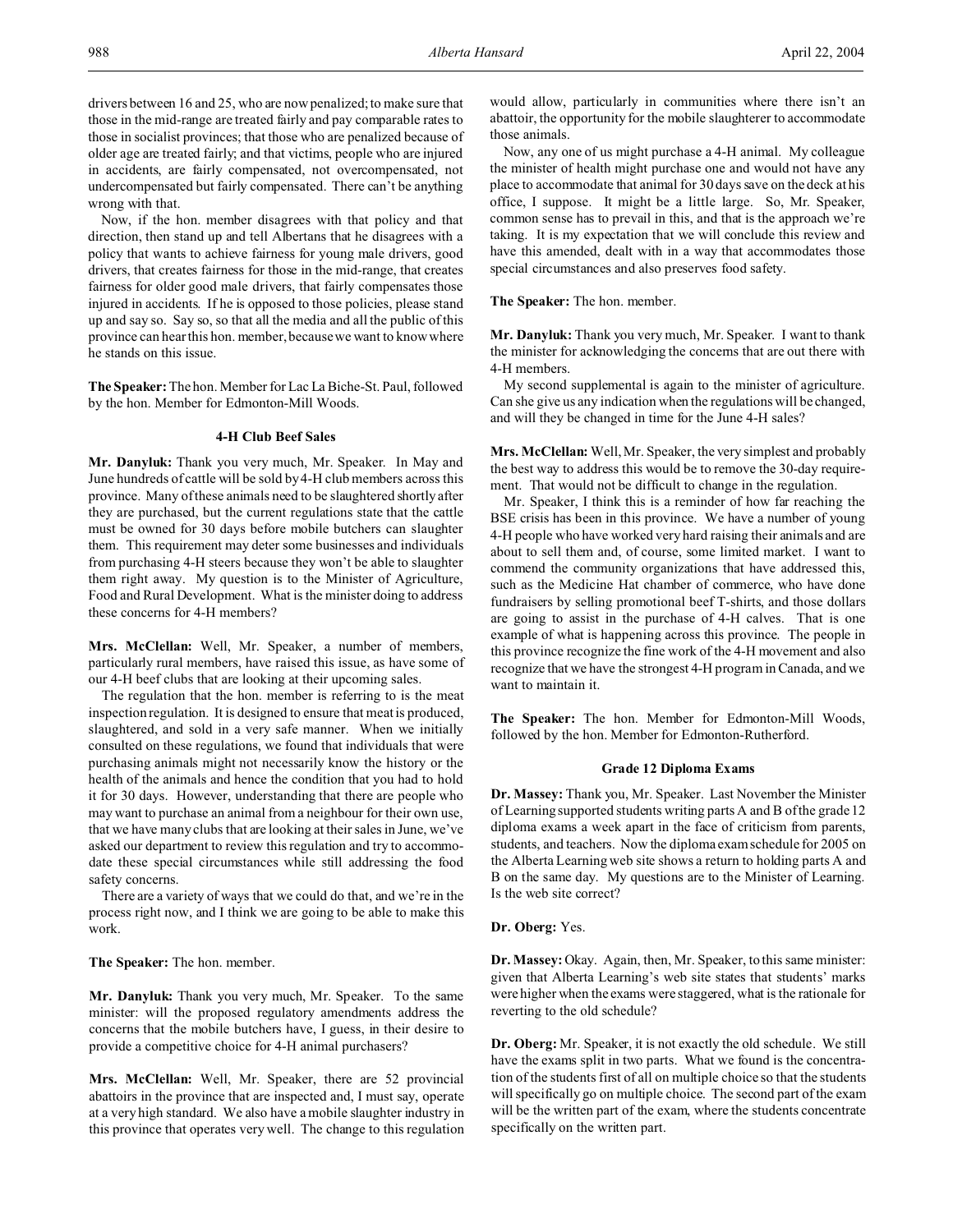What we postulate happened and in talking to students after we did split apart the exams about how they actually wrote the exams was that the majority of students went through and wrote all the multiple choice answers. Then if there was time and if there was the ability to do it, they concentrated on the written answers. What we found is that those students who were doing extremely well had the capability to go through and do all of it. Those students that were borderline did the multiple choice and then, realistically, did not pay full attention to the written. When we went and split the exams, what we found was that by concentrating specifically on the multiple choice and then concentrating specifically on the written component, the students' exam marks went up.

## *2:20*

One of the criticisms of the past schedule was that there was too far a split between social and social, for example. I will say that we have always said that we will compress it as much as we can. What we have now done is put social A and social B on the same day. The next day we will have science A and science B. Biology A and biology B. Those types of things. We're confident that we can get it marked by the end of the year. We're confident that students will do better, and, Mr. Speaker, this is just another example of government going out and talking to the people involved and coming out with a solution that's going to give answers to everyone.

**Dr. Massey:** Again, then, to the same minister: if that's the case, why didn't you talk to people in the first place?

**Dr. Oberg:** Mr. Speaker, first of all, there were several issues that were out there. We did not know that we could get the exams marked. One of the issues was, as the hon. member knows, that following the strikes, all the markers of the exams were pulled off, and we had an extremely difficult time marking the exams. We signed an agreement with the Alberta Teachers' Association that guaranteed that the teachers would mark the exams for one year only, so we did not have the assurance that we have today that teachers would actually mark the exams. What we found out – and I will say to the hon. member that this was purely by chance – is that the students did considerably better by splitting the exams, as I already stated. So we are now working on refining the schedule as much as we can to compress it as tightly as we can.

The only very interesting component about this is that one of our concerns was actually getting the written tests back to us. What we did – and I think the Legislative Assembly might find this interesting – is that we put a \$5 fine out there if they didn't get the exams back to us in time. Mr. Speaker, with the last set of exams every exam in Alberta was returned on time, which allowed us to continue to mark them on time. So with all these refinements we've been able to refine the exam schedule, and I think we have something here now that's going to prove to be excellent for all students in Alberta.

#### **Workplace Fatalities**

**Mr. McClelland:** Mr. Speaker, Albertans don't leave home thinking they may be killed on the job. Regrettably, 127 Albertans lost their lives at the workplace last year. Next Wednesday, April 28, is the National Day of Mourning for those killed in the workplace. My question is to the Minister of Human Resources and Employment. How will the government honour those men and women who died on the job?

**The Speaker:** The hon. minister.

**Mr. Dunford:** Well, thank you, Mr. Speaker, and thanks to the hon.

member for the question. Yes, in fact, Wednesday, April 28, will mark the day of mourning for people that were killed on the job site, and we do have plans to commemorate these poor, unfortunate folks. Probably the most visible commemoration will be the fact that all flags at provincial buildings will fly at half-mast on that day in remembrance of those workers that didn't make it home.

We'll also be making requests of you, Mr. Speaker, for a couple of things. Right now I would hope to plan a ministerial statement, but also we would like to ask you if on that particular day you would see fit to lead us in 127 seconds of silence.

We want to say, Mr. Speaker, that these were needless deaths. This is something that we're working hard to try to overcome, but the fact that they have fallen, we must remember them.

**Mr. McClelland:** My supplementary is to the same minister. What is the government doing to ensure that workplace fatalities are not just seen as a cost of doing business?

**Mr. Dunford:** Well, to pick up on the question if I can, they are a tremendous cost to business, and we are trying as best we can to educate employers about the actual trauma and stress that family and friends and fellow employees must go through when there is such a fatality, you know, all of the people that surround that employee. This is a very serious situation when we talk about 127 deaths. We of course will recognize the following week National Occupational Safety and Health Week and try to do our best in that situation. Again, this is something that calls for constant enforcement and reinforcement on the tragedy that takes place inside our province much too often.

If you have been following the types of advertising that we've been trying to do around this situation, we lose a worker about every third day, and every three and a half minutes there's an incident that causes injury that prevents a worker from reporting at their next shift. I empathize with what the Minister of Transportation talked about earlier, the fact that of these 127 deaths the overwhelming majority are happening on the roadways and the highways within this province. Mr. Speaker, as a government we are going to have to do something sooner or later about this epidemic.

# **Highway 3**

**Mr. Bonner:** Mr. Speaker, Coleman area residents are still in shock over this government's decision to suddenly conduct another functional planning study on the highway 3 route when this government has already approved a southern route. To the Minister of Transportation: given that considerable development has taken place to the north of Coleman and that the citizens paid high prices for acreages with the knowledge that the highway was going south, what liability is this government prepared to accept if the north route is approved?

**Mr. Stelmach:** A couple of things, Mr. Speaker. First of all, these questions came up in the House before, and I mentioned at that time that the department is conducting through the work of a consultant various open houses. No decisions have been made, and as a result I'm not going to speculate on what is tied up in some sort of liability in terms of ownership of property.

**Mr. Bonner:** Mr. Speaker, to the same minister: how much is this new study costing Alberta taxpayers?

**Mr. Stelmach:** I don't know, but I'll present that to the House.

**Mr. Bonner:** To the same minister: when does the minister expect that a final decision on the route will be made?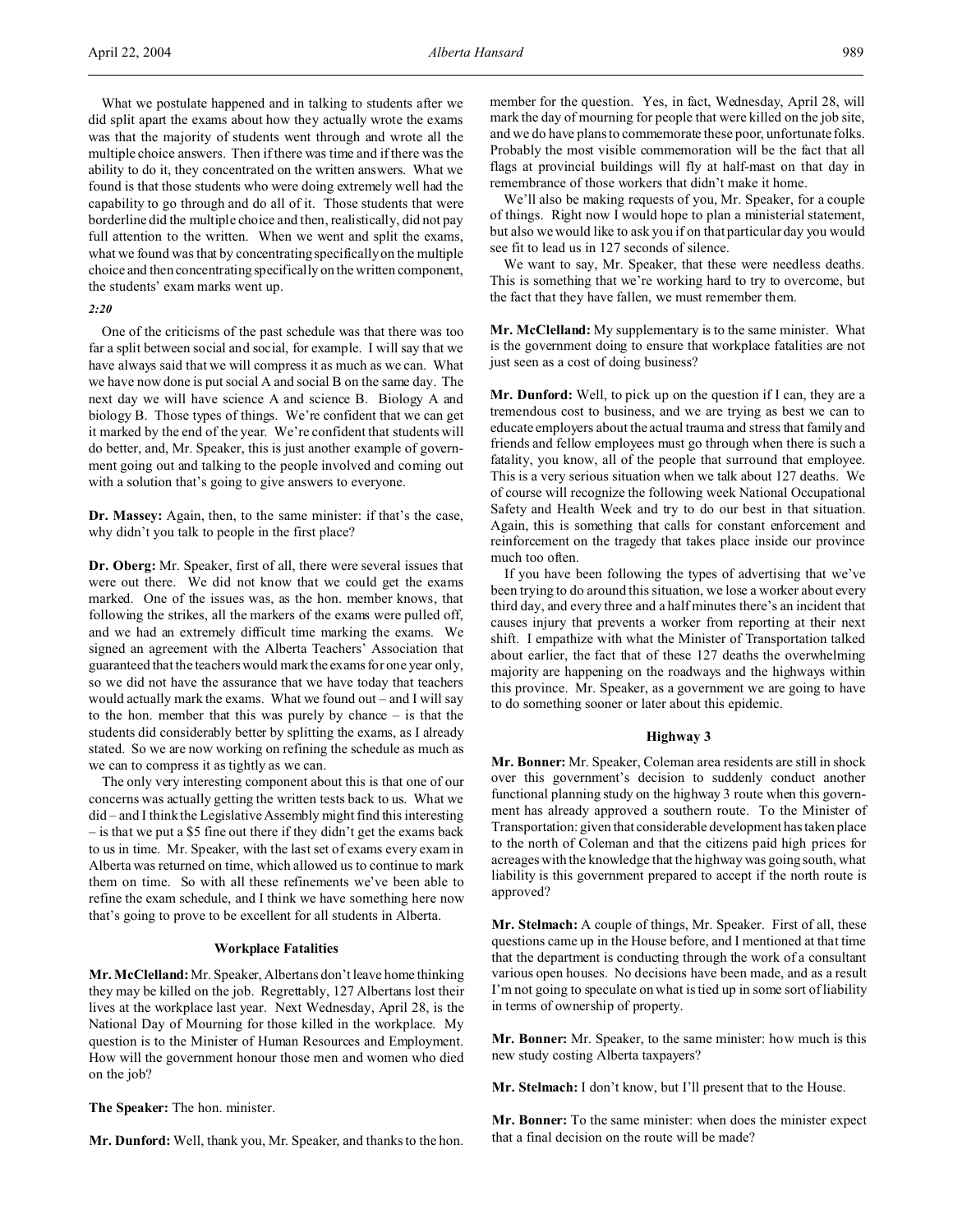**Mr. Stelmach:** Mr. Speaker, I believe that when I get the exact amount of this particular contract, the cost of the consultant, I'll be able to advise the member of a date as well, when I get that information, in terms of what the expected completion is of this particular review and open house.

**The Speaker:** The hon. Member for Edmonton-Highlands, followed by the hon. Member for Calgary-Currie.

## **Calgary Courthouse**

**Mr. Mason:** Thank you very much, Mr. Speaker. Last October the Conservative government selected a private consortium to finance and build a new court centre in Calgary based on a design that the company itself had come up with. Six months later the cost of this flagship P3 project has ballooned to half a billion dollars, an overrun of 67 per cent, causing the project to be put on hold. My question is to the Minister of Infrastructure. What exactly caused this increase in cost for the Calgary courthouse project?

**Mr. Lund:** Mr. Speaker, once again, as our Premier has been mentioning, the opposition loves to try to find a 15-second bite that is going to be great in the media. The fact is that the number that the leader of the Liberal opposition came out with yesterday, the \$170 million, was for the Provincial Court, not anything like the project that we embarked on in the city of Calgary with the consolidation of all three courts. So to start comparing bananas and apples and oranges is the typical thing that they're up to.

#### *2:30*

The fact is that the number that they're now working with was not the construction cost alone, but it was all of the cost. Unfortunately, when we build something with our own money, we don't include the cost of the money. There's a cost to money, and we don't include it. But the number that they've been throwing around is a number that is in the ballpark if you take the whole cost and you bring it back to present-day value. Now, I know they wouldn't understand that, but that's what it is. It's unfortunate that they keep bandying around numbers that are not true capital costs.

**Mr. Mason:** I know what net present value is, Mr. Speaker. I want to indicate that I gave the minister a chance just to answer the question and he chose not to do it, so I'm going to ask him whether or not the P3 developer lowballed the costs to win the bid only to reveal the true costs once it had been selected to build the project.

**Mr. Lund:** Mr. Speaker, that's terribly unfortunate that the member would call into question the integrity of these great people that put all of the time and effort and money into coming forward with a proposal.

The fact is that we estimated internally the cost of a project with over a million square feet. This is a huge project. Actually, there were three replies to the requests for proposals. Two of them came in below our estimated cost. Then we negotiated with the final one, and we brought the cost down even more, Mr. Speaker. To make sure that we were being accurate, we put out a dummy bid, and the dummy bid came in higher than our estimate. So you got the dummy bid high, we got ours above, and then we've got the actual one down below.

So, Mr. Speaker, it's terribly unfortunate that they would make those kinds of comments about people that are in business and that are very, very conscious of what they're doing.

**The Speaker:** The hon. member.

**Mr. Mason:** Thank you very much, Mr. Speaker. Well, it's too bad the dummy bid didn't win.

Why are Calgarians being forced to accept a scaled-back court facility not adequate to meet future needs just because the government is stubbornly refusing to accept that P3s have been proven almost everywhere they've been tried to cost more and deliver less?

**Mr. Lund:** Mr. Speaker, he said, "Too bad the dummy bid didn't win." Well, the fact that it didn't win is because it was the highest of the three. That's why it didn't win.

It's very interesting that just yesterday the member was standing up and saying: cancel it; don't build it; just don't build anything. Now today he's saying that we should be concerned about the fact that there isn't one being built.

Mr. Speaker, I think that there are actually two departments that are involved in this, and as it relates to the necessity to build in Calgary, I'll have the Attorney General supplement my answer.

**The Speaker:** The Minister of Justice and Attorney General.

**Mr. Hancock:** Well, thank you, Mr. Speaker. This government is on record as indicating that we need in Calgary to build a facility which will adequately house the Provincial Court, the Court of Queen's Bench, and the Court of Appeal. We have succeeded; we have a facility which adequately houses the Court of Appeal. Unfortunately, the Provincial Court is scattered around the downtown in inadequate facilities, and we need to deal with that. So we've moved ahead with an appropriate facility to accommodate both the Court of Queen's Bench and the Provincial Court.

We're still moving ahead on that project, but as the Minister of Infrastructure has indicated, we are looking at the most appropriate way to build it and a cost-effective way to build an appropriate facility. We will build an appropriate facility. We will house the courts in an appropriate manner with a good, long-term view with respect to the type of accommodation that they need in order to serve the citizens of Calgary and region. We're committed to doing that; nothing has changed on that. But the government does look, as a government prudently should, at all the different aspects and all the different ways of building and financing and choose the best way in the interests of the people of Alberta.

**The Speaker:**Hon. members, on this day in the first part of the 20th century the hon. Member for Little Bow entered the world, so we wish him a happy birthday today.

Before I call on the first member to participate in Members' Statements, might we revert briefly to Introduction of Guests?

[Unanimous consent granted]

head: **Introduction of Guests** *(reversion)*

**The Speaker:** The hon. Member for Calgary-Bow.

**Ms DeLong:** Thank you very much, Mr. Speaker. It's my pleasure to introduce some guests to you. I'm not sure whether they are still in the House or not. They are from the constituency of Wainwright. It's a group called the Alliance Fun for All social club. It's a seniors' club. There are 10 of them. There are three names that I have from them: Norman Johnston, Emma Bullee, and Mary Wold. So if they are in the House, could they please stand to receive our greetings.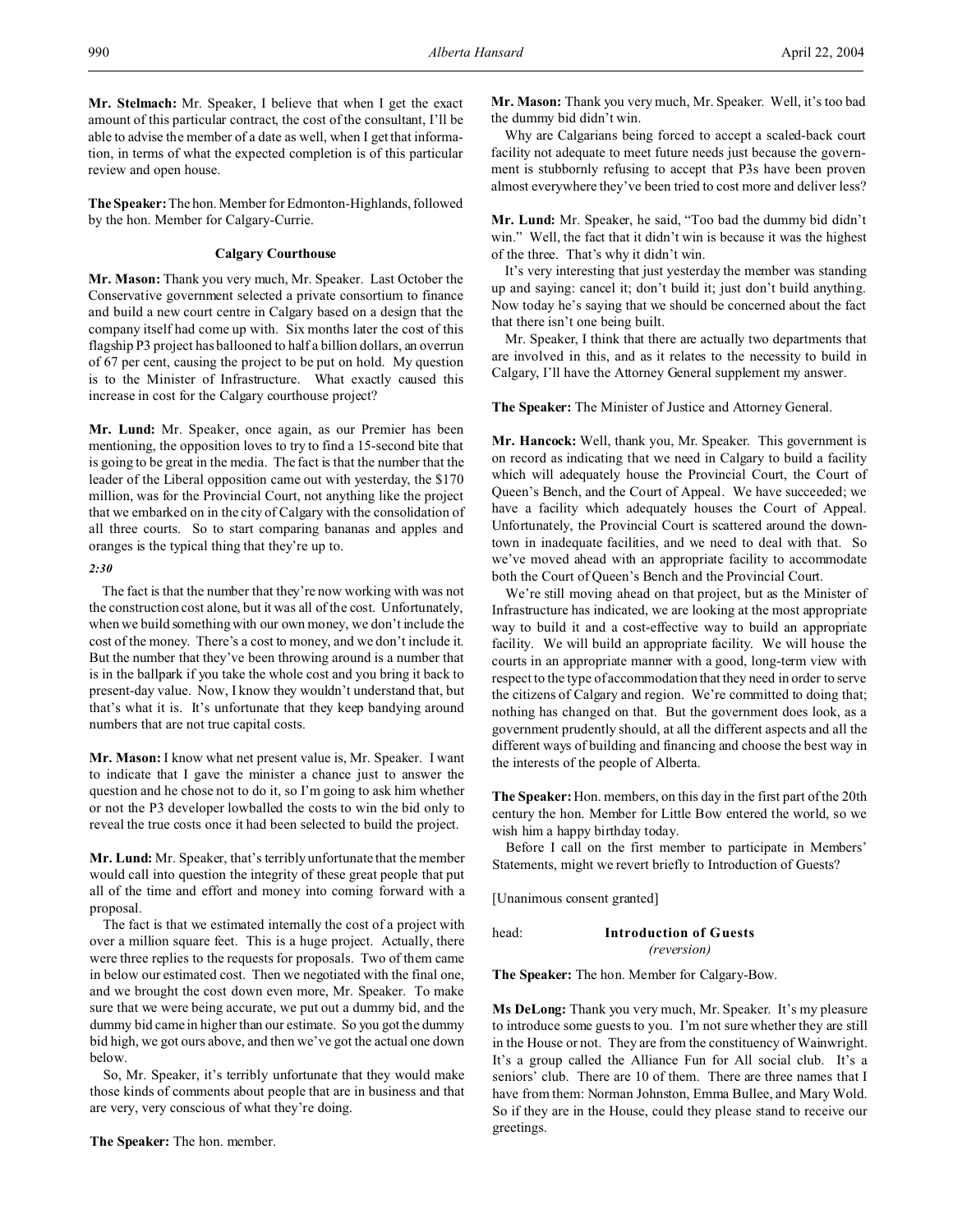## head: **Members' Statements**

#### **Cochrane Branches and Banks Environmental Foundation**

**Mrs. Tarchuk:** Mr. Speaker, today I would like to recognize the community of Cochrane's Branches and Banks foundation. In 1996 when the federal and provincial governments asked municipalities to begin working towards sustainability, the town of Cochrane gladly took on the challenge. As a result, among other programs the town developed Cochrane Branches and Banks foundation, which hosts a signature event that promotes environmental stewardship and community spirit.

The foundation, which has evolved into a registered nonprofit society supported by the town of Cochrane, organizes an annual tree plant and waterway cleanup in Cochrane every spring. Since the event's inception over 2,400 volunteers have planted approximately 20,000 trees. This family event grows in popularity every year and teaches young Albertans the benefits of volunteering and protecting the environment.

In addition, the Cochrane Branches and Banks foundation was selected as the 2003 community group emerald award winner. This is a very prestigious award recognizing environmental excellence in the province of Alberta and an important recognition of the outstanding efforts of this community, its volunteers, and sponsors.

Mr. Speaker, a core group of volunteers has dedicated their time and energy to organizing this event over the years. I would like to honour those volunteers as well as the town of Cochrane for exemplary community spirit and dedication to environmental initiatives.

I ask all members of the Legislature and the people of this great province to recognize the following community and environmental advocates: Tim Giese of the Cochrane Environmental Action Committee; volunteer co-ordinators Keith and Evelyn Milne, Brent Schmidt, Andy Degraw, and Terry Robertson; Garry Murdoch of Aquila Networks Canada; Rob Olenick of Spray Lakes Sawmills; volunteer residents Alice Laine and Joan Mansfield; Rebecca McElhoes of NOVA/TransCanada Pipelines; and Jill Knaus and Al Weidman from the Bow Meadows Community Association.

Please join me in congratulating the town of Cochrane, the Cochrane Branches and Banks foundation, and the many volunteers involved with this program.

Thank you, Mr. Speaker.

**The Speaker:** The hon. Member for Edmonton-Mill Woods.

#### **Humanities and Social Sciences Research Funding**

**Dr. Massey:** Thank you, Mr. Speaker. Imagine a world where only thoughts and ideas that will result in a tangible outcome are pursued because they are the only ones viewed to have any merit. This is a frightening prospect that is sadly becoming more and more a reality in our country, where the federal government funded 2,000 research chairs in the year 2000 but only 20 per cent of those were allocated to the humanities. This year's federal budget also seems to emphasize hard results over ideas.

While humanities and social sciences, which include disciplines like psychology, history, education, law, economics, and literature, continue to attract more than half of Canada's university students, a rising percentage of government money is focused on hard sciences that show results in practical terms. This erosion of the value placed on the exploration of humanities and social sciences is causing concern on university campuses and is a major reason for the proposed revamp of the federal research granting agency, the Social Sciences and Humanities Research Council.

Unfortunately, the council's recent consultation framework on its transformation caused alarm when it suggested that the council's core values must expand to include interactive engagement and maximum knowledge impact. This would not promote the development of ideas but, rather, force people involved in the humanities and social sciences to continually justify the practical application of their work.

A university should be a place where ideas can be explored without always looking at the bottom line. Measuring the impact of a project before it has been undertaken could discourage people from completing projects that prove to be valuable to our society.

A decade ago a humanist book on the history of gay marriage was criticized and labelled as a waste of research money, but now it seems only to be ahead of its time. The value of research into the humanities and social sciences is everywhere, shaping thoughts and policy, challenging opinions, and informing casual conversation. We err badly when the only view we foster is an economic view of humans.

Thank you, Mr. Speaker.

**The Speaker:** The hon. Member for West Yellowhead.

#### *2:40* **Year of the Coal Miner**

**Mr. Strang:** Thank you very much, Mr. Speaker. I rise today to recognize the Year of the Coal Miner and the contribution that this industry and its people make to our province.

Since the last decades of the 1800s coal has been the foundation of many communities and individual lives throughout Alberta, including in the West Yellowhead constituency. Coal mining was first developed in southern Alberta, where it was often quarried by pick and shovel and hauled out in wooden crates on skids or by horses. During that time two miners, of course, worked together and produced on average five or six tons of coal a day.

Today coal is a high-tech industry that extracts resources in a more environmentally friendly manner. When someone mentions coal mining, the image of an underground miner, that would normally come to mind, no longer holds true. Open-pit or strip mines now dot the landscape where electric shovels, trucks, and excavators work to mine the coal. All told, between 30 million and 35 million tonnes of coal is produced in Alberta every year by highly skilled workers.

The resource goes on to help provide electricity for homes as well as other uses. For instance, gases, oils, and tar extracted from coal can be used in the manufacture of products ranging from gasoline and perfumes to mothballs and baking powder. From Bankhead and the Crowsnest Pass to Hinton and Grande Cache coal has been instrumental in the development of Alberta, providing jobs to our citizens.

I would like to take this opportunity to congratulate and thank all Albertans involved in coal mining this Year of the Coal Miner.

Thank you very much, Mr. Speaker.

**The Speaker:** The hon. Member for Edmonton-Strathcona.

#### **Small Business**

**Dr. Pannu:** Thank you, Mr. Speaker. This government often claims to be a friend to business in Alberta. This is only partly true. The government policies favour its friends and large corporations and the highly profitable oil companies and other operators in the energy sector. Small businesses, on the other hand, have been abandoned.

In fact, Mr. Speaker, I've heard complaints from small-business owners across the province and throughout my constituency. Problems began when electricity deregulation gave business owners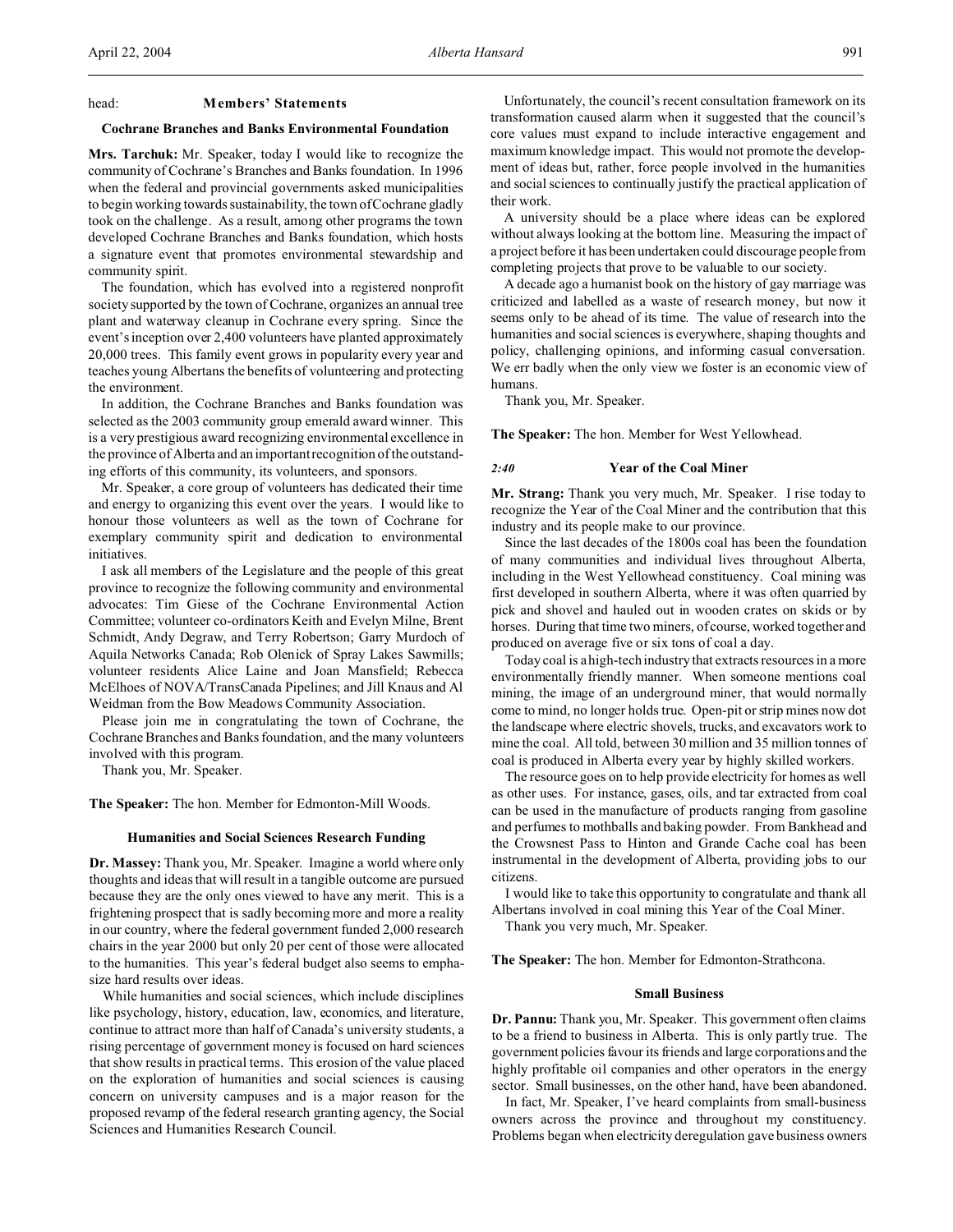sky-high electricity bills. Many business owners have been forced to choose between hiring staff and turning on the lights. Some had no choice but to close their doors altogether.

Further, this government has allowed rising insurance premiums to increase the squeeze on small business. While big insurance companies announce record profits, many small-business owners struggle with massive increases to property, business, and auto insurance costs. In fact, a recent study by the Canadian Federation of Independent Business, which was tabled by my colleague from Edmonton-Highlands, shows that over half of Alberta businesses had experienced a 20 per cent increase in property insurance and nearly 70 per cent felt that high insurance costs are a serious problem.

Of course, there are the ever-present health care premiums. This regressive health tax gives nothing to small businesses except administrative headaches. Premiums also make it harder to compete with larger corporations who can offer to pay premiums as part of employee remuneration. Many small-business owners cannot afford to provide those benefits for their employees and are therefore at risk of losing them. For years average Alberta families have struggled with user fees, health premiums, and hidden costs, and small businesses now face a similar battle.

Mr. Speaker, small-business owners must overcome enough challenges just to stay afloat. It's time the government stopped burdening small businesses with unnecessary and entirely unavoidable additional costs. It's time small businesses got a better deal.

Thank you, Mr. Speaker.

**The Speaker:** Hon. members, might we revert briefly to Introduction of Guests?

[Unanimous consent granted]

## head: **Introduction of Guests** *(reversion)*

**The Speaker:** The hon. Member for Edmonton-Castle Downs.

**Mr. Lukaszuk:** Thank you, Mr. Speaker. Visiting us today in the members' gallery is a group of 60 Vietnamese seniors who have decided to build a seniors' home in my riding of Edmonton-Castle Downs, and for that I would like to thank them. They're today led by Reverend Thich Thiên Tam, four Buddhist nuns, and also Vinh Hang, who is showing them the Legislature and the precincts.

I'm particularly excited, Mr. Speaker, because chances are that the Member for Calgary-Fort will be my constituent one day. I'd ask them to rise and receive the warm welcome of this Assembly.

Thank you.

# head: **Presenting Petitions**

**The Speaker:** The hon. Member for Edmonton-Castle Downs.

**Mr. Lukaszuk:** Thank you, Mr. Speaker. I would like to present a petition signed by 161 emergency medical service workers in the city of Calgary who petition the Legislative Assembly to "support Bill 204, the Blood Samples Act, which will provide more security and peace of mind for people working in occupations who have a higher risk of exchanging bodily fluids with a potential carrier of a blood borne disease."

Thank you, Mr. Speaker.

#### head: **Notices of Motions**

**The Speaker:** The hon. Deputy Government House Leader.

**Mr. Zwozdesky:** Thank you, Mr. Speaker. I rise pursuant to Standing Order 34(2)(a) to give notice that on Monday I will move that written questions appearing on the Order Paper do stand and retain their places with the exception of written questions 48, 66, 68, 69, 71, 75, 76, 77, 78, and 79.

I'm also giving notice that on Monday I'll move that motions for returns appearing on the Order Paper do stand and retain their places with the exception of motions for returns 24 through 31, 34 through 42, 44 through 49, 52, 53, 55 through 62, 64, 66, 69 through 73, 75, 78 through 83, 88 through 105, 108 through 123, 128, 134 through 143, 146 through 160, 162, 164 through 168, 174 through 180, 183 through 189, 197, 200 through 205.

Thank you.

## head: **Tabling Returns and Reports**

**The Speaker:** The hon. Member for Edmonton-Strathcona.

**Dr. Pannu:** Thank you, Mr. Speaker. I've got three documents to table today. The first one is an article from the *British Medical Journal* from February 28, 2004. This article indicates that the government of Sweden has decided to ban the development of private, for-profit hospitals and take other additional steps to stop the development of a two-tier health care system in their country.

The second document, Mr. Speaker, is a report from the CBC headlined "Douglas accuses Klein of twisting her father's words." This report cites Shirley Douglas's claim that the Premier is being dishonest about the origins of medicare and that her father "stressed that medicare should be available for all, regardless of income."

The third document, Mr. Speaker, is a backgrounder entitled Myth Buster: P3 Hospitals – A Closer Look. The backgrounder was published by the Ontario Health Coalition and demonstrates the consistent failure of P3s in building hospitals.

Thank you, Mr. Speaker.

**The Speaker:** The hon. Member for Edmonton-Gold Bar.

**Mr. MacDonald:** Thank you, Mr. Speaker. I have two tablings this afternoon. The first one is the Canadian property and casualty premiums and profits key financial data for 123 insurers provided by A.M. Best. It's a comprehensive look, and it is from Thompson's World Insurance News. It's for the benefit of all members of this Assembly.

The second is a completion of a tabling that I did yesterday. I apologize to the Speaker, to the table officers, and to members. I inadvertently did not table all the relevant documents.

Thank you.

**The Speaker:** The hon. Member for Edmonton-Centre.

**Ms Blakeman:** Thank you, Mr. Speaker. I'd like to table five copies of a letter from myself to the Minister of Transportation. With the onset of the summer construction season I'm urging the minister to offer immediate protection for emergency workers and construction workers on the highway with a change to the regulations under the Traffic Safety Act.

Thank you.

#### head: **Tablings to the Clerk**

**The Clerk:** I wish to advise the House that the following document was deposited with the office of the Clerk on behalf of the hon. Mr. Mar, Minister of Health and Wellness, pursuant to the Health Professions Act: the College of Physical Therapists of Alberta 2002- 2003 annual report.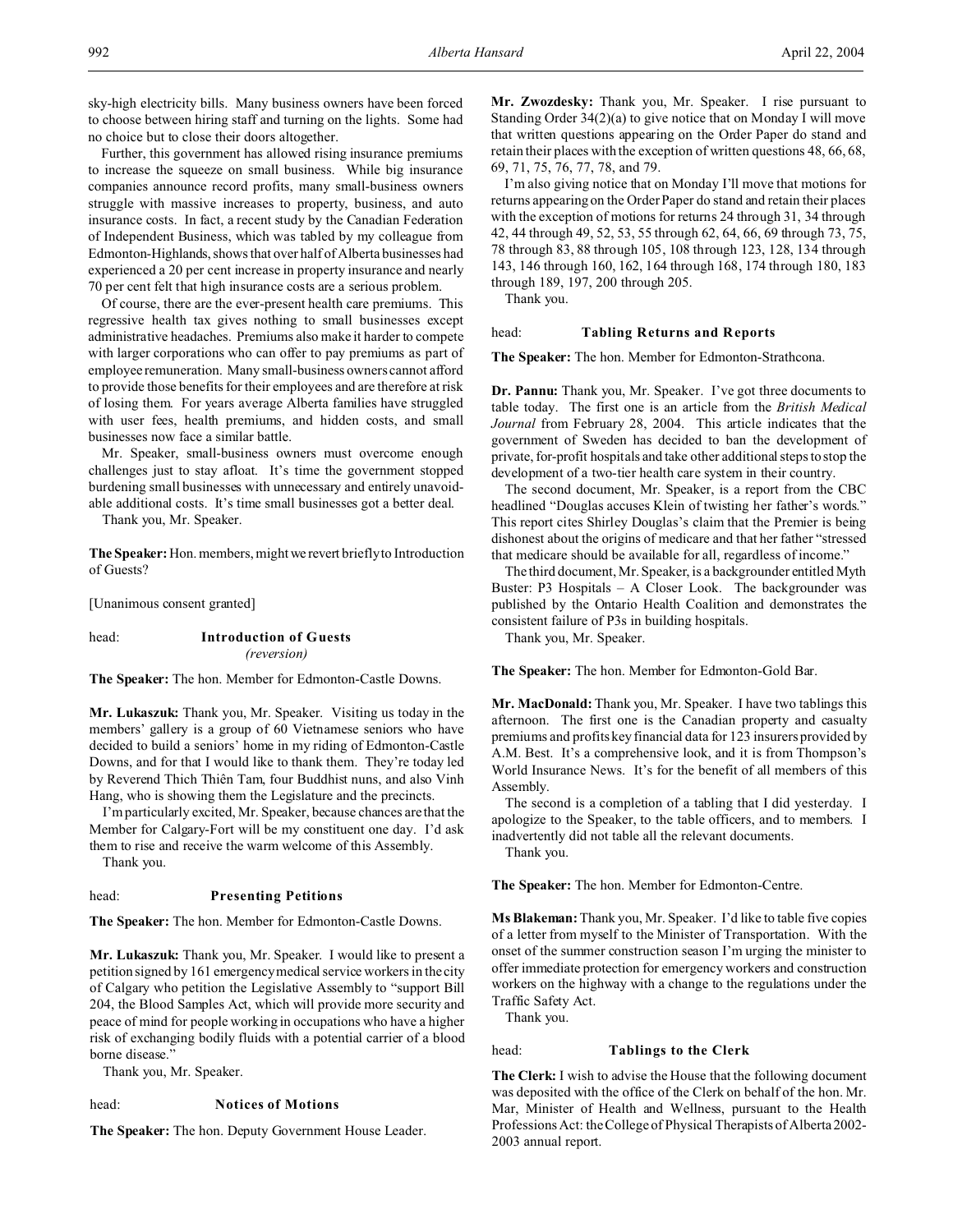## head: **Projected Government Business**

**The Speaker:** The hon. Member for Edmonton-Centre.

**Ms Blakeman:** Thank you, Mr. Speaker. I would like to ask the Deputy Government House Leader under Standing Order 7(5) to please share the projected government business for the week of April 26 to April 29, 2004. Thank you.

*2:50*

**The Speaker:** The hon. Deputy Government House Leader.

**Mr. Zwozdesky:** Thank you, Mr. Speaker. In response I'm pleased to advise the member and all members here that on Monday afternoon we'll be dealing with private members' business, written questions and motions for returns, followed by public bills and orders other than government bills and orders. In the evening we'll deal with motions other than government motions, and at 9 p.m. or thereabouts we'll be going to Committee of Supply for the Department of Innovation and Science.

On Tuesday afternoon under Government Bills and Orders and under Committee of Supply we will deal with the Department of the Solicitor General, followed by second reading of Bill 28, the Feeder Associations Guarantee Amendment Act, 2004, and Bill 29, the Agriculture Financial Services Amendment Act, 2004, and otherwise as per the Order Paper. In the evening under Government Bills and Orders and under Committee of Supply we will be dealing with the Ministry of Municipal Affairs and, if required, second reading of bills 28 and 29 and otherwise as per the Order Paper.

On Wednesday afternoon under Government Bills and Orders and under Committee of Supply we will deal with the Ministry of Health and Wellness and third reading of Bill 22, the Election Statutes Amendment Act, 2004, and otherwise as per the Order Paper. In the evening under Government Bills and Orders we'll deal with the Committee of Supply for the Department of Justice and Attorney General and Committee of the Whole for Bill 25, the School Amendment Act, 2004, and Bill 26, the Teaching Profession Amendment Act, 2004, and third reading if necessary of the Election Statutes Amendment Act, 2004, and otherwise as per the Order Paper.

On Thursday afternoon under Government Bills and Orders and under Committee of Supply we will deal with the Department of Energy and if necessary third reading of Bill 22 and otherwise as per the Order Paper.

Thank you.

**The Speaker:** Just a point of clarification, hon. members, before we go on. Hon. Member for Edmonton-Gold Bar, there was an exchange during the question period today. Your colleague the hon. Member for Edmonton-Centre moved. I think we dealt with the matter. There's no point of order arising. Is that correct?

**Mr. MacDonald:** No. There's no point of order. No. Certainly not.

**The Speaker:** Okay.

#### head: **Government Motions**

**The Speaker:** The hon. Deputy Government House Leader.

# **Select Special Health Information Act Review Committee**

16. Mr. Zwozdesky moved on behalf of Mr. Mar:

Be it resolved that

- (1) A Select Special Health Information Act Review Committee of the Legislative Assembly of Alberta be appointed to review the Health Information Act as provided in section 109(1) of that act consisting of the following members, namely Mr. Jacobs, chair; Ms Kryczka, deputy chair; Ms Blakeman; Mr. Broda; Mr. Goudreau; Mr. Lougheed; Mr. Lukaszuk; Mr. MacDonald; Dr. Pannu; and Mr. Snelgrove.
- (2) The chair and members of the committee shall be paid in accordance with the schedule of category A committees provided in the most recent Members' Services Committee allowances order.
- (3) Reasonable disbursements by the committee for advertising, staff assistance, equipment and supplies, rent, travel, and other expenditures necessary for the effective conduct of its responsibilities shall be paid subject to the approval of the chair.
- (4) In carrying out its duties, the committee may travel throughout Alberta and undertake a process of consultation with all interested Albertans.
- (5) In carrying out its responsibilities, the committee may with the concurrence of the head of the department utilize the services of the public service employed in that department or the staff employed by the Assembly or the office of the Information and Privacy Commissioner.
- (6) The committee may without leave of the Assembly sit during a period when the Assembly is adjourned.
- (7) The committee must submit its report, including any proposed amendments to the act, within one year after commencing its review.
- (8) When its work has been completed, the committee must report to the Assembly if it is then sitting. During a period when the Assembly is adjourned, the committee may release its report by depositing a copy with the Clerk and forwarding a copy to each member of the Assembly.

**Mr. Zwozdesky:** This is of course the legislation that safeguards the health information of individual Albertans yet allows health professionals the access they need to make the most effective care decisions. The act was proclaimed on April 25, 2001. Section 109 of the legislation requires a special committee of this Legislative Assembly to conduct a comprehensive review of this act within three years of its coming into force.

Also, as required in the act, this committee has one year to submit its report including any recommended amendments.

Thank you, Mr. Speaker.

**The Speaker:** It's a debatable motion.

The question should be called then?

[Motion carried]

head: **Committee of Supply**

[Mr. Tannas in the chair]

**The Chair:** Good afternoon. I'd like to now call the Committee of Supply to order.

head: **Main Estimates 2004-05**

## **Learning**

**The Chair:** I'll call on the hon. minister for his opening comments.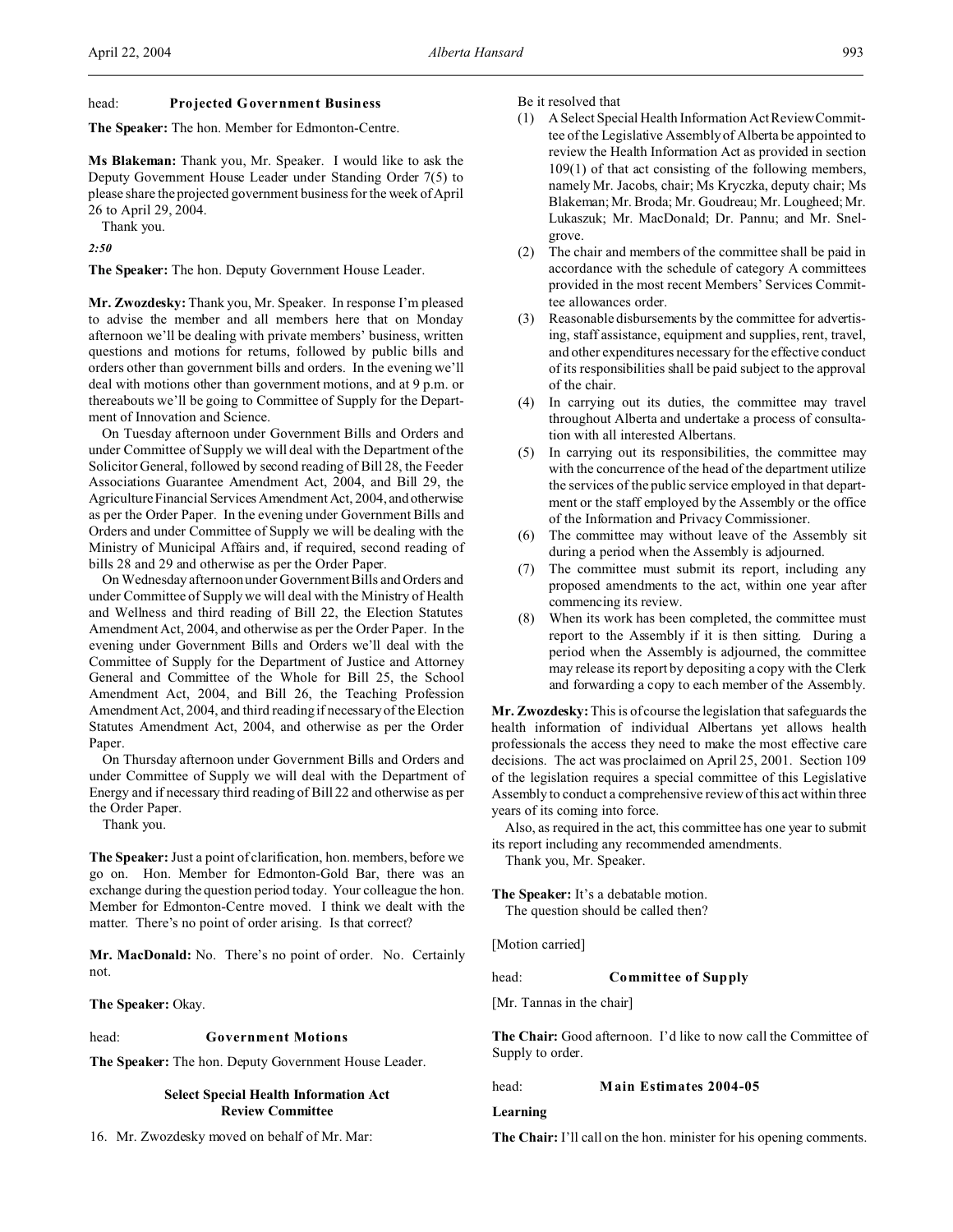**Dr. Oberg:** Thank you very much, Mr. Chairman. First of all, I would like to thank the House for supporting my ministry's budget in the past years. We've made excellence in learning a priority, and quite frankly the world is taking notice. Countries around the world seek our advice in improving their own educational systems as they strive to attain the kinds of results achieved by Alberta students. Thank you very much to everyone in the Assembly for helping to make this happen.

Learning's business plan starts on page 333 of the Alberta 2004 budget document On Route, On Course. The business plan highlights several strategic priorities for Alberta Learning over the next three years. I would like to draw your attention to a few of these priorities.

Alberta Learning is developing implementation plans for government-approved recommendations made by Alberta'sCommission on Learning. The commission provided some excellent recommendations that will help enhance Alberta's learning system well into the future. Government is supporting 86 of the 95 recommendations, including class size guidelines, greater emphasis on physical activity and wellness, fine arts and second-language learning, and increased focus on supporting aboriginal students and students with special needs. There still are some recommendations that are yet to be implemented, Mr. Speaker.

The recommendations to provide an additional \$60 million to fund an identified shortfall in the system and to implement the renewed funding framework have already been acted on. Work with stakeholders to develop and execute implementation plans to address other recommendations has already begun, and more will be done over the next five years.

Three recommendations remain under review: establishing fulltime and junior kindergarten programs and implementing a new collective bargaining process for teachers.

Another key priority this year is to increase access to adult learning opportunities. The '04-07 business plan incorporates strategies to ensure that Albertans are ready to be successful in the lifelong learning system. We want to ensure that transition points into, within, and out of the system are appropriately bridged for all learners.

Other key priorities for Learning include improving First Nations, Métis, and Inuit learner successes, working effectively with partners and stakeholders, and strengthening intergovernmental relations as well as enhancing Alberta learner and stakeholder opportunities beyond the province's borders. These priorities are aligned with and support Learning's three goals: number one, "high quality learning opportunities for all;" number two, "excellence in learner outcomes;" and number three, a "highly responsive and responsible ministry."

As we continue, you will see how Learning's identified priorities are reflected in our 2004 estimates. The estimates for Learning begin on page 273 of the '04-05 government and lottery fund estimates. These estimates reinforce government's commitment to leading in learning and ensure that Alberta's learning system is flexible and responsive to the changing needs of Albertans.

Government has said that education is a top priority, and Budget 2004 confirms it. Once again, this year my ministry received the second largest dollar allocation of all departments. In this coming fiscal year total investment in our learning system will exceed \$5.4 billion.

**An Hon. Member:** How much is that?

**Dr. Oberg:** Five point four billion dollars, which includes \$171 million in support to opted out separate school boards. This planned spending represents an increase to base program spending of \$284 million plus \$10 million more in support to the opted out boards. This increase is over and above the \$76 million injected during the course of the '03-04 budget year, which brings the total increase to well over \$350 million, Mr. Chair.

## *3:00*

Our focus on increasing access to postsecondary programs, including apprenticeship, and responding to the commission's recommendations will continue in '04-05 and beyond. Spending on the learning system will grow to \$5.9 billion by '06-07, a three-year increase of \$763 million, or roughly 15 per cent.

This year will be the year of building and adapting to the growing needs of Albertans. We will continue to strengthen our already excellent learning system to ensure that students of tomorrow have every opportunity for success and that Alberta has the skilled and knowledgeable workforce needed to be competitive for the future. This year will see some strategic enhancements made to our K to 12 learning system to ensure that our system is sustainable and responsive to Alberta's changing society.

Beginning September 2004, the renewed funding framework will be fully implemented. Through collaboration with stakeholders we have established clear goals and strategic priorities for enhancing our basic learning system. This framework will provide funding to school boards based on their unique circumstances, with additional support provided for students with special needs, aboriginal students, and English as a Second Language students as well as for school boards with higher cost pressures, smaller schools, and declining enrolments.

Boards will have the flexibility to use their funds to address their local needs. These include issues such as class size or supporting other recommendations made by the Learning Commission. Boards will also be accountable to their constituents for outcomes as well as how their dollars are spent.

Government has shown support for many of the recommendations of the Learning Commission. As I mentioned, work is already underway to implement a number of recommended initiatives which will continue in the coming year. Some of these initiatives include implementing new second-language and physical activity/wellness programs. Mr. Chair, I will say that the second-language initiative was officially launched today at the Telus centre at the University of Alberta and was met with extreme accolades from both parents and educators alike.

We are also undertaking a number of technology initiatives, including video conferencing, and setting up a new practice review process for teacher competency. Mr. Chairman, I really must commend the Alberta Teachers' Association on the teacher competency practice review process. This will be initiated in our present bills 25 and 26, which are before the Legislature right now. This is truly revolutionary and sets a standard for what is going to come in the rest of the world.

We will continue to work with stakeholder groups to look at options and implement the remaining supported recommendations. Ongoing support to the K to 12 system will increase by roughly \$250 million budget over budget this year. It will increase by \$260 million, or an increase of 5.8 per cent, forecast over budget. If you take into account the funding injected, as I said, this will be \$250 million, and it's going to grow to \$4.3 billion by '06-07.

On page 277 of your estimates book operating support to public and separate schools has increased by \$189 million, or 5.9 per cent, to almost \$3.4 billion. This budget gives school jurisdictions increased funding to operate their schools and provide a quality education to their students with the flexibility to choose how they will use funding to address their local needs and priorities.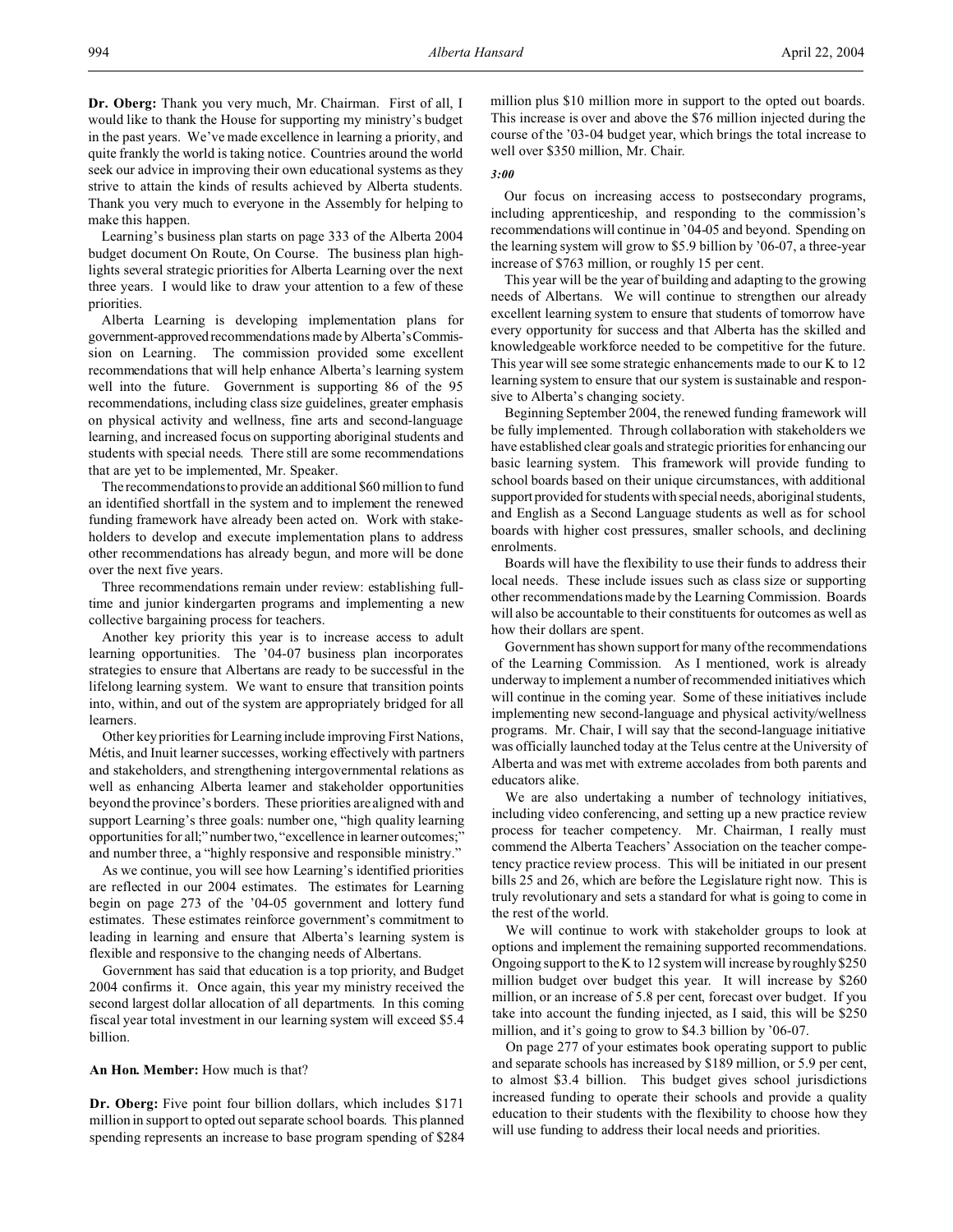Funding for student health services will increase \$4.4 million, or 13.3 per cent, to \$37 million this year. As well, the funding for the high-speed networking will be maintained at \$11 million.

Other increases include an additional \$1.5 million for curriculum supports through our Learning Resources Centre, the people that were here this afternoon, Mr. Chairman, who do just an absolutely superb job in purchasing textbooks and resources for the schools, as well as an increase of \$16 million for teachers' pensions, raising government's contribution to \$274.7 million for teachers' pensions.

There's also an increase of \$4.4 million, or 3.7 per cent, to private schools, for a total of about \$121 million in '04-05.

On the postsecondary side, Mr. Chair, the postsecondary system plays an absolutely critical role in the preparation of a highly skilled workforce as well as in the creation and application of new knowledge and technology. Our government is committed to ensuring that this system can continue to fulfill this role. New legislation is in place, Bill 43, that's going to guide the adult learning system well into the future. The Post-secondary Learning Act, as Bill 43 is called, along with significant investments in adult learning will make our adult learning system even more adaptable and responsive to the needs of our students.

Funding to support the adult learning system will increase by \$93 million forecast over budget, Mr. Chairman. I will say again that budget over budget this is going up \$125 million, which is a much more accurate figure than the \$93 million that's in the budget.

I would also like to direct your attention to page 279, in which support to postsecondary institutions will increase by \$85 million, or 7.5 per cent, to more than \$1.2 billion. Again, I keep reminding you that this is forecast over budget. This is not the number that I use, because I don't believe that it's a true number. The increase will provide a 4 per cent increase to base operation grants for publicly funded universities, colleges, and technical institutes and provide additional funding to create new spaces in high-priority programs and enhance our world-leading apprenticeship programs.

Government will also provide \$7 million in ongoing operating supports to accommodate the merger of the University of Alberta and Augustana University College in Camrose. Mr. Chairman, this merger alone will support more than 1,200 degree completion opportunities to meet the increasing demand in rural Alberta. We are going to see Camrose become an absolute gem of the province due to the merger between Augustana and the University of Alberta.

In our continuous drive to create and maintain a well-educated workforce in Alberta, we strive to ensure that financial need is not a barrier to further education. While we recognize that the cost of postsecondary education is a shared responsibility between students, their families, and government, government does its share to maximize opportunity for students and keep debt levels down.

The support to postsecondary learners this year will rise by 7.3 per cent. This provides for an increase in funding for scholarships, for bursaries, and for grants in '04-05. Through Alberta's scholarship program about 27,700 students will receive almost \$42 million in scholarships this year alone.

We also expect to disburse some 97 million dollars in student loans in '04-05. Yearly loan limits for all students will also increase by roughly \$400. The Alberta student loan relief benefit and the loan relief completion payment will reduce students' debt in their first and final years of study.

This year \$4.3 million has been allocated to implement the new

Alberta centennial education savings plan, that has recently been debated in this Legislature. It begins January 1, 2005. This significant new investment will grow to about \$20 million a year beginning in '05-06, will encourage parents to save for their children's education, and help pay the future costs of postsecondary education.

Budget 2004 will also help alleviate some of the province's infrastructure pressures due to the rapid economic and population growth in recent years. Alberta Infrastructure's '04-07 capital plan provides \$1.1 billion for new and improved school and postsecondary facilities, \$636 million to support school capital projects throughout Alberta, and \$416 million to support postsecondary projects.

Mr. Chairman, the '04-05 budget and business plan continue to maintain government's commitment to lifelong learning and ensure that all Albertans will have access to an affordable, high-quality education system.

Mr. Chair, I now would invite any questions, and I will say to the opposition that if there are any questions that I either cannot answer or inadvertently do not answer, I will give them to the opposition members in writing.

So, Mr. Chairman, with that, I'd be more than happy to take questions from any Member of the Legislative Assembly.

**The Chair:** The hon. Member for Edmonton-Mill Woods.

**Dr. Massey:** Thank you, Mr. Chairman, and thanks to the minister for that overview of the budget.

I have questions in two categories, Mr. Chairman, that I'd like to pursue this afternoon. The first are sort of broad questions about the implications of the budget and the possibilities in the budget, and then the others are some of the more mundane, specific-information questions.

#### *3:10*

I wanted to start with the first question, about special education and special education funding. One of the problems that is constantly brought to the attention of, I know, the minister and certainly the opposition is the problem of the parents of special-needs youngsters being bounced around from school boards to the department of health to the Department of Learning to Children's Services and really having a very, very difficult time in many cases trying to get the services that they need for their youngsters.

One of the initiatives that are included in this year's budget is the cross-ministry initiatives that are outlined on page 342. My question to the minister is: has there been consideration of a one-stop window for parents? For many of them it involves trying to learn a lot of political skills, who's who, and they end up frustrated at one level or another. It just seems to me that it's so hard on them because they have difficult children to try to get services for in the first place. Do these cross-ministry initiatives include that kind of involvement?

## **The Chair:** The hon. minister.

**Dr. Oberg:** Thank you very much, Mr. Chairman. I do believe that I owe the hon. member one, so I will say that that's an excellent, excellent question that the hon. member has asked.

That is what we're striving towards: to have a cross-ministry initiative that would in essence be one-stop shopping. Included in my budget this time is the student health initiative, and we have increased the dollars to the student health initiative quite substantially at this particular time. One of the issues that we had with the student health initiative, quite literally, was that the health care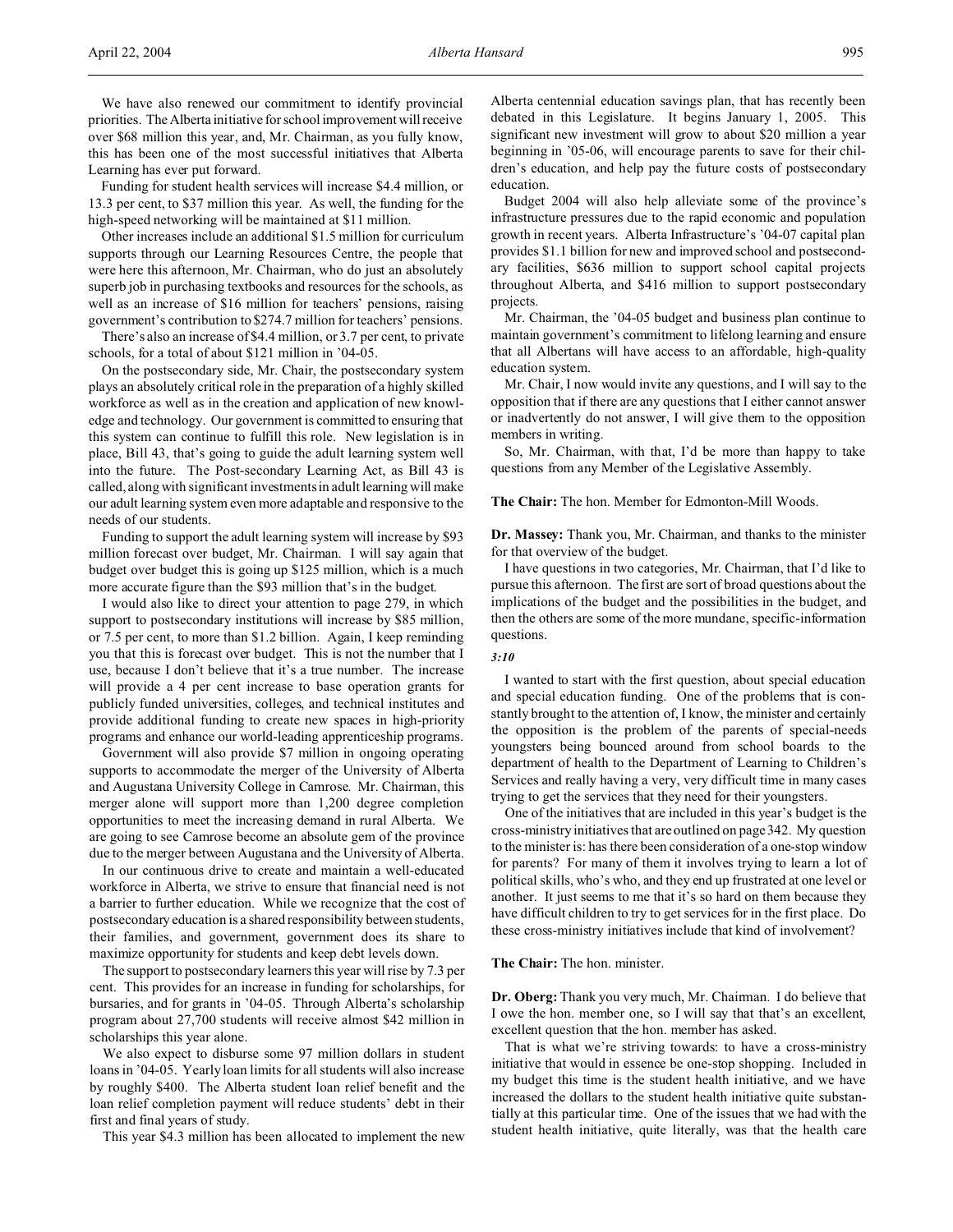workers were actually going up at a higher rate than what the educational workers were doing. So we had to put more money into the student health initiative to do that.

We are working on this, hon. member. We're working as hard as we can because the issues that you have brought up are extremely laudable. When we have a parent that has a special-needs student, he doesn't care who supplies the services, who gives the services, where the services come from as long as the services are there. We attempt to do this as best we can on the one-stop shopping system. Are we perfect in that? No, we're not. Are we working towards that? Absolutely. Yes, we are.

One of the issues that we have, quite frankly, is the transition between the PUF funding and the severe disabilities funding. This is something that we're working out to make the transition as easy as possible. One of the things that we have done, for example, is that a PUF student does not have to be reassessed for severe disabilities funding in the school system. This is an issue that occurred probably in the last three years, and we have taken that out so that they don't need that. We have attempted to make it as easy as possible. I would love to be able to stand here and say that we have one-stop shopping and that the world is great. The only thing I can answer to the hon. member is that we're working on that. What he stated is absolutely the direction we're going in and absolutely what we need.

#### **The Chair:** The hon. member.

**Dr. Massey:** Thanks, Mr. Chairman, and thanks, Mr. Minister. It is a long-overdue initiative and one that would really, I think, be appreciated by a lot of parents who have a lot of difficulties in trying to get those services.

I have some questions about the language initiative that was announced today. I applaud the government. I've been an advocate of second-language instruction. I find it a personal embarrassment that I don't speak both of the official languages of my own country, and I'm delighted that we have this initiative by the government. But my concern is the kind of advanced preparation and the kind of resources that such an initiative is going to require. To insert that first one in the program across the grades is going to mean that something has to give, and what's that going to be?

The second question I have is with respect to teacher preparation. It's going to be, it seems to me, a huge demand for teachers that can handle that, and I would really hate language instruction in this province to go back to what I had: the old French programs that leave people not even able to read labels on a cereal box let alone speak the language. So the need for really high-quality teachers who not only speak the language but know something about the children that they're trying to teach is going to be requisite for this being a success, and I'd like to know how that's going to be addressed.

Curriculum development. It talks in the news release – and that's all I have to go by, but it seems to me that before that's in place or that's being asked of boards, the curriculum development and the resources needed to support those programs have to be well along the way.

So I'd appreciate some comment from the minister.

**The Chair:** The hon. Minister of Learning.

**Dr. Oberg:** Thank you very much. I find myself in a little bit of an awkward position here, agreeing with the hon. member on the things that he has said. I, too, am embarrassingly unilingual, and it's something that I'm not really that proud of.

Mr. Chairman, we announced the second-language initiative today amidst quite a considerable amount of fanfare from both parents and educators alike. Is this an easy initiative? No. Let's put it on the table. It is not an easy initiative. Is it a necessary initiative? Absolutely. Personally I find it embarrassing that our education system has not done a better job in languages. What we have seen right now is we're sitting at about 23, 24 per cent of students that take a second- language course, and keep it in mind that that could be something as simple as French 10 or French 20 or something like that. To me as Minister of Learning that's an embarrassing figure, and it's my job and it's my initiative to do something about this, and subsequently we have launched the second-language initiative.

This initiative will start off in 2006. It will start in grade 4. Mr. Chairman, the first year will be grade 4. The second year will be grades 4 and 5; the third year, 4, 5, and 6; and so on. So if you're in grade 9 in 2006, you do not need to expect that you will be expected to have fluency in a language. That's not going to occur. It will follow the students up through the system. At the end of grade 9 you will have what is called a beginner level of competency in the second language. If you continue on in second languages in grades 10, 11, and 12 – at which time the courses are going to be optional at this moment; I would at some point in time like to make them mandatory as well, but the logistics of that are a little more complicated than what we can realistically do right now – you will have an intermediate level of competency in a foreign language. If you choose to go on to university, you will be able to have the full level of language competencies.

When it comes to curriculum development, what we have done is we have taken seven different languages and have looked at curriculum in all seven languages. The important thing to remember here, Mr. Chair, is that we have not developed these curriculums ourselves. We have gone out to other jurisdictions and we have gone out to other countries and actually taken their curriculums, ones that we find satisfactory for Albertans, and we'll utilize their curriculums.

One of the things that we have done, for example, is worked very closely with Spain to develop a Spanish curriculum, and indeed we are in the process of purchasing the Spanish curriculum from the Cervantes Institute in Madrid, which is one of the world-renowned institutes when it comes to Spanish language. We have also borrowed a lot of other curriculums. A lot of them, though, we have developed ourselves. We have a very extensive Cree curriculum in the city of Edmonton and some of the northern units, so what we're doing, quite simply, is taking those curriculums and making them available to all Albertans. So from a curriculum point of view I'm confident that we will have the curriculums in place for this initiative. My people tell me that we are well on the way and do have these curriculums available.

# *3:20*

The teacher preparation is probably the question that I get asked the most. When I talk about this undertaking, is it an ambitious undertaking? That's putting it mildly. It's a very ambitious undertaking, not necessarily in Edmonton and Calgary. In Edmonton and Calgary we have a lot of teachers that speak a lot of different languages. The ability to teach language is there. Where we're going to run into some issues is in rural Alberta. In the hamlet of Gem, Alberta, for example, with a student population of somewhere around 25 to 30, is it going to be a problem? Yeah, it is.

What we're going to be relying on is the SuperNet with video conferencing capabilities. We're doing some experiments right now in the Prairie Rose school division on the ability for the SuperNet and for the video conferencing to be able to teach these languages. It's looking very, very good, and I truly believe that we will be able to do that.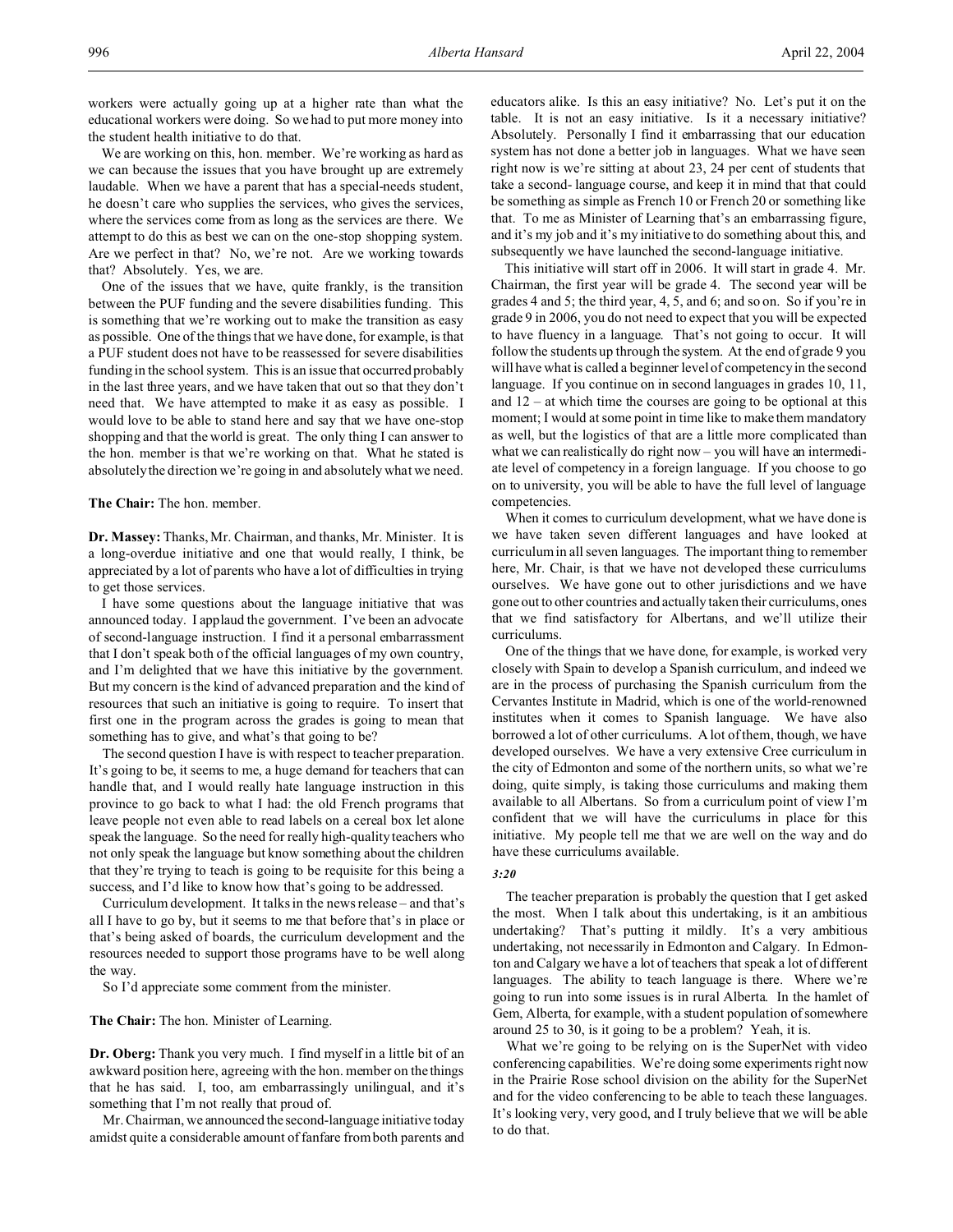I have taken the approach, Mr. Chair, in this initiative that we simply cannot afford not to have a second language. Therefore, we are putting in a lot of resources and we're doing a lot of things to ensure that this occurs.

Another couple of things, if I may have time to say this, is we announced today as well some bursaries, \$2,500 bursaries, some grants of up to \$5,000 for teachers to go back, for example, and learn the second languages, more so learn how to teach second languages. We have a considerable amount of teachers that already have a second language, but having a second language and teaching a second language are two completely different things. So we're doing that.

About five months ago I opened up the language institute at the University of Calgary. Quite simply, what this is is a research institute within the University of Calgary to look at how to teach language, to look at different types of languages, to find out how children learn from languages, and, Mr. Chair, through to all the Members of the Legislative Assembly, I would certainly encourage the hon. members to tour that institute. It's very, very impressive. There is cutting-edge research that is being done there, and what they have told me – and realistically I'm only as good as what they tell me – is that it is absolutely a one hundred per cent world-class structure and institution. So we look forward to getting that.

The hon. member has asked some excellent questions about an initiative that I personally have taken a lot of stake in. It's something that Albertans want. It's something that I wish I had when I went to school. The hon. member wished he had it when he went to school, and I think that's what I hear all over Alberta when I talk about this.

**The Chair:** The hon. Member for Edmonton-Mill Woods.

**Dr. Massey:** Thank you. Again just a couple of questions on the same topic, Mr. Chairman. The resources in the budget for technology – the minister mentions video conferencing, and video conferencing requires some fairly sophisticated technological hardware and software. The minister is aware that there have been questions in the House the last couple of weeks about the costs of SuperNet, schools getting hooked up to it, being able to maintain it, having money to pay the monthly hookup fees. Is there money in the budget? Will there be money that will allow schools to gain that equipment and to be hooked to the system? Right now we hear from a lot of people that evergreening of their equipment is just not possible. So is the minister happy that there's money in the budget that will make that possible?

**The Chair:** The hon. minister.

**Dr. Oberg:** Thanks, Mr. Chairman. The hon. member has asked a couple of questions. First of all, the costs of SuperNet are included in my budget. There's \$11 million that is specifically set aside to pay for the cost of the broadband access. Also, I will add that included in the funding formula the line costs for SuperNet are enveloped. Quite simply, the reason that they are enveloped is that I did not want the cost of hooking up to SuperNet to be a detriment to school jurisdictions doing it or not doing it.

The SuperNet will be there. The SuperNet will be in every school, and a significant portion of the costs are going to be borne by the government. I will say that there have been questions in the House about the cost of SuperNet, and it's my understanding that for many jurisdictions you're actually going to see a decrease in what their line costs are as to what they're paying today.

Another interesting point is something that we've been working

on, Mr. Chair, which is evergreening. The whole idea behind SuperNet is not just to provide broadband wavelength. SuperNet gives us opportunities that are actually going to be quite incredible. What we're looking at doing is setting up a server-based system so that what we will do is put all the programs, basically the programs that we need, all the resources that we need, on the server.

There are two advantages to that. First of all, we have the ability to review all of the resources and all of the programs that go on the server, so we can be assured that when our students in the school access the SuperNet server – and in just a second I'll get to how they access it – all of these resources have been prescreened by my staff, by Alberta Learning staff, so that it is good, high-quality resources. What we are in effect doing is setting up an Intranet as opposed to the Internet.

The other advantage, Mr. Chair, directly to the server-based system is that we can utilize the economy of scale of all the students in the province to get a better price. We have about 580,000 K to 12 students. We have about another 110,000, 120,000 postsecondary students. We can use those 700,000 students to get a better economy of scale on programs. If you were to go out and had 10,000 users, you are not going to get as good a deal as if you had 700,000 users in order to purchase programs. So we're looking at that.

Lastly, Mr. Chair, the most exciting part about a server-based system is what the hon. member has raised, which is the evergreening. We will have the ability to sign contracts that would include – and what I'm setting down as a minimum is 10 years of evergreening. So when it comes to programs, when it comes to resources, it will be 10 years, but more importantly what we will be doing is at the actual school site they will not need a computer per se. What they will need is a screen, a monitor, and a card-reading type of system or some variation of a system that will take them into their server. The other advantage of this is that the evergreening cost to the school district should be almost nil because all you're going to have to replace are the monitors and the keyboards.

So that's what we're looking at, Mr. Chair, and albeit we do not have anything firm yet, we are looking at putting out an RFP this month or next month to actually attempt to do a pilot project on this exact concept. We have a concept like this in the Chinook's Edge school division, but the problem has actually been that we are ahead of the technology companies. The technology to use the broadband capability on the server-based system is just coming out now. We feel that the technology is out there. We obviously are going to test it in a geographic pilot project, and hopefully there will be more to that as the RFP is put out. We have not finished the RFP. It will however be put out within the next month to six weeks.

**The Chair:** The hon. Member for Edmonton-Mill Woods.

**Dr. Massey:** Yes. Thanks, Mr. Chairman. Oh, I should have mentioned that on the IOUs I don't consider us wiped out and even. He's not getting off that easy.

I'd like to ask if we will be seeing as a result of the Learning Commission a performance measure with respect to class size. It's one that I've seen elsewhere, where states have had not a performance measure but a reporting, for instance, of the number of kindergarten students that were in classes, the percentage of kindergarten classes that were over 17, the percentage of grade 1 classes that were over 17. It seems to me, as I've talked to parents and heard from parents across the province, that that is something that really is of high interest to them and a major concern. I think that next September there are going to be a lot of parents who are going to be watching very carefully, expecting that their children will be in smaller classes, and somewhere down the road getting into the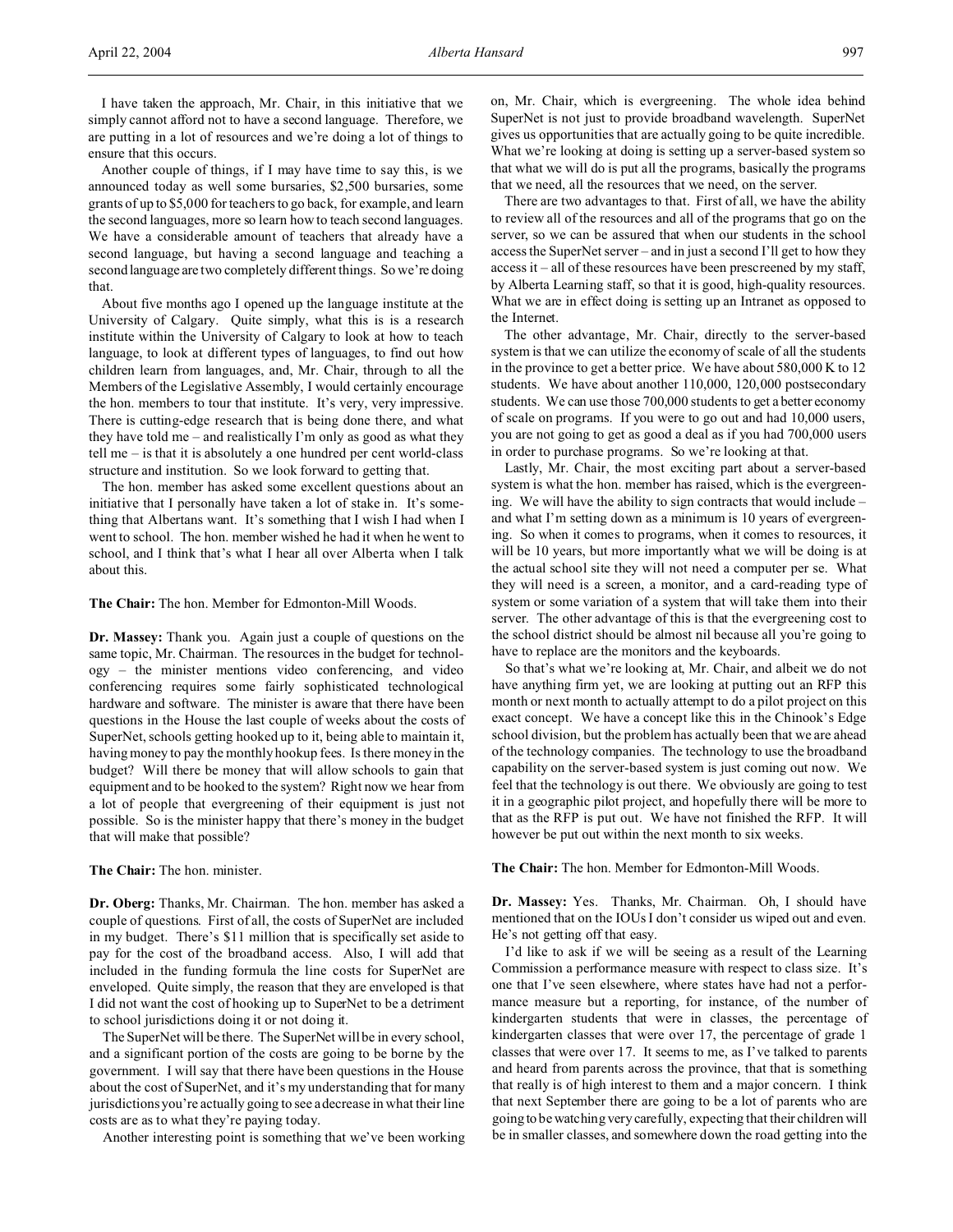area that was recommended by the Learning Commission. It seems to me that the kind of reporting that we've had of averages doesn't do that. There has to be something that really gives a better picture because of what happens with averages.

## *3:30*

The second with respect to that was the reports that this budget is not going to be adequate for progress to be made with reduction to class size and the chair of the Learning Commission indicating that the monies that they were recommending are above and beyond volume and rate increases that would normally be a part of the budget. Is the minister confident that we are going to see, in September at least, movement in the direction of the commission? Given the multiyear projections that the commission made, is the minister confident that in three or four years we will actually have reached the standards that they have put out?

#### **The Chair:** The hon. minister.

**Dr. Oberg:** Thanks, Mr. Chair. First of all, when it comes to the performance measures, starting in November of this upcoming year there will be a requirement for all school jurisdictions to have an accountability profile that would be given out to the constituents, that will be made public, which will include class size. It will include absolutely how they spend all of their money, administrative costs. All of these things will be required to be made public and, indeed, not just made public but given to all the constituents. The  $key - the key - to accountability is transparency, and we have$ attempted to make the whole funding system as transparent as possible.

There are two excellent, excellent things in the Learning Commission, but the unfortunate part is that these two are a little bit at odds with each other. The first one is the whole idea about class size, about the reporting of class size and how we should try and get down in the province to the averages that were iterated in the Learning Commission. The second is the funding formula. What we're attempting to do is reconcile those two differences.

First of all, Mr. Chair, the funding formula gives ultimate – ultimate – flexibility to the school boards. In the new funding formula effective September 1, there are only three things that are enveloped. As I mentioned previously, there is the SuperNet hookup line charges, which are enveloped. There's a student health initiative, and there's the Alberta initiative for school improvement. Everything else, or roughly 95 per cent of the dollars, is going to be flexible to the school jurisdictions.

So, Mr. Chair, a type of answer to the question is: if the school boards chose to use that money in a flexible way in a fashion other than class sizes, could they do it? Yes, they can. Under the new formula they do have the ability to utilize that. However, what we're doing is forcing the school boards to be transparent in how they spend the dollars. They have to be transparent in what the dollars are used for, such as number of teachers, administration, class sizes. All of these things have to be given out to the public.

So there is a little bit of difference in the Learning Commission recommendations and how these are going to work. The key thing that I talked to the school boards about is that, realistically, this funding formula entails a great amount of trust. With that flexibility comes a great amount of trust that the school boards are going to put the money where it's needed.

I believe in local autonomy. I believe in school boards. I believe that they have the ability, that they know better what is happening in the classrooms, in many cases, than my department and, certainly, than I do, and that they will go ahead and do it. But there's a huge

amount of trust there, and, Mr. Chairman, if politics enters into this, we're going to be in a severe amount of trouble. Therefore, the accountability piece of the funding formula is going to have to force the school boards to report to the general constituents about what they are doing, about where they're spending dollars, where their dollars are actually, 100 per cent, being spent.

This is going to cause a specific problem, and I don't mean to pick out any specific school boards, but one of the great attributes of the Edmonton public school system is that they give all the money out in a very decentralized fashion. One of the problems that is going to occur with the flexibility of the funding formula is exactly reconciling the accountability behind those dollars, and we are attempting to do this in a reporting mechanism.

I will say to the hon. member that this is a work in progress, and this funding formula is something that we're very, very concerned about on the accountability side. The Alberta School Boards Association has assured us that they are up to the task, and we will be working closely with the School Boards Association to ensure that that accountability and that transparency are there so that everyone knows how the dollars are being spent, the amount of dollars, all of these other issues. Mr. Chair, as you fully well know, to me transparency is the best political tool that is out there.

**The Chair:** The hon. Member for Edmonton-Gold Bar.

**Mr. MacDonald:** Thank you, Mr. Chairman. I also have questions, obviously, at this time for the hon. minister. It's a pleasure to participate in the debates this afternoon on the budget for Alberta Learning.

When I talk to parents about the Learning Commission – and I talked to the hon. Member for Edmonton-Mill Woods – they compare it to a Sears or Eaton's catalogue at Christmastime. It's a wish list. Unfortunately, there doesn't appear to be money to back up so many of the recommendations that are needed, and I would certainly hope that the department and the government can make the financial commitments that are necessary to fund adequately the recommendations of the Learning Commission report.

Are we going to see class sizes go down next fall, Mr. Chairman? Unfortunately, I don't think so. I routinely visit classes, particularly in elementary schools, where there are in excess of 30 children, sometimes 34, 35 children, and they're split between grades 5 and 6. The teacher literally has to have a whistle around his or her neck like a hockey referee, and the whistle has to be blown if there's a stop in the action. I know that there have been strides made to improve this situation, but those strides, in my opinion, are not long enough.

Now, I have a question, and I would really appreciate a clarification from the minister. I believe that is all that's required in this regard. In regard to students with special needs or special-needs funding, I was talking to a constituent who has a child in a junior high, in grade 7, and this constituent is particularly concerned that there will be no special-needs funding for her child once that child leaves grade 9. The hon. Member for Edmonton-Mill Woods has wisely advised me that, well, there are programs at L.Y. Cairns for special-needs students. What other alternatives or avenues does that parent have, once that child graduates from junior high, to further that child's education? If you could explain that, I would be very grateful.

Thank you.

**The Chair:** The hon. minister.

**Dr. Oberg:**Thank you very much, Mr. Chair. The hon. member has two sets of questions there. First of all, the money for the Learning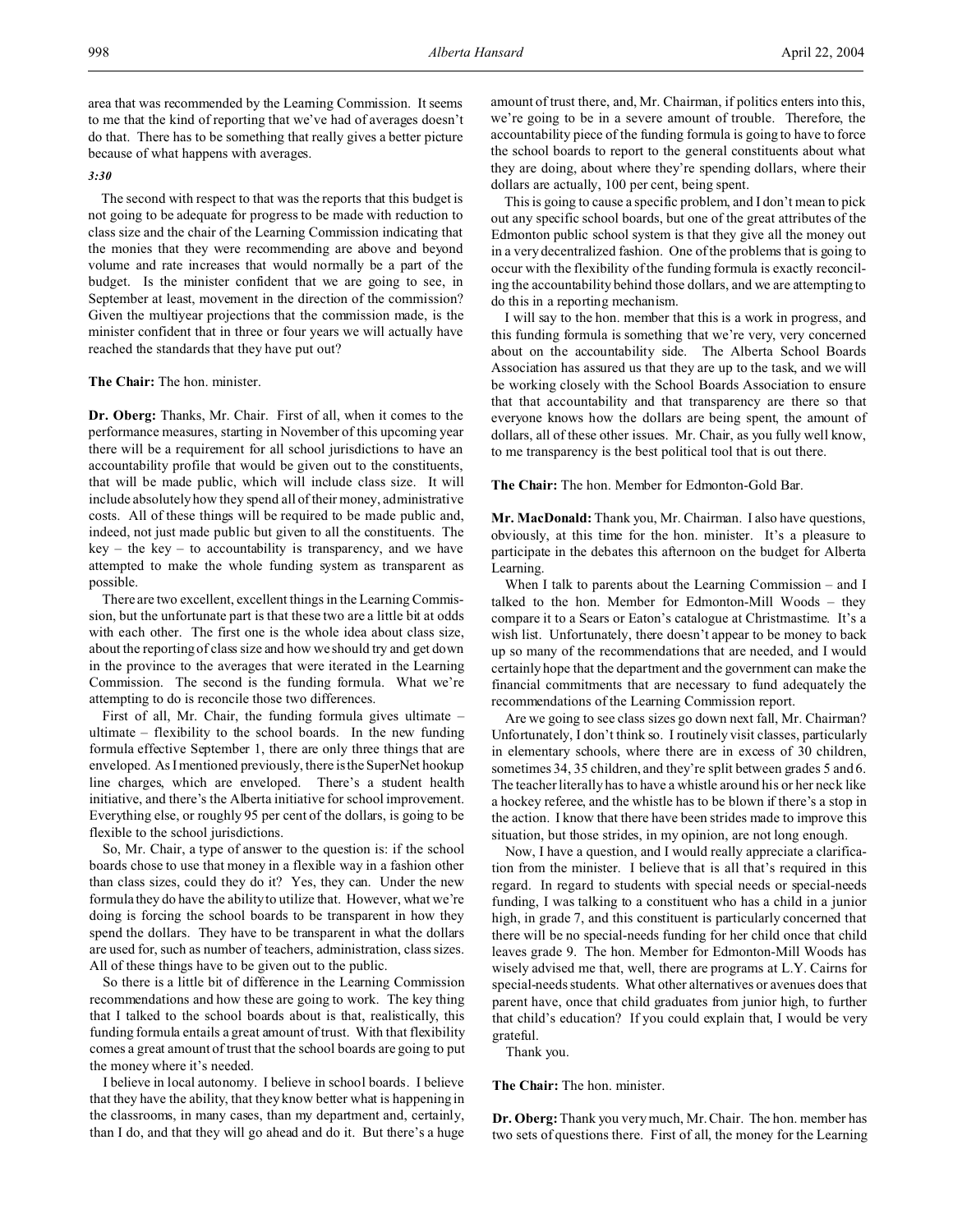What you see in this budget to the K to 12 system is an increase budget over budget, recognizing that we did put in an extra \$90 million, that we did put in an extra \$30 million for operations and maintenance. Budget over budget is a \$250 million increase. In three years I believe it's something like \$730 million. I don't think I need to look; it's pretty close to that. So the monies are there.

## *3:40*

Are we committed? Absolutely. There are some excellent recommendations, Mr. Chair. When I set up the Learning Commission, I did not set up the Learning Commission to give us recommendations that we could not fulfill. I did not set up the Learning Commission to be able to put the Learning Commission's recommendations on the shelf never to be opened again. That is the deal that I made with those people on the Learning Commission, and I believe that that is the deal that we have followed through on.

Is there going to be that \$600 million in the first year? No, there isn't. It is not going to be in the first year. Is it going to be in the five years? Yes. Are we going to implement the recommendations over five years? Yes. Are some going to be implemented today? Absolutely. Some already have been implemented today. Are there others that are going to be implemented tomorrow and the day after? You bet. Mr. Chair, we're working hard, but more importantly I really feel that we're working smartly, and that's something that's absolutely important to do.

With regard to the member's direct question about special-needs funding, the way special-needs funding is given out to the school boards is on a pro-rated number of students. For example, I'll give a little bit of history if the hon. member will tolerate this.

Initially, we were putting in money for assessments, so every student, before they received the severe disability funding, would have to have a thousand-dollar assessment. In essence, you would have a thousand-dollar assessment so that they could get \$13,000 extra in funding. Obviously, for the principals and the school boards it was their best effort to put through that these kids would be assessed as severe special needs.

First of all, I don't like the label of severe special needs. I think there are people that have children that have to be individualized when it comes to their educational plans.

Secondly, I just absolutely cannot tolerate the waste of a thousand dollars on an assessment when you don't need it. We were having situations, through to the hon. member, where a child was blind, and every three years they were having to have a thousand-dollar assessment to determine if the child was still blind or deaf.

So we cancelled the need for the assessment, and we've pro-rated it. We've taken the last five to seven years of a school jurisdiction's growth in special needs and simply pro-rated it. If the school board feels that their pro-rate number is wrong, they have the ability to appeal to us, and actually, Mr. Chair, in the first year that this occurred, there were only about two or three school boards that actually put in an appeal. Unfortunately for the Member for Strathmore-Brooks, two of those appeals came from, you got it, Strathmore and Brooks. But we attempt to do as accurate as we can an approach for that.

So, to the member, the parent's child will still receive specialneeds funding. How the school board chooses to put that out into their school programs is up to the individual school board. In many cases, for example, they have specialized programs in specialized locations. In other cases – and I don't want to get into the actual disability that the child has – the attempt is there to tailor the program to the individual child, to the individual child's disability and then put the child in the best location for that child.

The parent does have the ability and, in fact, the necessity to sign off the individual program plan on each and every child with disabilities. So the parent will have to sign and say that this is the best place for the child to be; this is the program that's going to occur. I expect and I hope that these parents will hold the school boards and the teachers and the school system accountable to ensure that that individual program plan is followed through as written out, as they've signed on the dotted line.

Those dollars are still there. They follow right through. I can't get into specifically what program would be best for this child because I don't know the child, I don't know the disability, but Edmonton public does an exceptional job when it comes to disabilities, and I would give it to you that they're probably the best people to answer that question.

**The Chair:** The hon. Member for Edmonton-Gold Bar.

**Mr. MacDonald:** Thank you. To the hon. minister, I appreciate that answer.

Now, does that set of rules also apply to mild special-needs students as well which are included in the per pupil grant? Yes?

**Dr. Oberg:** Yes, it does. The individual program plan needs to be in place for the mild to moderate special-needs students as well.

Again, I'll reiterate a little bit. Mild and moderate: I don't like using that definition. The problem is that – and I'll use the terminology – many mildly disabled students can improve and come out of that category. The unfortunate part about our school system is that once they're labelled "mild" or labelled "moderate," that label tends to stick with these children right through the school system. I don't agree with that.

I don't agree with the labelling of students. I don't agree with how that is done. That's one of the reasons why we changed the way the funding was put in. It drove me crazy, Mr. Chair, when I would go to a school and they would point out the code 43 students. They wouldn't use the child's name. They would say, "Here's a code 43," as opposed to "Here's Johnny" or "Here's Sarah" or something. "He's code 43; he's code 44," and so on. Drove me nuts.

So, Mr. Chair, that's one of the reasons why we did that. Again, it takes a little while to move through the system, but it is something that we're attempting to do. The individual program plan is in place for mild and moderately disabled students through to grade 12.

**The Chair:** The hon. Member for Edmonton-Gold Bar.

**Mr. MacDonald:** Thank you, Mr. Chairman. Now, I'm concerned about the high cost of tuition fees at universities. Last year in your annual report 2002-2003 – and I'm going to look forward to checking this a little later in the summer when your next annual report comes out – under the primary reasons listed on page 21 "for not taking education or training (percentages and rank) is a category simply stating that it "costs too much." In 1998-99 5.9 per cent indicated that that was the reason for not taking education or training: it costs too much. This went up in steady steps to 2001- 2002 when 11.3 per cent of individuals stated that it costs too much to take any further education or training. It went down significantly in 2002-03, actually, to 8 per cent. So in 2002-03, the last time we had access to this information, 8 per cent of students could not afford to take further education or training.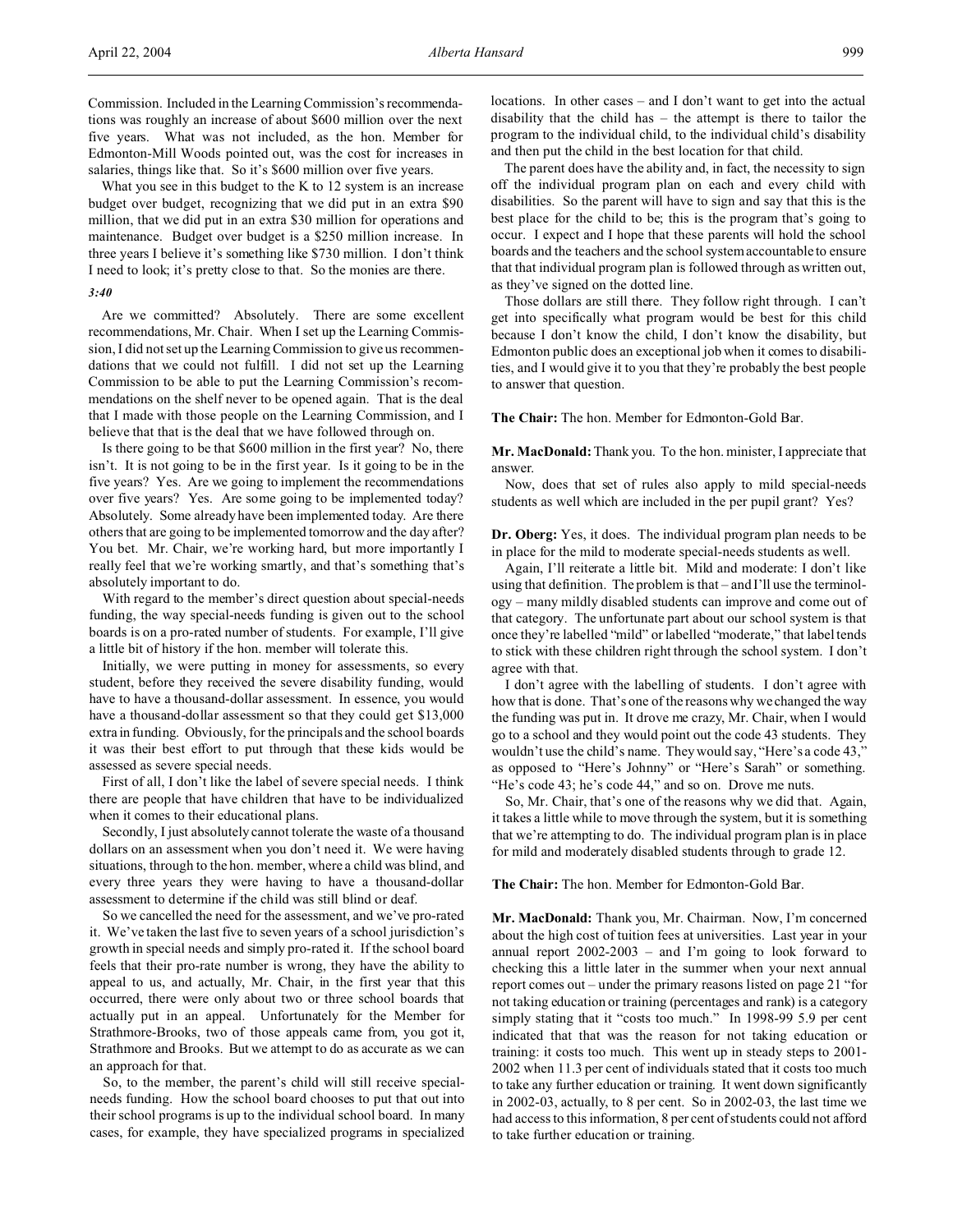In light of the fact that we have since put tuition fees up again, what number does the minister expect to see? Hopefully, it's not going to be anywhere like 1 in 10 students has financial reasons as a barrier to furthering their education. What steps are we going to take to reduce this significantly in light of the fact that we've increased tuition fees?

## **The Chair:** The hon. minister.

**Dr. Oberg:** Thanks, Mr. Chair. First of all, it's nice to see a drop in that number from 11 per cent to 8 per cent. The one comment that I will make on that is that the way the question is worded, this is the perception of being able to go to school. So it's perceived that they don't have enough money, and that's why they're not going to school.

I will take this opportunity to talk a little bit about the student loan program. Since I've been minister, the student loan program has increased by anywhere between 50 and 60 per cent in the last five years. It's gone up quite significantly. We're now at a time when we have \$97 million that is spent each and every year to go out to Alberta students. That's just from Alberta; that isn't from the federal component of student loans.

So one of the criticisms that I have of my department is actually not in how it runs the student loan program, because if you talk to students anywhere in Canada – and our students say that as well – they will tell you that our student loan program is by far the best of anywhere in Canada. Just by way of advertisement, we are the only jurisdiction that has increased loan limits in I believe the last 10 years. The rest of the student loans, the rest of the provinces are actually tied to the federal government, and the federal government has not increased its loan rates, although thankfully it is talking about increasing them this year.

#### *3:50*

The other key component, Mr. Chair, is our remission program. I think everyone here who has gone through – and at least I have – university with a student loan is well aware of the remission program. We've taken the remission program one step further. We have increased the amount of loans available to a student, but we have kept the amount that you have to pay back constant. We've kept that amount that you have to pay back at \$5,000.

Since I've been minister, the amount of student loans that a student would be eligible for if he was at the maximum amount has increased from around a little over \$10,000 to this year where we increased it another \$400 to around 11 and a half thousand, \$11,400. Mr. Chair, the amount that you pay back, though, during that time has remained constant. It's constant at \$5,000. So for a four-year program, if you have full student loans, you can expect to have realized about \$45,000 in loans from the government. You can expect to pay back about \$20,000.

Put that in perspective, Mr. Chair. Those of us in here who pay taxes, those of us who drive taxis, those of us who drive trucks have contributed to your student loan, contributed to your education, \$25,000 in one degree, a four-year degree. This truly, I believe, is an accomplishment.

The other point that the hon. member was alluding to was the whole point on tuition. I get a little perturbed at times when we talk about tuition and talk about the expense of tuition. First of all, I believe that tuition and postsecondary education is absolutely, 100 per cent the best investment that any citizen in Alberta can make for themselves. It's absolutely fabulous. We have high-quality institutions. We have institutions that can essentially teach anything anywhere any time to anyone. It's a true credit to our province to have the institutions that we do.

When it comes to the tuition fees, one of the issues that we have – and again this is an issue that I have with my department – is that people overestimate the costs of postsecondary education. When you do the polls, the average cost for a university education is seen anywhere between \$6,000 and \$8,000, while in reality the actual cost is right around \$4,500 for tuition at a university. At a college it is sitting around \$3,300, \$3,400 on average, and at a technical school you're sitting in the \$2,500 to \$2,700 range.

To put that in context – and I really do believe that when it comes to tuition, we have to put some of these things in context – a pack-aday smoker will spend \$3,650 each and every year, which is more than tuition, to smoke. To go to a technical school is about a quarter of the cost of purchasing a skidoo. To go to a technical school is about an eighth of the cost of purchasing new the lowest priced car that you can.

Mr. Chairman, again, I'll just reiterate. I have a responsibility. I will have three students in the postsecondary education system next year. Is it expensive for me to do? Yeah, it is. Is it worth it? Absolutely. My kids going to postsecondary education is absolutely the best thing that I as a parent could do for my kids. Do I want the education system, the Alberta government, to pay exclusively for my kids to go through? No, I don't, because I have a responsibility as a parent, and it's something that I feel very strongly about.

In Alberta with our tuition policy we have stated that the individual will pay up to 30 per cent of the actual cost of the degree. With Bill 43 we have actually changed that, so once the 30 per cent rate is hit, then it moves up to cost of living plus 2 per cent. To put that in perspective, Mr. Chair, there are about three institutions in Alberta that actually hit the 30 per cent rate, and the reason they hit it is not because they were raising tuition. The reason they hit it is because their expenses went down. I don't think anyone anywhere would want us to penalize these institutions when their expenses go down when their tuitions have not gone up. So that is why we put in the cost of living plus 2.

Again, to put it into perspective, our universities are sitting at about 24 or 25 per cent of the actual cost of your education. So, Mr. Chair, when you're paying \$4,500, the government, the university, investors into the university are paying that other 75 per cent. When you pay \$4,500 for your child's university education, you can rest assured that there is another group of people out there, being the government, being the university, that are paying another \$18,000 to educate your child.

Mr. Chair, I do think that I have a responsibility to educate my children.

#### **The Chair:** The hon. Member for Edmonton-Gold Bar.

**Mr. MacDonald:** Thank you. Continuing along that line, to the hon. minister: are you tracking the private debt that is accumulated by students attending technical or university courses? Also, since we were talking about technical schools, and everyone is talking about the labour shortage in this province – and we all know that there's not a labour shortage; there's a shortage of cheap labour – whenever we consider that between 10 and 11 per cent consistently of the age group between 15 and 24, Mr. Chairman, are unemployed in this province, I think that is a good pool of workers for the government to target apprenticeship programs to. Before we look at introducing other measures in training foreign workers and bringing them here, let's reduce that group of young Albertans between 15 and 24 to the provincial average, which is around 4 and a half, 5 per cent unemployment, and get them into the skilled trades.

Also the First Nations people – there is chronic unemployment there. If we could work at that, I think it would be a benefit to all.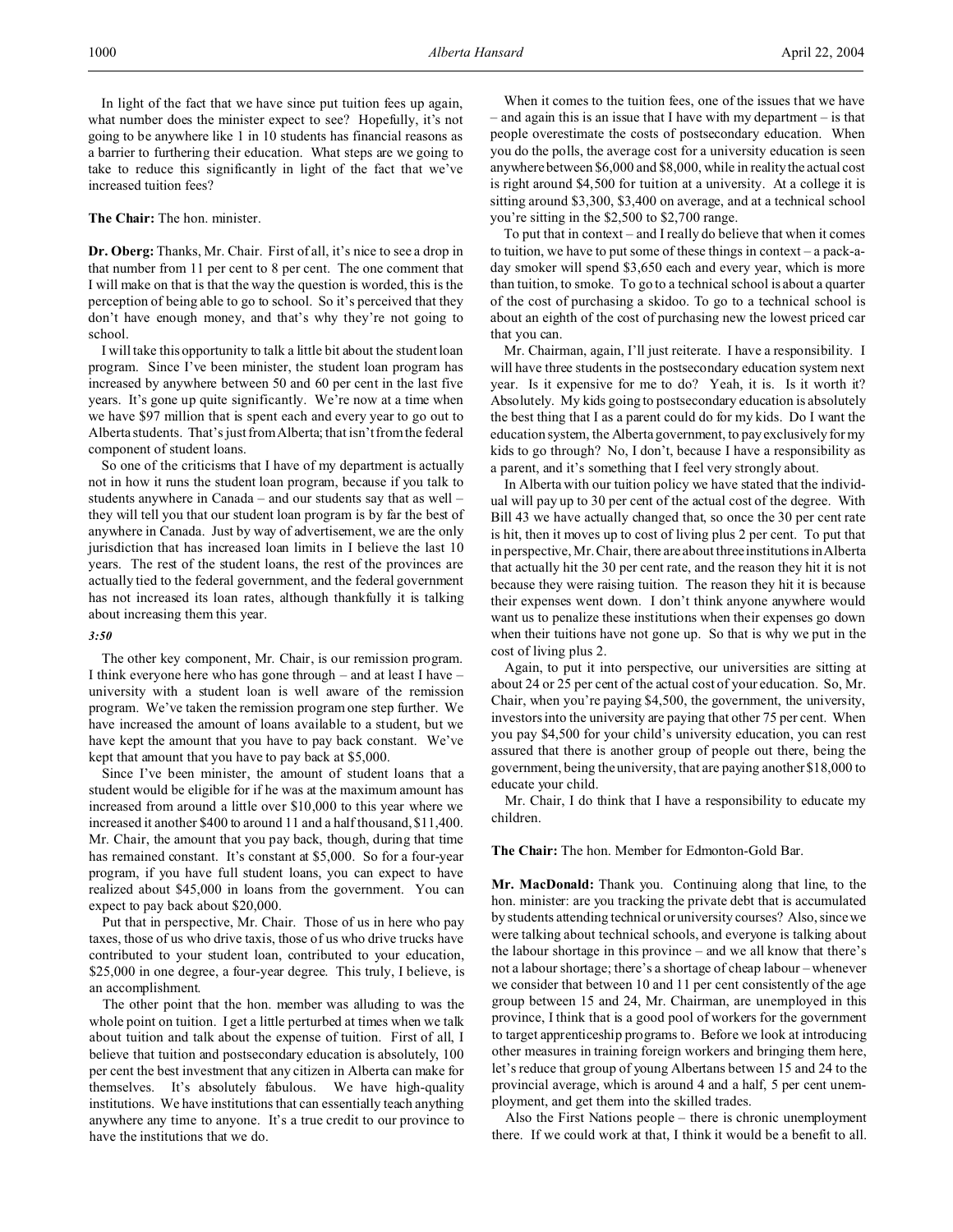Because there is certainly not a shortage of labour; there's a shortage of cheap labour in this province.

Also to the hon. minister: what percentage of Albertans who enter into a registered apprenticeship program, whether it's an optional or a compulsory trade, actually finish that trade four or five years later? There are registered apprentices; there are new apprentices. How many graduate? How many attend technical school? Is there a large percentage that go into the system and then come out the other end, I assume, four years later? Or is there a significant number that, for whatever reason, just drop out? If you have statistics on that, I would appreciate hearing from you.

Thank you.

**The Chair:** The hon. minister.

**Dr. Oberg:** Thank you very much, Mr. Chair. First of all, when it comes to private debt, the figures that we use are actually StatsCan figures. We don't have the ability to go in and actually assess a private debt. Because of the implications of freedom of information and privacy, we cannot go in and actually do it. So the numbers that we use are Stats Canada data. Obviously, StatsCan tends to be two or three years later than what the actual year is, but that's the only way that we can get the issues on private debt as well.

The hon. member has raised some other really interesting questions. First of all, I'll disagree with the hon. member about the shortage of labour being the shortage of cheap labour. I'm in regular conversations with people in Fort McMurray, where there is a huge number of workers that are needed. Just in the four or five companies that I can name off the top, they're probably 10,000 to 12,000 workers short as of today and potentially over the next year.

Mr. Chair, these workers are getting paid prime, prime salaries. They're getting paid, I'm assuming, \$30 to \$40 an hour. Quite simply, they cannot get enough workers to go up to Fort McMurray. Fort McMurray, albeit a wonderful place, is not necessarily the vacation capital of the world, and there are some issues with getting people to actually work up there. People don't want to leave their families, et cetera, et cetera. So I disagree with that. I think that those are excellent, excellent wages and that there is an actual shortage of labour.

## *4:00*

The hon. member raised some excellent points when it comes to apprenticeship. In the apprenticeship system, Mr. Chair – I'll reiterate some of the numbers that I love to use. We have 10 per cent of the country's population, and we train 20 per cent of the country's apprentices. We presently have 40,000 apprentices in our system at any one time, and that just absolutely makes every other province pale in comparison when it comes to those numbers.

Our apprenticeship system is something we take very, very seriously, and I believe that when you take a look at our budget, you have seen inordinate increases in the apprenticeship. We have increased the number of apprentices going out in a year from 1997- 98, I believe, by 50 per cent, so we have really ramped up the apprenticeship system.

Obviously, contingent on the apprenticeship system is the red seal program. We will not – we will not, we will not, we will not – decrease our standards just to get workers in here. The red seal program is the gold standard for any apprenticeship anywhere in the world, and that's what we continue toward, although I will say that we have had a lot of people who have asked us to decrease the standard just a little bit, just cut them down a little bit. But we have steadfastly refused to do that and continue to refuse to do that.

The First Nations people. Again, Mr. Chairman, it's an excellent

question the hon. member asked. There certainly is a pool of talented people out there that we can get into the apprenticeship system. We've done extensive work with the aboriginal population through our First Nations, Métis, and Inuit policy. We've actually gone in and asked these students: "Why are you dropping out of school? Why are you leaving school? Look at what you can have the advantage of doing."

Consequently, they said to us, different from the rest of the population, that the decision to drop out of school is often made in grade 8 or 9. So what we have done is put in an aboriginal youth apprenticeship program to target these kids as early as grade 8. So in grade 8 we will start these kids along their apprenticeship pathways, and that has proven to be very successful in keeping some of these kids in school.

Since I talked about Fort McMurray, I will put a plug in for Fort McMurray and the employers in Fort McMurray when it comes to apprenticeship. Almost to a T the employers in Fort McMurray have 20 per cent apprentices on their staff, and that is something that they feel strongly about and it's something that they're pushing towards.

The other thing that's equally as important is that they are pushing and pushing and pushing their workers to have a grade 12 education. In many construction jobs it would be much nicer to be able to take the, you know, six foot five, grade 11 student, but the employers in Fort McMurray – and I give them full credit – have said that they want high school educated students.

So in many aboriginal communities these people when they quit school cannot go into the workforce in Fort McMurray, and in talking to the aboriginal people in northern Alberta, they are fully cognizant and fully aware that they must finish grade 12. What we've seen actually, albeit it is not as good as the rest of our province when it comes to the grade 12 completion rate, is an increase in aboriginal completion rates of grade 12, an inordinate increase. It's still nowhere close to what we would like and nowhere close to what the rest of the system is, but we are seeing that increase.

The other pride that I have to stand here before you today and speak about is something that we have developed: the registered apprenticeship program. That was developed by my predecessors and instituted in about '98-99. This program has worked absolutely excellent. It has captured students that, in effect, would have dropped out.

For the information of the Legislative Assembly you're able to retain 40 credits towards graduation by taking the registered apprenticeship course, and it has helped many, many students who, in effect, would drop out. I don't have the exact number that the hon. member was asking for. I certainly will strive to get that number. Again, it's a very tough number for us to get in order to correlate the number of students in the RAP program. I can tell you anecdotally and purely anecdotally that I would expect that number to be around 75 to 80 per cent completion. So it has been a truly successful program.

One of the other things that we have done, which is unique to Alberta – and I believe it shows the importance that we have for apprenticeship – is we have given the RAP scholarships. Each and every year there are 50 students in the RAP program that receive \$1,000 scholarships. This is assessed by their employers; it's assessed on their school studies and the marks that they get.

Interestingly enough, Mr. Chair, last year of the 50 apprentices that received the scholarships, I believe there were around 20 of them that also received the Rutherford scholarships. This is not a lower class people; it is not a lower class occupation. It is something that's extremely important to this province, and it's something that is going to continue to be important in this province.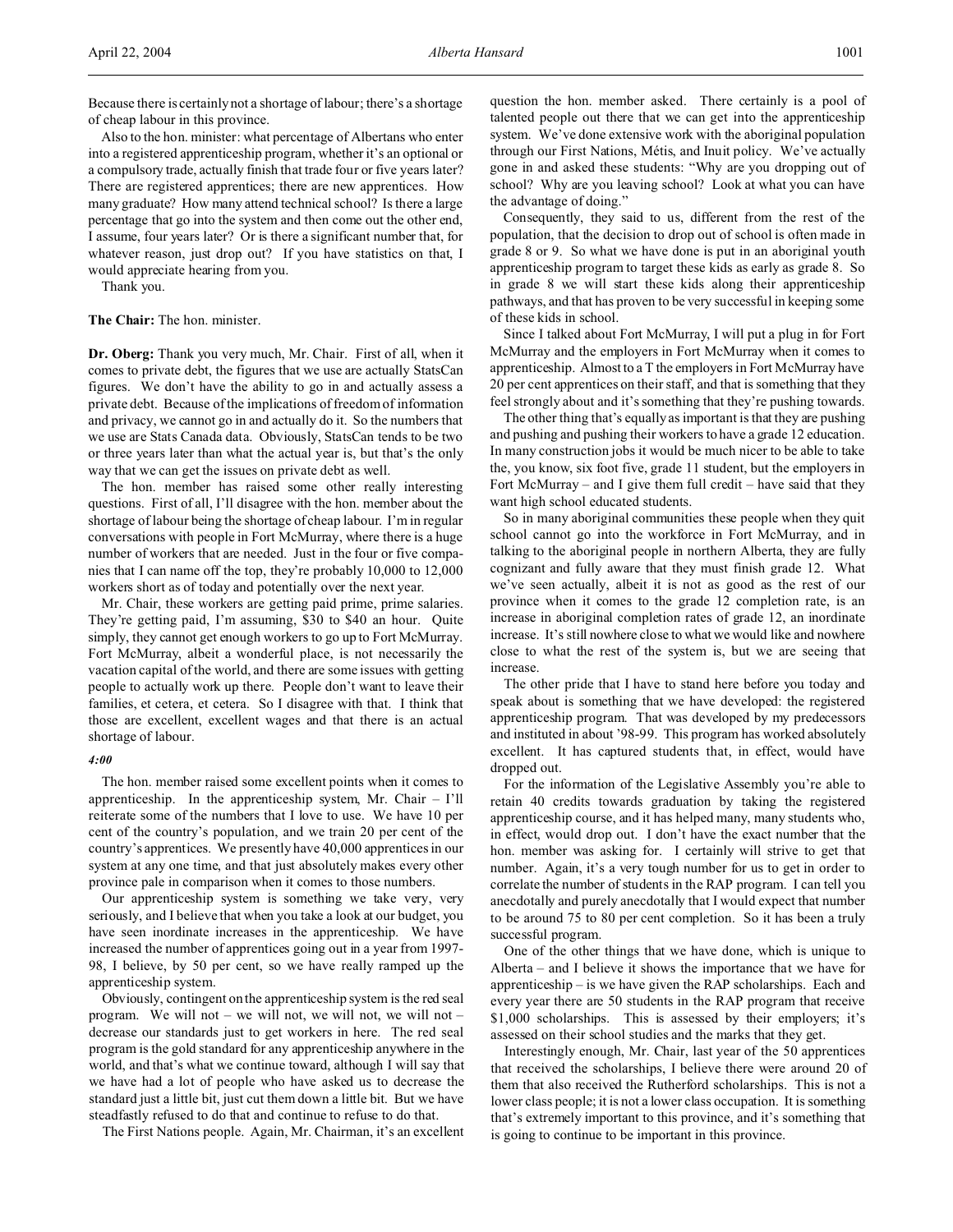Mr. Chair, as I said in this Assembly on Wednesday, I had excellent conversations with the minister in British Columbia about the mobility of workers across our borders, between British Columbia and Alberta, and again I did not opt to decrease the quality of what our workers have. B.C. is going to be going through to the red seal program. They will however probably be laddering some of the steps to the red seal program, and we're presently working on exactly how that can be done.

But quality, quality, quality when it comes to our apprenticeship. If you ask any person in the apprenticeship industry, any person in business they will tell you – and it's something I strongly believe – that we have the number one apprenticeship system in the world, bar none.

**The Chair:** Before I recognize the hon. Member for Edmonton-Gold Bar, I would just like to draw to the attention of the members of the Committee of Supply that the first hour is well past, so that opens up the opportunities for questions.

The hon. Member for Edmonton-Gold Bar.

**Mr. MacDonald:** Yes. Thank you, Mr. Chairman. There are other members who want to ask questions of the hon. minister, so I will be quite brief here.

Following up on the minister's comments, certainly in the – I call it the brag book of the government. Under Low Operating Costs the annual labour costs here in Edmonton are certainly lower than other places listed on page 119 of the fiscal plan, and when we look at the general satisfaction rates of employers with Alberta workers, the employers' satisfaction rate is excellent, and also the productivity of the workers is excellent.

There are those that malign our labour force and say that it is unproductive and that that is the reason for these cost overruns in Fort McMurray. That argument holds no merit. There are many electricians, unionized electricians, over 2,000 of them as a matter of fact, who are on their union's out-of-work board, and if they can make \$30 or \$40 an hour in Fort McMurray, I'm certain that they would go there. They're well trained, they're skilled, and they're very anxious to work. I would urge the hon. minister and his colleagues just to contact some of those respective unions, and they will see for themselves that these workers are well trained, and they're anxious to participate in the growth of this province.

Now, I would like to thank the hon. minister. Certainly, there have been some individual files which he has shown a great deal of time and attention to – hopefully they can be resolved – in regard to compulsory trades in this province. I am looking forward, after this discussion we had regarding apprenticeship dropout rates, to working with the minister and his department because I, too, am working on a series of statistics, and I really hope that the dropout rate in the apprenticeship programs is as low as the minister has indicated today, because that's good news.

Thank you.

**The Chair:** The hon. minister.

**Dr. Oberg:** Thank you, Mr. Chair. I neglected to add a couple of things for the hon. member's last questions, and it's something, as well, on the apprenticeship side that we're extremely proud of. In talking to the Northern Alberta Institute of Technology – obviously, we have just put a very huge investment into the apprenticeship side with them – what we've seen is that the median age of our apprentices is now down around 21 or 22, which is extremely positive. Our mean age, our average age, is still up around 26, 27, but that quite simply means that we have more 45 and 50 year olds coming in. But

our median age, which I think is extremely important for apprentices, is now down in the 21, 22 range.

# *4:10*

Would I like it lower? Yeah, I would like it a little bit lower, but it's still a huge, huge step forward on this, I think. I don't have any facts to back this up, but I think it's really shown the acceptance of the trades and the acceptance of apprenticeship as a very valuable occupation. Certainly, in my department and every place that I speak, I speak about the trades often as a very valuable occupation.

Just in closing, Mr. Chair, I will say that one of the best decisions that this government has ever taken was to put the apprentices in the same system as the postsecondary system. What it's done is shown that the apprentices are truly equally as valuable as any student in the postsecondary system. Whether they're in medicine or teaching or an electrician, they're equally as valuable to the society of Alberta.

**The Chair:** The hon. Member for Edmonton-Strathcona.

**Dr. Pannu:** Thank you, Mr. Chairman. I'm impressed with the minister's stamina, so I'll take advantage of this and ask him a few questions.

I was listening to the minister with rapt attention when he was talking about the investment in postsecondary education as being the best investment that any individual or family can make. I don't think there's any dispute over that. What we need to do is to find ways of encouraging more and more Albertans to in fact seek that opportunity and take advantage of it and develop policies that from this side, from the government side, will not only encourage but help students in fact fulfill their dreams and their aspirations.

There is some evidence around which says that while Albertans aspire to postsecondary education, they're unable to pursue those aspirations and turn them into solid expectations and plans. So we need to ask the question: where is there a place in this picture for public policies to come in and help students do that? Obviously, the current policies leave a gap there that needs to be filled. The point is: what additional policies are needed there? I'd like the minister to respond to that.

Related to that is the question of: it's the best investment because, you know, the returns on it are the highest of many other forms of investment. Being a former university professor, I used to spend quite a bit of time trying to get that message out and look at literature which, in fact, produced very sound and strong evidence done by economists all over the world, particularly from the University of Chicago, which is one school that neo-Liberals love to of course pay attention to. Economists of education did lots of studies and won Nobel prizes on investment in education and returns on it. What they did in this analysis was to look at it not just on the returns on investment that individuals make but the return to investment that societies make. So they distinguish between individual or personal returns and social or community returns to investment in education.

That data, that information, that research was used then to shape public education policies which led to a large investment by governments in postsecondary education. The point was that if you have more university- or college-educated students, if you have more apprentices with complete and practising trade papers in their hands they, first of all, have much higher levels of employment. They get salaries and wages and incomes which are much higher than their counterparts who don't have these papers, whether at the college level or the apprenticeship level, the trade level, or the university level.

What's so good about high incomes other than that it's advantageous to individuals? Well, from the government side it produces a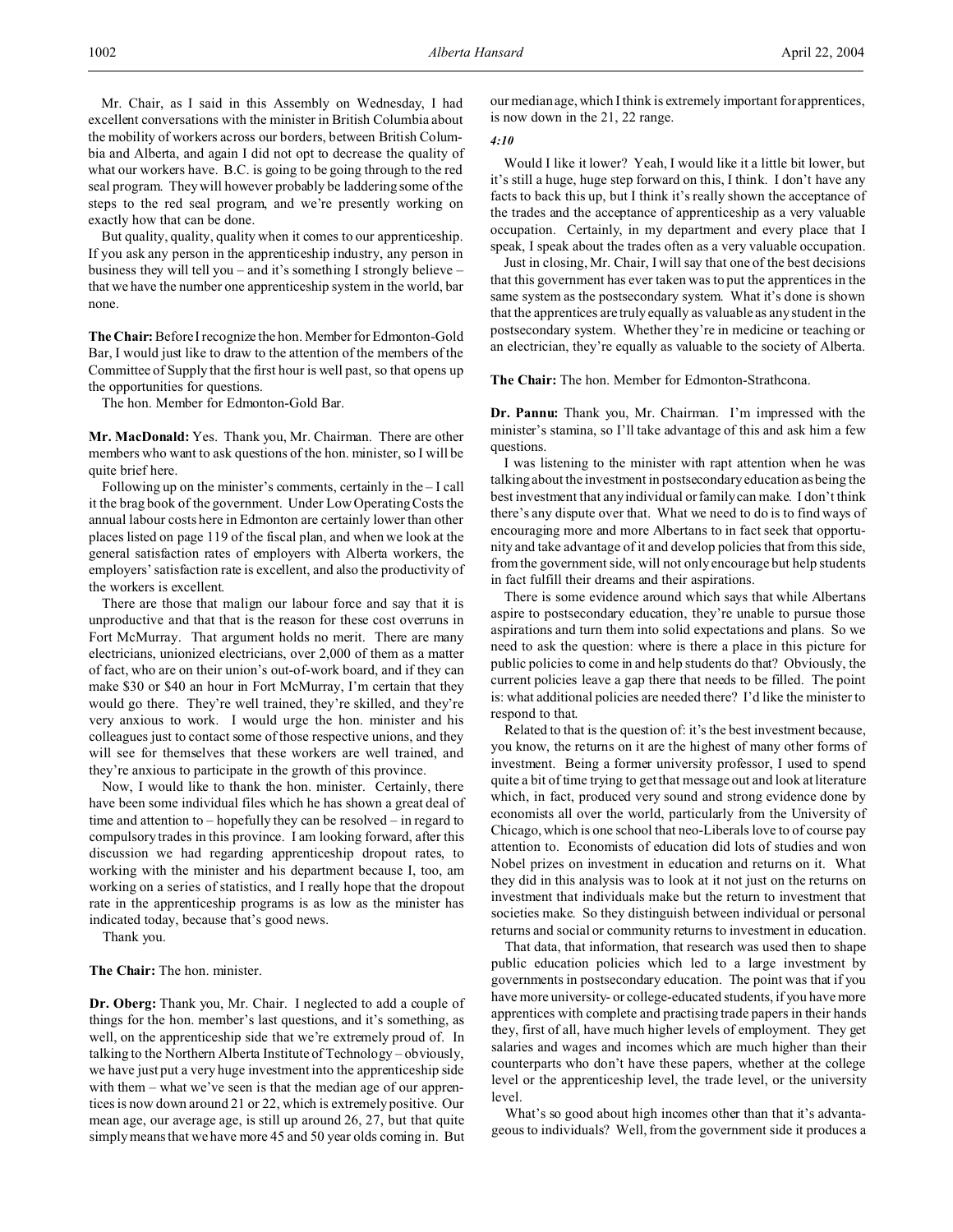My question to the minister is this specifically. Has he commissioned some studies of his own or accessed some more recent studies on social returns to investment in postsecondary education which he can share with this House to either shed some light on the efficacy of decisions that are made with respect to this or in defence of his refusal to freeze tuition fees for our students, which would mean, obviously, increasing the social investment portion in the education of students who are in our postsecondary learning system, be they college, university, apprentices, or trades? That's my first question.

**The Chair:** The hon. minister.

**Dr. Oberg:** Sure. Thank you very much. To the hon. member, I am again in a little bit of an uncomfortable position in that I do agree with 75 per cent of what the hon. member has said. It would have been a hundred per cent except he added that last little phrase there.

Mr. Chairman, certainly, the hon. member is well versed in postsecondary education, is well versed in the university system. That certainly is evident.

There is no dispute between myself and the hon. member when it comes to the importance of postsecondary education or the value of postsecondary education or, I will say, the value of the investment in postsecondary education. From a government point of view – and this is purely biased, purely my own, from society's point of view as well but purely from myself – I think that it's absolutely the best place to put money in a government's budget. Some of my colleagues who have very important ministries as well tend to argue a little bit with me about that, but that's just my personal view on postsecondary education.

The direct question that the hon. member has asked is a very good one, and that is: have I commissioned any studies to look at the social and societal returns for a postsecondary system? The answer is no. The reason that I haven't is because I believe strongly in a postsecondary education system, and quite frankly I don't care if \$1 brings back \$8 or \$1 brings back \$9 or \$1 brings back \$12. I feel strongly enough that I don't want to waste money to do that. However, I equally feel that whether it's \$9, \$10, or \$12, it doesn't make any difference because it's still extremely important. The postsecondary education system is still the most important area that we can spend money on, and that statement is something that I will argue with anyone about.

The hon. member has talked about freezing tuition fees, and I've already stated in this Assembly my belief that a parent has responsibilities for their children to pay tuition fees. One comment that I have not made is that our universities right now are sitting at about 25th, 26th, and I believe 29th in the country, although I think that has even grown lower in the past as British Columbia universities have come up quite significantly in their tuitions in the last year. So we're sitting at about the middle of the pack when it comes to the tuition rates.

Interestingly enough, Mr. Chair, the government in Ontario recently froze tuition fees and received a great amount of publicity, but equally it has created a huge, huge amount of angst amongst the postsecondary school system, because at the same time that they froze tuition fees, they did not increase the amount of dollars to the same rate. So, in essence, what we're seeing in Ontario is a decrease, a cut to the postsecondary education system, and I think that that's going to be extremely detrimental to Ontario in the future. That's keeping in mind that they have also had a \$9 billion deficit this year. So how the postsecondary institutions are going to survive is going to be very difficult.

# *4:20*

I recently came from a day and a half of discussions with the BritishColumbia ministry, and they're extremely proud because they will receive \$105 million over the next three years in their postsecondary system. I didn't have the heart to tell her, Mr. Chair, that we had put in \$125 million this year alone to a smaller system than British Columbia has.

So when it comes to postsecondary education, we're seeing a very large increase this year. There was a large increase last year, albeit much of it came during the year. But it is something that I believe strongly in, and I feel that certainly one of the best ways we can spend taxpayers' dollars is in the postsecondary education system, including – including – the apprenticeship system.

As I've been minister, I have attempted to give as large an increase as possible to the postsecondary education system, and I will say – and this really, really needs to be said today – that the postsecondary education system absolutely one hundred per cent has responded to that call.

One of the biggest issues that we have in the postsecondary system is access spaces. I apologize to the hon. member for going on so long, but one of the best examples that we have is that we put out money for an expected 500 spaces in postsecondary education through the access fund. The universities and colleges and technical schools came back and told us: no, we don't need that much money for 400 to 500 spaces. Instead, we received 700 spaces. So the postsecondary system is just an absolute delight to work with, and they certainly have the interests of students in mind when they make their decisions.

**The Chair:** The hon. Member for Edmonton-Strathcona.

**Dr. Pannu:** Thank you, Mr. Chairman. I was pleasantly surprised that the minister agreed with 70 per cent of what I had to say. I encourage him to undertake that study. If he had the facts at hand, real, solid, evidentiary facts at hand with respect to the kind of study that I'm urging him to do, I'm sure he'll come around to the other 25 per cent on my side as well, so long as he's willing to be led by facts and evidence, you know, rather than by something else.

His reference to Ontario is a very, very interesting one. Alberta and Ontario are in very different situations. Mr. Harris's Conservative government left the present government holding the bag with the \$5 billion of hidden deficit, which now you say has moved up to \$9 billion, so a very different situation. Comparisons there are I think somewhat out of place.

You also visited Ireland, I understand, over the last two months or so, just before the session started, and I haven't seen you make any reference to the experience of Ireland with respect to how they have dealt with funding postsecondary education and with the tuition policies in particular and how enormously – how enormously – that country has benefited from that smart commitment that they made to make sure that every citizen of school-going age at the postsecondary level had the opportunity, and the results are quite clear. There's something to be learned from that as a different kind of example.

Now, Mr. Chairman, the minister did talk about \$125 million more this year. When you create more spaces – and there are growing numbers of students who are in our colleges and universities and other places – more money is needed even to stay still; that is, in terms of the facilities that we provide. But I understand that in terms of federal transfers, most of which I believe are in support of postsecondary education, Alberta has received close to \$55 billion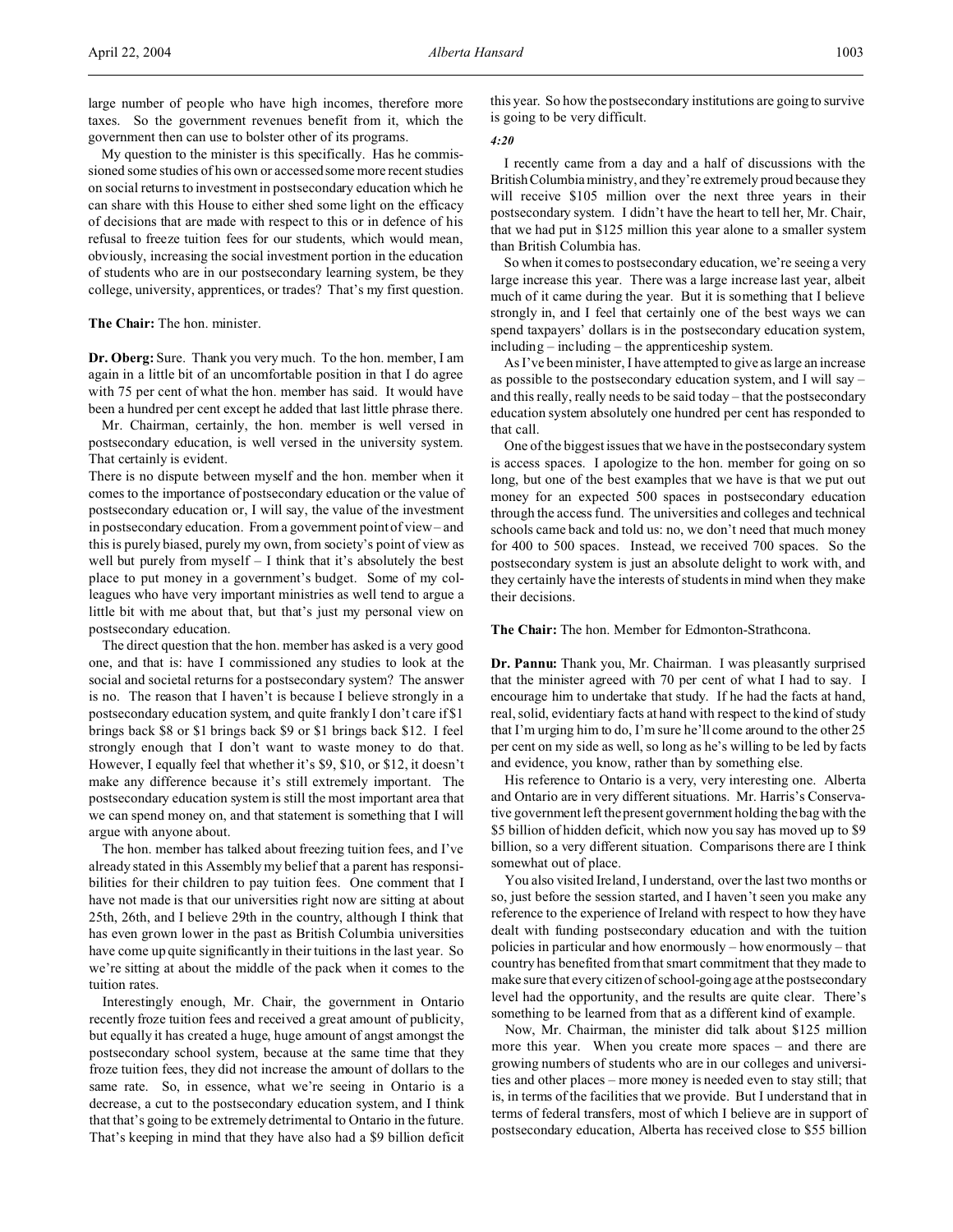or \$54 billion. Those are my numbers. I'm seeking confirmation of these numbers if you have that information with you.

Freezing tuition fees would cost \$40 million, no more than that. So there is for Alberta in particular an opportunity to consider taking the Ontario route. We often see ourselves as competing with Ontario as another economy, another jurisdiction in many ways, and here is one where I think we could perhaps try and do that. The study that was quoted in the House today and again last year, done by TD Bank, I think, Calgary-Edmonton Corridor, clearly indicated two things: that our high school completion rate needs to be improved – we are behind the national average – and, secondly, that our postsecondaryparticipation rates are below other jurisdictions within the country that we compete with and perhaps outside.

When we're looking at the business plan and under Performance Measures, there are two things that I noticed here. One is under outcome 2.2, "High school completion rate of students within 5 years of entering grade 10." We don't have a Canada-wide figure to compare our numbers with. I wonder why. Is that information inaccessible? What's the reason for us not being able to compare our rates with that? The TD study certainly had some information. Why is there no information on Canada? In some other categories, you know, the (b), (c), (d) following that, there is some sort of Canadian benchmark.

The second thing that I was curious about is the high school to postsecondary transition rate, again under Performance Measures. I've been drawing attention to the absence of this performance measure in our business plans for some time, and I've been around now for seven years. Yet I still see that there's no start made on this. We say: new. I wonder why the minister didn't think it appropriate to perhaps use the numbers – I don't know how totally firm they are – from the TD study, which uses some of those numbers to draw attention to it. It is page 341 I'm talking about, the very last part of that page. It says, "High school to post-secondary transition rate" with no information on it, yet to be determined, under 2005-2006.

I find this quite curious, this absence of information, any commitment to measure ourselves in terms of performance on this very, very critically important aspect of the system performance of the learning system at that very important juncture where the transition takes place from high school to university.

Would you like to perhaps respond to those? I have two other important questions that I would like to ask.

## **The Chair:** The hon. minister.

**Dr. Oberg:** Thanks, Mr. Chair. I'll start with the last one. The answer is actually quite simple. The hon. member did raise a point several other times when we have had estimates. At those times we had said that the necessity for this measure is actually the one student number, and we are just in the process of implementing the one student number. We started last September. Once that one student number is there, what we'll be able to do is follow through right from high school into postsecondary. So we will be able to track them.

What we haven't had the ability to do is actually track the students. We will be able to track the individual students. We will know now if student 53781 has gone into the postsecondary education system, and we will know accurately whether or not they have gone into the education system. So that is the rationale as to why that number is not there. We can track them through. What we had to do was go through the Privacy Commissioner. We had to do all of these other things in order to ensure how we could do it.

What I will guarantee to the hon. member is that the number that comes forward in '05-06 will be accurate, and it's going to be something that's incredibly important. The hon. member has raised this on numerous other occasions, and again I find myself in a very difficult position saying that we actually took his advice on some of this. [interjection] Ah, God, say that it isn't so. But believe it or not, we actually listen on this side to some of the very important things. So that's what we're doing. That's the reason we don't have the number at the moment, and as soon as the number is there, it will be a very important number, but again it will also be a highly accurate number.

# *4:30*

The other thing on the high school completion rates. I answered a question about this from the hon. Member for Edmonton-Mill Woods in question period, and at that time I suggested that we should have 100 per cent as the goal that we attempt to move towards. Unfortunately, each and every year I do have a fight with my department as they want to put an achievable number, but through to the hon. Member for Edmonton-Mill Woods I will say that I'm gradually, gradually winning the battle on that one.

The Canadian standard on completion rates. I can't answer right now as to why it isn't in here. I can't answer what the difference is. I will certainly look at that. I do believe that the information is being collected in other provinces, but it may be collected in a different way. I just can't answer that right now, so I will put that as an undertaking to give that answer to you, especially as to where exactly we sit.

A couple of other points, just starting from the top. Ireland was an interesting country when I was over there. I attended as the leader of Canada's delegation to the OECD. Although I didn't get much chance to actually talk to the Irish minister, as there were some 45 or 50 countries present, it is a country, in talking to some of the people around, that has been very interesting. It used to be called the Celtic Tiger. The issue is, though, that apparently the unemployment rate is starting to come back up.

The other interesting point is that Ireland had a great deal of European Economic Community money, EU money being put into Ireland when it joined the European Union. That being said, I think they did invest very wisely, and they saw a huge increase in their economy, a huge increase in what was happening in Ireland. It's my understanding that that has levelled off and, indeed, may be stagnating. So they're going to have to take a very serious look at what they're doing as other countries increase their education rates as well.

One of the interesting comments that I will make to the hon. member is that when you look at what we have done – and there's an interesting study that just came out about two weeks ago. It showed according to socioeconomic status the number of students that attend university. What has happened in Alberta over the last 20 years is that the number of high economic status students has gone down quite dramatically. The number of lower socioeconomic students has increased by around 25 per cent from 20 to 24 per cent of the total, and the number of middle socioeconomic status students that are going to university has increased equally as well. We have seen the shift from the lower socioeconomic class, the middle socioeconomic class, and the other classes improve. So that's the direction that we want to go.

I think you're probably in the ballpark with the \$55 million. I can't say for sure if that's exactly what we've received. Put that in perspective though: \$55 million out of \$1.3 billion. We spend \$1.3 billion on postsecondary education in Alberta, so \$55 million, albeit very important, is a pittance compared to what we actually ultimately spend on postsecondary education.

The \$40 million for a tuition freeze. Again, Mr. Chair, I feel that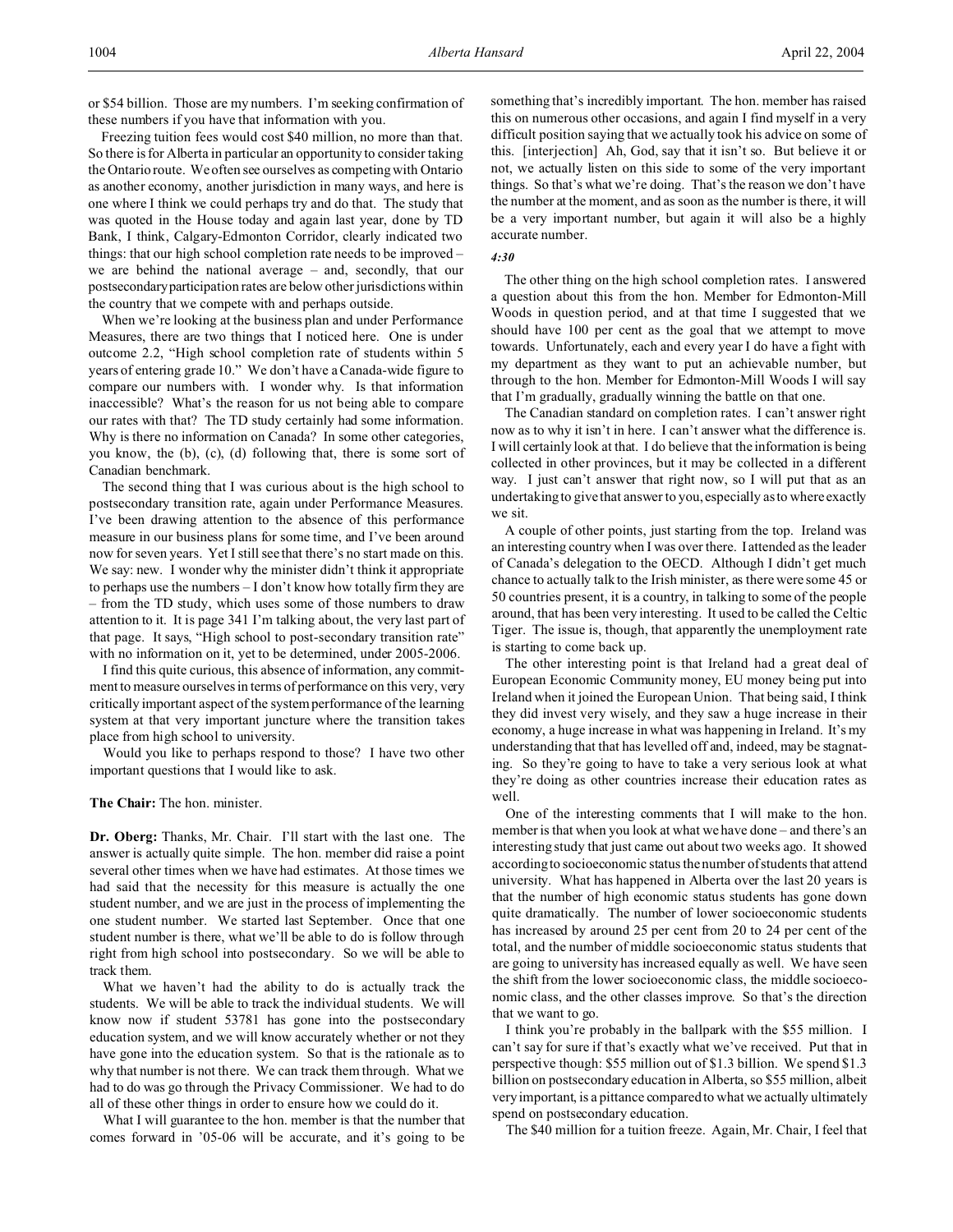I need to increase the amount of money that goes to universities and postsecondary institutions, and this budget shows that we have indeed done that. Equally, I feel that there is an obligation on behalf of students, on behalf of parents to pay for some of their own education, and that's something that we followed through. We are attempting to limit it to a reasonable increase this year, and I may be a dollar or two out, but I believe that the maximum amount of increase was \$274. Again, to put that into context that we can all understand – and maybe I don't understand it – 27 packages of cigarettes was the increase to tuition this year in Alberta, the maximum allowable amount.

Postsecondary participation rates. Yeah, that's an interesting one; right. What we've seen in Alberta is a very hot economy over the past eight or nine years. What we're finding out is that a lot of students have elected to go into the oil patch, for example, where there are jobs. Rather than going into the postsecondary system immediately, they've jumped into the oil patch. Unfortunately, many of these students are not returning to the postsecondary system.

I think that when you take a look across Canada – and I may be wrong on this – I believe that one of the highest percentages of participation rates is actually in Nova Scotia. One of the rationales for that is that their economy has not been that hot, and indeed students who have come out are faced with two situations: either, one, no job or, two, going to university. [interjection] Ontario? Okay. Those are certainly some of the situations.

The point that I will bring up, though, is that Alberta has the highest number of university graduates of any province in Canada. I believe the number is around 55 per cent of the working community has a postsecondary diploma or degree.

**The Chair:** The hon. Member for Edmonton-Strathcona.

**Dr. Pannu:** Thank you, Mr. Chairman. I have two more questions for the minister that I must ask. We'll see what happens then.

I was looking at the budget estimates here. This is again the business plan book, page 347. At the bottom of that table there's a star after Total Program Expense. Did you get that line? Then there's a footnote underneath which explains that the "total program expense includes the province's cash payments towards the unfunded pension liability" – I don't know what the amount is for this year – "(which will be eliminated under a separate legislated plan)." When is that plan forthcoming? I understand that some sort of negotiations are underway with the ATA, but there's no provision in this particular budget in anticipation of an agreement being struck with the ATA on this issue. So if the minister would shed some light on that first, and then I have a second question.

**The Chair:** The hon. minister.

**Dr. Oberg:**Thanks, Mr. Chair. This is in reference to the agreement that has been in place for about 12 or 14 years where we have assumed two-thirds of the existing unfunded pension liability of the teachers.

**Dr. Pannu:** On the actual fund; right?

**Dr. Oberg:**Right. We're now putting in about \$130 million dollars. So this is apart from the teachers' portion of this, which is running in the \$60 million to \$65 million range. The agreement that was struck proposes that the unfunded pension liability will be paid off in I believe the year 2060.

The other issue – and this is a very important issue when it comes to the unfunded pension liability – is that the liability is predicted to increase over that time frame to \$18 billion before it starts to go down. So there certainly are some issues.

With regard to the unfunded liability for teachers the ATA and the Alberta School Boards Association are in talks about this exact issue as we speak. There has been nothing forthcoming, but I will say, Mr. Chair, that I will be one of the happiest learning ministers in Canada if I can come forward at some point in time and make some announcements about that.

**The Chair:** The hon. Member for Edmonton-Strathcona.

**Dr. Pannu:** Thank you for your kindness, Mr. Chair. My next question to the minister has to do with the allocations to boards from this budget. I'm glad to hear from boards – and the minister has been hearing this too – that the new funding formula is being received well across the province by all kinds of jurisdictions which are very different from each other in many ways, which is good news. The use of this formula, of course, translates into the number of dollars each school board gets and the funding profile that develops from it.

#### *4:40*

Will the minister share this information with us, and how soon can he do this so that we don't hear competing claims on how much money a school board is getting, how much more money this year a school board is getting than last year, and whether or not that money is enough for them to retain a few teachers that were hired back last January or whether or not they are going to be doing anything at all by way of taking steps to increase the number of teachers within the school system in order to move towards reducing the class size towards targets which the minister himself must meet over the next four or five years? The chair of the Learning Commission, Pat Mackenzie, herself has publicly expressed both frustration and disappointment at the allocations and the confusion around the additional dollars that school boards are getting.

So to come to the point, can we get that information for each school board with respect to the additional total money? We'll figure out how much more money is there this year as compared to last year. Secondly, some sort of funding profile for each school division.

**The Chair:** The hon. Minister of Learning.

**Dr. Oberg:**Thanks, Mr. Chair. I certainly have the funding profiles. One of the issues that is out there quite simply is there are negotiations with the teachers and with other unions that are ongoing, and there has been a request that we not share the profiles. Each individual jurisdiction has their own funding profile, so they all have their own funding profile.

To give an example, the amount of funding – and I'll use Edmonton public as the example – for Edmonton public prior to our November announcement where we added in the dollars was \$454,376,760. After the November announcement where we saw the annualized \$90 million put in, it went up to 461 and a half million dollars. Under the new framework, without any other increases at all, Edmonton public will receive between \$3 million and \$4 million extra.

There are a couple of assumptions that I want to point out here. If we assume in Edmonton that there is no enrolment change – so it's the same number of students this year as last year – what you see in Edmonton is a 5 per cent increase, which is very close to a little over a \$22 million increase that has been given to Edmonton public. Again, these are not the figures that they have given us. This is the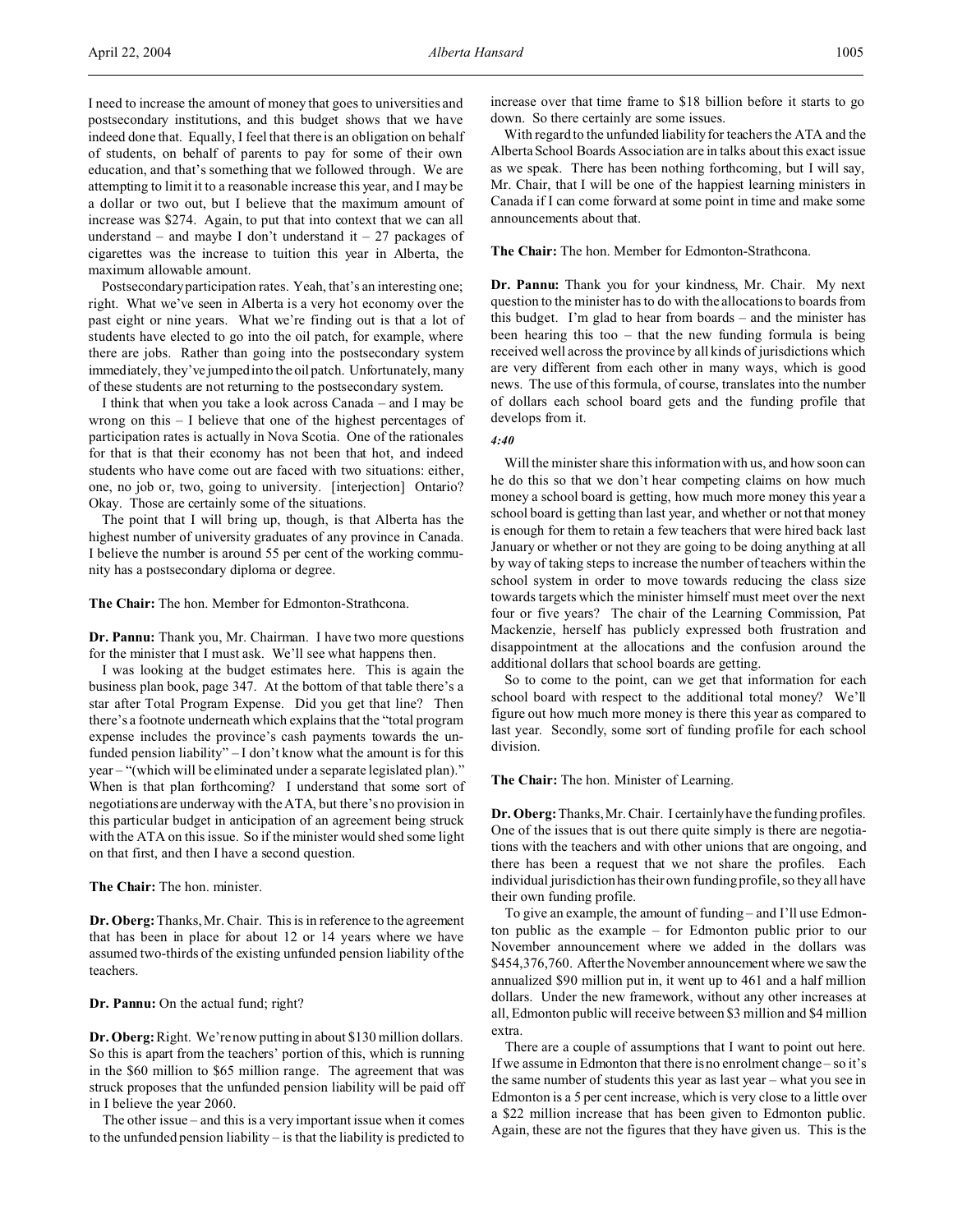assumption that the enrolment is flat. If we use their numbers that they have given us, what we see is a 4.9 per cent increase that has been given to Edmonton public. So around I believe – my math isn't that good right now – a little over a 21 and a half million dollar increase is what has been given there.

I do have some problems with some of the media items that have been out there lately regarding the number of dollars that they have received. Indeed, I have been in touch with the people at Edmonton public, and they say that absolutely they will be hiring more teachers.

To put that in perspective, Mr. Chair, Calgary public, which is another major board, obviously, in the province, is going to see an increase budget over budget of around \$36 million, a huge amount of money. Their budget is going to be going up around 6 per cent. One of the reasons for this is that they have seen an enrolment increase. The other reason is that the new funding formula recognizes some of the issues that Calgary public had and subsequently has rewarded them.

Those are the numbers. There is \$192 million directly that goes to school boards in this budget.

Is there some misunderstanding out there? I think there is. I've had a very long conversation with the president of the ATA about this as well, and both of us want to get out the actual exact numbers. We're still looking at whether or not we publish the total funding reviews that are out there for all the school jurisdictions, but that's up in the air at the moment. A decision hasn't been made on that.

**Dr. Pannu:** Further to the same question, Mr. Chairman, it's not the media numbers that I'm talking about. I'm talking about school boards' own releases here. So I hope you correct yourself in attributing any disputed numbers only to the media reporting. You talk about \$21 million for Edmonton public; they're talking about \$13.4 million at most. In that, they include the \$9 million that they received in January to hire back some teachers, and their claim is that they won't be able to retain, much less hire, many new ones given their numbers.

The reason why it is, I think, appropriate for this House, too, to have those numbers is so that we don't have to go back and forth between the media, the minister, the school board, and the ATA. As legislators I think we need to have the information that the government has at least so that we can make up our own minds and not be led by five different people talking about five different things about the same numbers. What's the problem with that, I'm asking, and why won't you release that?

**Dr. Oberg:** Again I'm in the uncomfortable position of agreeing with the hon. member. I agree with you. As I mentioned earlier, I'm a strong believer that transparency is the most powerful political tool that there is, and I will endeavour to have all the funding profiles tabled in this Assembly before the Assembly closes down. I'm presently in some discussions with some of the school boards about this exact issue, but I will endeavour to table all of the profiles in this Assembly before it closes down this year.

**The Chair:** The hon. Member for Edmonton-Mill Woods.

**Dr. Massey:** Thank you, Mr. Chairman. I'd like to follow on with that if I may. One of the pieces of information that I asked for last year and haven't received was the assumptions on which the budget is built. Rather than going to the school boards, I wonder if the minister could share with us the assumptions that are built into the budget about teachers' salaries – what numbers do you build in? – about the different categories, the assumptions about principals and

phys ed teachers and substitute teachers, the numbers of students in classes, what schools should need for resources.

It seems to me that the impression that's left is that the budgetbuilding process hinges on people saying that it should be 3 per cent, that it should be 5 per cent, that it should be 10 per cent. I mean, we get these differing views of what it should be, and then the government tries to play this game of trying to come down someplace that won't cause too much grief. But it is never really related to the costs that schools and school boards are going to be faced with paying. I wonder if the minister might comment upon that.

#### **The Chair:** The hon. minister.

**Dr. Oberg:** Certainly, Mr. Chair. One of the issues that we had when we brought in the new funding formula, which took us about two to two and a half years to actually do, one of the huge discussion points was the actual price and cost of teachers. We debated and debated and debated how exactly to do that, whether we put the exact price of what it costs a particular jurisdiction, remembering and recognizing that that changes year to year, or do we not build in any costs for those jurisdictions that have higher priced teachers than the other ones?

With representation of everyone around the table – we had probably 25 to 30 people in the room from all the educational partners – it was decided that we not put in the formula anything to do with teachers' salaries because the school boards felt that they did have some ability to move that and that it should not be put in the formula, recognizing that it doesn't necessarily mean that the money has not been put in. In essence, it goes into the basic per student grant.

The other issue that I believe the hon. member has asked is: do we just simply take it from 3 per cent and say that the system needs 3 per cent or 2 per cent or 4 per cent this year? The answer is no. We have gone away from that, and indeed five or six years ago that is the way it used to be done. What we're looking at now – obviously, volume is something that's a very real number. It's a very concrete number that is built into this formula.

#### *4:50*

On the disabled side we look specifically at volume, and we also look at the amount of increase that is needed in the severe disabilities. One of the things we've been concentrating on, for example, which I'm very proud of, is bringing the severe behavioural disabilities up to the same level as the severe physical disabilities, and this will be the first year that the two have actually balanced out and are exactly the same.

We've also taken a look at English as a Second Language in the funding formula. Again, these are needs that are out there for the school system. We've dramatically increased those dollars up to a little over \$1,600 per ESL student. To put that in perspective, hon. member, about two years ago or three years ago it was down at around \$550. So we've seen it almost triple, and again this is recognition that the costs of an English as a Second Language student are considerably higher.

I'll give you another example: the outreach schools. It used to be that these outreach schools were funded purely on the per student basis, and simply by having an outreach school, bringing more students in, they actually received more funding. Well, what we've done this year, as well, is we've added an extra \$52,000 for each and every outreach location. We've recognized that the cost of an outreach school is more expensive. It cannot necessarily be a straight extrapolation from a high school that has 1,500 students to an outreach school which has 50 students, but the importance of the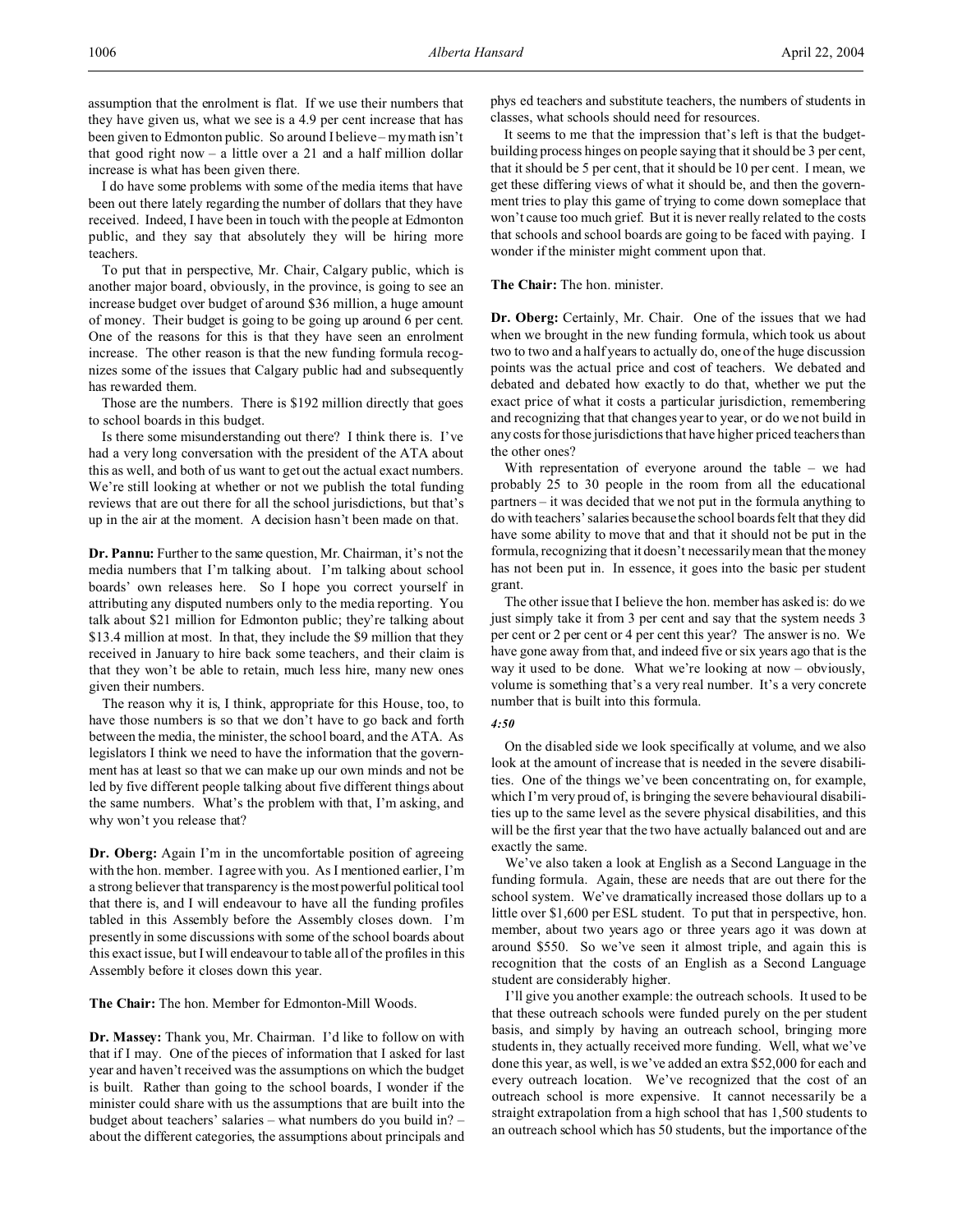outreach school cannot be overstated. So we have added in a \$52,000 per location grant for that.

We've added in small board administration costs. We've added in jurisdictional declines or increases in enrolment. So if your jurisdiction experiences an unwarranted decline, a sudden decline in enrolment after September 30, then that is now recognized. The same thing occurs for an unexpected growth in number of students, and we've added in extra dollars for that.

We've looked at northern allowance. We've looked at aboriginal students. We've built in socioeconomic status. So I think it's overly simplistic to say that we quite simply took the number and went from 2 per cent to 3 per cent to 4 per cent, et cetera. There are a lot of wide variations in this new funding formula that we have put in, and again it is an attempt to rationalize what we do with the system and rationalize how the dollars are distributed out to the school boards.

Do we have it perfect? Probably not. I'd love to be able to say that we have the perfect formula, but it's taken us three years to get to this point. Are we going to have to change it again? We may well, but I think that this is as close to a perfect formula as there exists in Canada today. I would love to be able to say that I sat down and worked it out all by myself and came up with this formula, but I can't. This was truly a collaborative effort by all departments in education in order to put this funding formula out. I really must stress that it is not simply taking a base number, adding in 3 per cent or adding in 4 per cent and saying: that's enough. It's showing where these dollars are going. It's distributing it on an equitable basis as opposed to an equal basis, and I think we've hit it about as well as we can.

**The Chair:** The hon. Member for Edmonton-Mill Woods.

**Dr. Massey:** Thank you, Mr. Chairman. I'd like to go at that again. I agree with the minister, and the government has I think done a good job with equity. I think they took the money in and decided to redistribute it on a per pupil basis. They eliminated the huge differences that we had with respect to geography.

If you look at the literature on school finance on the continent, 10 years ago everyone was trying to address equity. But it seems to me that the whole field of school finance has moved past equity and is now really addressing the question of adequacy. That's, I think, a whole new area. I guess that my question to the minister is: how do you assure that the per pupil grant, whatever it is, is adequate to pay the costs that school boards face in trying to deliver programs?

**The Chair:** The hon. minister.

**Dr. Oberg:** Yeah. Thank you. That's a very difficult question the hon. member has just asked. One of the things that we rely on to a very large degree is the expertise of the school jurisdictions on how they allocate the resources that are available. I'm just attempting to do a little bit of math here, and if you would bear with me for about two seconds, I'll have something for him. No, I won't because my calculator isn't big enough. It only goes to eight digits.

# **Dr. Massey:** Don't rely on technology.

#### **Dr. Oberg:** That's right.

The point that I'm making is that when it comes to funding a class, if you take a class of 25, that class of 25 is getting now, probably, around \$7,400, \$7,500 per student. So you're looking at a huge amount of money that is being put in per class.

I in no way  $-$  I in no way – would say that every class is a class is a class. That absolutely is not true, and I don't think anyone has said that for years. The issue comes down to: when we allocate that money, we depend on the school jurisdictions to put that money in the place that they see fit. There are some classes that may have five or six; there are other classes that may have 35 or 40. It is up to the school jurisdiction on how that is given out.

With regard to the adequacy there have been a lot of attempts made to see exactly what adequacy is. I think you've got to recognize that there are a huge number of wild cards in this. For example, do you use the average teacher's salary in Canada, in which case there would be much more than adequacy here? Our teachers are paid considerably higher than anyplace else in Canada on average. So there are a huge number of issues when it comes to the actual adequacy.

When it comes to equity and how it is distributed, we do that in what I believe is as fair a manner as possible. When it comes to an actual number to put down and say that each student must have \$7,363.27 in order to have the best possible education system, I won't buy that, because it's impossible to do. A student is not a student is not a student. Every student is different. Every student has different needs. Every student has different resources that should be put towards that student. That is why we have school boards. That is why we have professionals out in the school jurisdictions to decide how those resources are spent.

My job as the Minister of Learning is twofold, and I think that this warrants speaking about. First of all, I'm an MLA, and I have to be responsible and accountable to my taxpayers as to how their tax dollars are being spent.

Second of all, I am the Minister of Learning, and I attempt to get as many dollars as possible within that context for the learning system and to ensure that the learning system dollars are spent – are spent – in the best possible fashion. When I see 5 per cent increases to school jurisdictions, when I see across Canada that British Columbia, for example, is at zero per cent for three years, when I see the amount of dollars that I've put into the education system, it astounds me.

The point that I will make: can I actually, scientifically sit down and say that this is the adequate number, that this is the scientifically proven number that should go in? I can't, and I don't think anyone in budgeting can. I don't think that number has ever been arrived at. Even if there were a number that was arrived at, I would have severe difficulty in agreeing with it, because I'm a firm believer that you have to individualize school programs, that the individual has different resources that are needed for each one.

Mr. Chair, the question is a good question, but the reality of it is that it's simple to say: look for the adequacy. What is the magic number? In reality, it's almost impossible to come up with the magic number.

**The Chair:** The hon. Member for Edmonton-Mill Woods.

**Dr. Massey:** Thank you, Mr. Chairman. Well, just to pursue it a little further, Mr. Minister, in a number of American states the literature is filled with adequacy. There have been three or four, at least, different schemes of trying to arrive at adequacy. You know, they've used expert panels going in and saying: here are the programs that the government wants delivered; if you have an average elementary school, this is what you might expect. Others have gone to very successful school districts and said: what kind of resources did they put in to achieve those kinds of results? They've really, I think, focused on the outcomes and said: this is what we want.

## *5:00*

If you look at Wyoming, for instance, one of their outcomes is that every graduate of the high school system will be eligible for a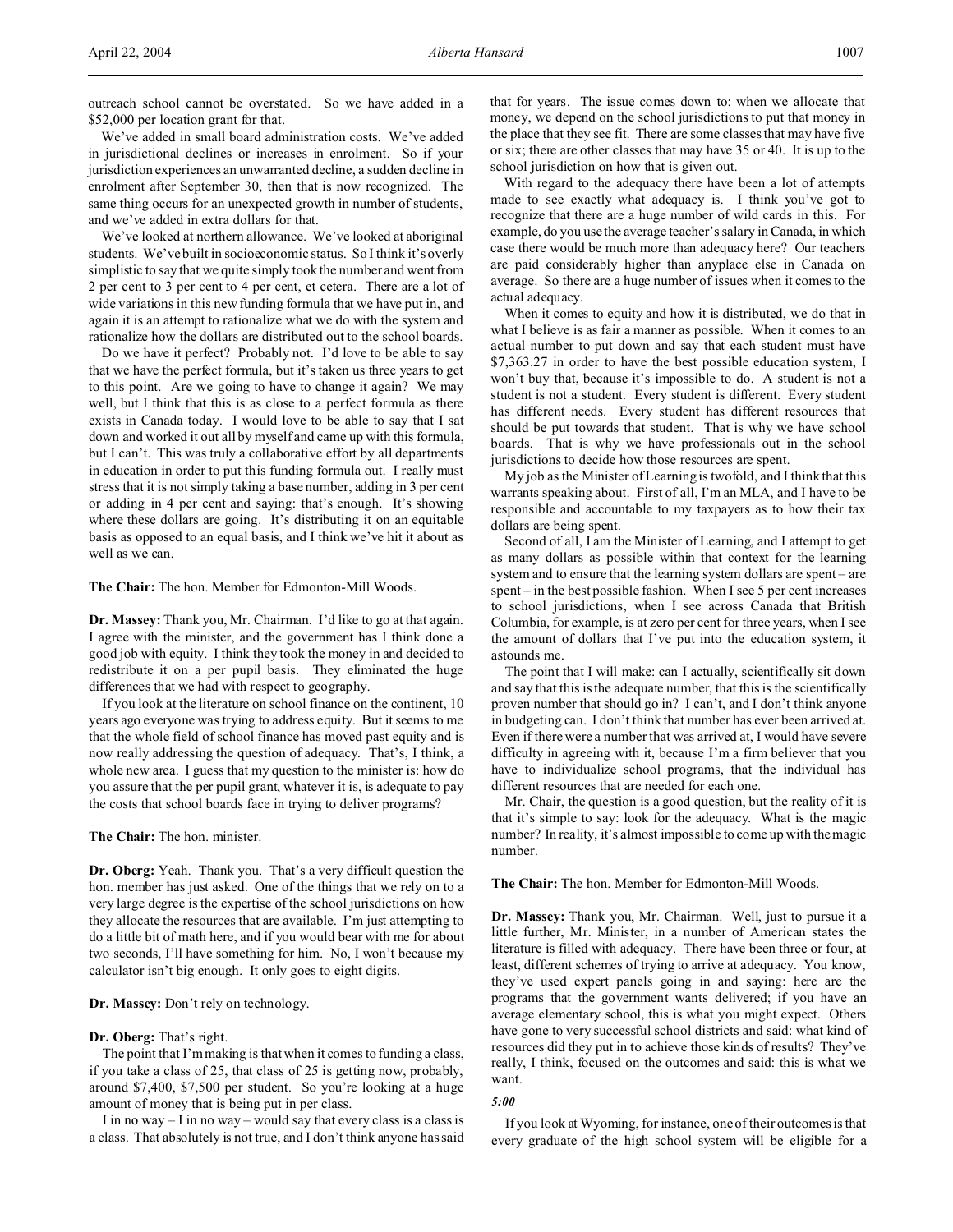postsecondary program. It may just mean, you know, a program at some sort of a skills college; it could be a vocational program; it could be a university program. But when they leave those school districts, they must be eligible for further education. So they've approached it that way.

If you look at places like Maryland, they've gone to 28 measures of what they want those youngsters to be able to do when they leave school. So the adequacy has gone sort of backwards. They've started at what we want youngsters to be able to do, what the graduates will look like, and then what kind of programs do we need in place to make that happen, and then what will it cost us.

And it is hard. I mean, I agree with the minister: there's no easy answer. I don't pretend to be any expert in educational finance, but I suspect that the impetus was court action, that parents went to the courts in a number of states, 20 at least, and said, "My youngster is not being provided an adequate program," and that's opened up the whole can of worms in terms of adequacy.

I think that at some point all the arguments about whether it's enough or whether it's not enough would be dissipated when there is something the government could point to saying: "Look. These are the programs we want delivered, this is what we want youngsters to be able to do when they leave this system, and this is what we are going to fund. You have a school; you need a librarian for every 300 youngsters; you need a counsellor for every 200." I mean, they've gone at it in a variety of ways, and I think that it may not be now, but I would predict that somewhere down the road in Alberta we'll be addressing adequacy because it does seem to be a growing movement.

**Dr. Oberg:** You guys are going to get sick of hearing me today. I'm going to start losing my voice.

Mr. Chair, the point that I will add: when it comes to enough or not enough, the single biggest wild card in that is salaries. Quite simply, if we were to say enough or not enough, what we would have to do is we would have to be able to say: "Here is what the salary increase is this year. Here's what the salary increase is next year."

I'll use specifically the 14 per cent salary settlement that we saw as an increase to teachers' salaries. What we did not anticipate and we would never have anticipated even if we had an adequacy formula that said enough or not enough – we would never have anticipated a 14 per cent teachers' settlement. That teachers' settlement was retroactive for a year and a half, which was the single biggest expense in the education system.

The other point that the hon. member has brought up is outcomes, and I'm not saying that just because someone has 20 outcomes – well, we actually have 52 outcomes, which is something that we'll be reporting on in the November report card back to the constituents. We've been working on this for about three and a half years.

I do not believe that the system should be measured on input costs. I do not believe that the system should solely be measured on how much you spend, and if you spend more than another system, you have a better system. That's absolutely not true.

However, I do believe that we need to watch outcomes, that we need to focus on outcomes, and that's one of the situations that we've addressed over the last three and a half years. We are getting to the end of it, and hopefully it will be out here in November. You saw part of this outcome indicator in the February questionnaire that went out to parents, teachers, and students.

The other issue, though, that I really take offence with – I don't take offence with the hon. member, but I take offence to the assertion that you can actually say that you have an average elementary school. You know, I have yet to go to a school and say: okay; well, this is an average school. Do you know what answer I get back?

"No, no, we're not average, because we've got this, this, this; we've got this, this, and that." I challenge the hon. member to actually find an average school.

I'm a firm believer in individualized lesson plans and individualized education, and the average component just realistically is not there. From my department's point of view I do not want to spend a lot of time and resources to determine a number such as the average school. To me that's just money that's very, very poorly spent.

**Dr. Massey:** Well, you know, that's fine, Mr. Minister, but you do put out a per pupil grant, and I'm sure that that per pupil grant doesn't fit every youngster in a particular school. I don't think you can have it both ways. You can't base the system on a per pupil grant and then – you know, the experience elsewhere was that they looked at what they would like for an ideal as a basis for distributing money, and that's what you do with the per pupil grant. You use it as the basis for distributing money across the province or at least in part.

If I could just change because the time is running out. I have a couple of questions about postsecondary education, Mr. Chairman, if I might. One of the pleas that the students have been making is that there be an increase in the living allowances for the student loans program and also that the parental contribution be looked at and the role that that plays in students getting or not getting or only getting partial financing through the students finance program.

The other was their proposal with respect to the remission program. I'm sure the minister is aware of it. "The program would better serve Alberta students" – and I'm quoting from one of their publications – "by allowing those who have less than \$5,000 in debt per year to have a portion of their debt remitted as well."

Of those three proposals that the students have made, it seems to me that the most urgent one is that cost of living one. If you come to this city or Calgary and try to live on those allowances, it's really difficult.

**Dr. Oberg:** Yeah, certainly. Actually, there are two ways I want to answer this. First of all, when we look at the cost-of-living adjustments that are in the student loans, we attempt to look at what is called, I believe, the agricultural market basket or something along those lines. It's what is actually used. So there is a scientific basis to it. We are, however – and we're just getting the data to do this. I've asked my department to start giving out student loans, and we will be adjusting it. It won't be this year but probably next year.

In conjunction with Economic Development we have actually looked at the cost of living and the cost of expenses in the various communities around the province to address the issue that you just brought up. Realistically, a student in Brooks, Alberta, has different basic living costs than someone in Calgary going to the University of Calgary or someone in Fort McMurray. It's been an element of attempting to get these numbers, getting good comparative numbers. We do have these. We're in the midst of getting those now, and that will be brought out when it comes to the living expenses. I think that that's only fair.

The interesting point that we've looked at is that there is a significant difference. You know, there can be up to a 15 to 20 per cent difference just in the cost of living, the cost of eating in some of these communities. So we will be incorporating that into our student loan program, and again that will be the first in the country.

The other issue on the remission side and why we picked \$5,000 is quite simply because often that's the federal government's component of it. We're not going to remit on behalf of the federal government. The federal government has no remission program.